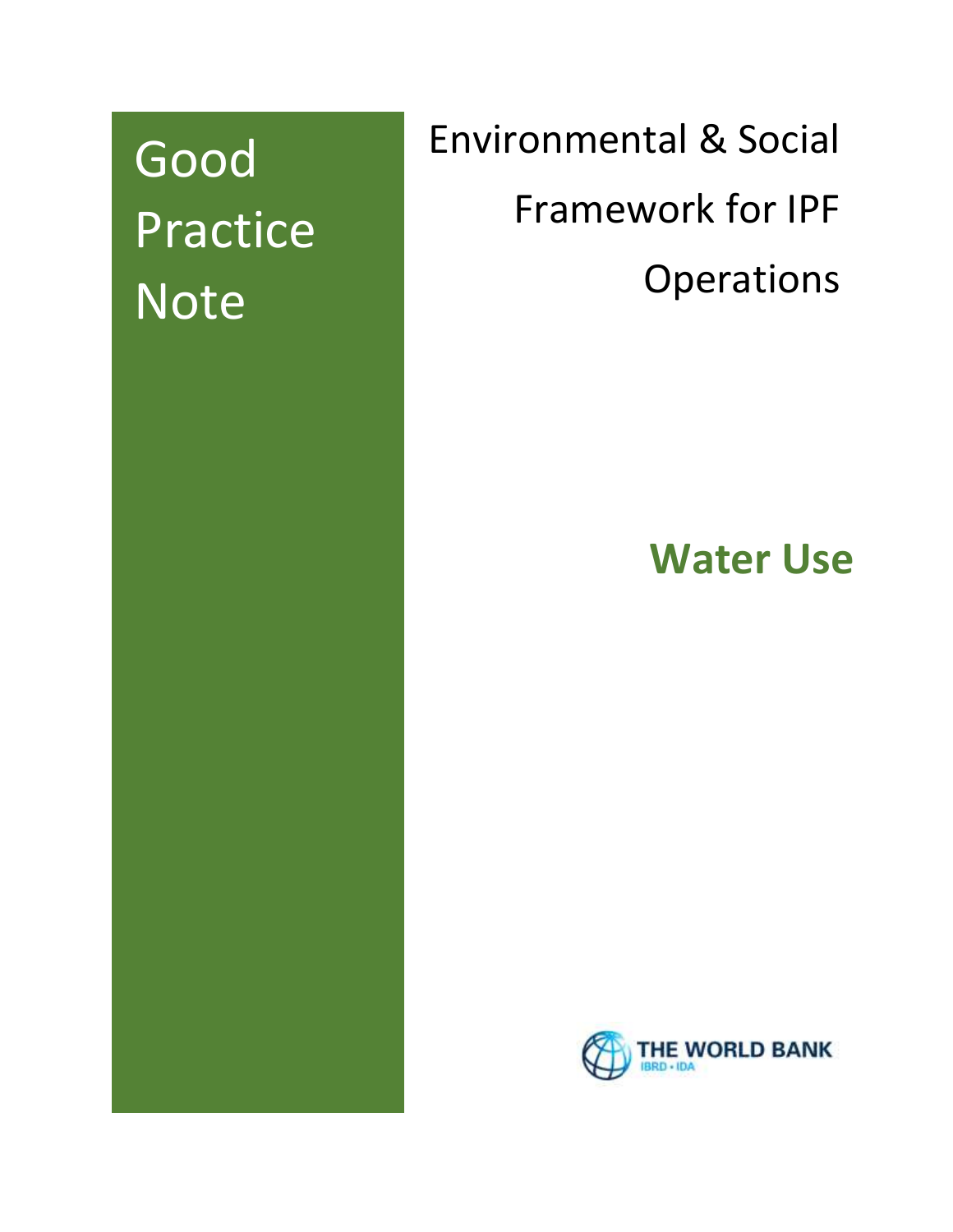*Good Practice Note (GPNs) are produced to help World Bank staff in providing implementation support to Borrowers in meeting the requirements of the Environmental and Social Framework (ESF). They are written in a style and format that is intended for all staff and development partners to use. GPNs are advisory in nature and are not World Bank policy nor are they mandatory. They will be updated according to emerging good practice.*

**First Edition June 2021**

This note was prepared by a team led by Nagaraja Rao Harshadeep (Global Lead, Disruptive Technology), Eileen Burke (Global Lead, Water Resources Management) and Ruxandra Floroiu (Lead Environmental Specialist). Other contributors are indicated under Acknowledgements.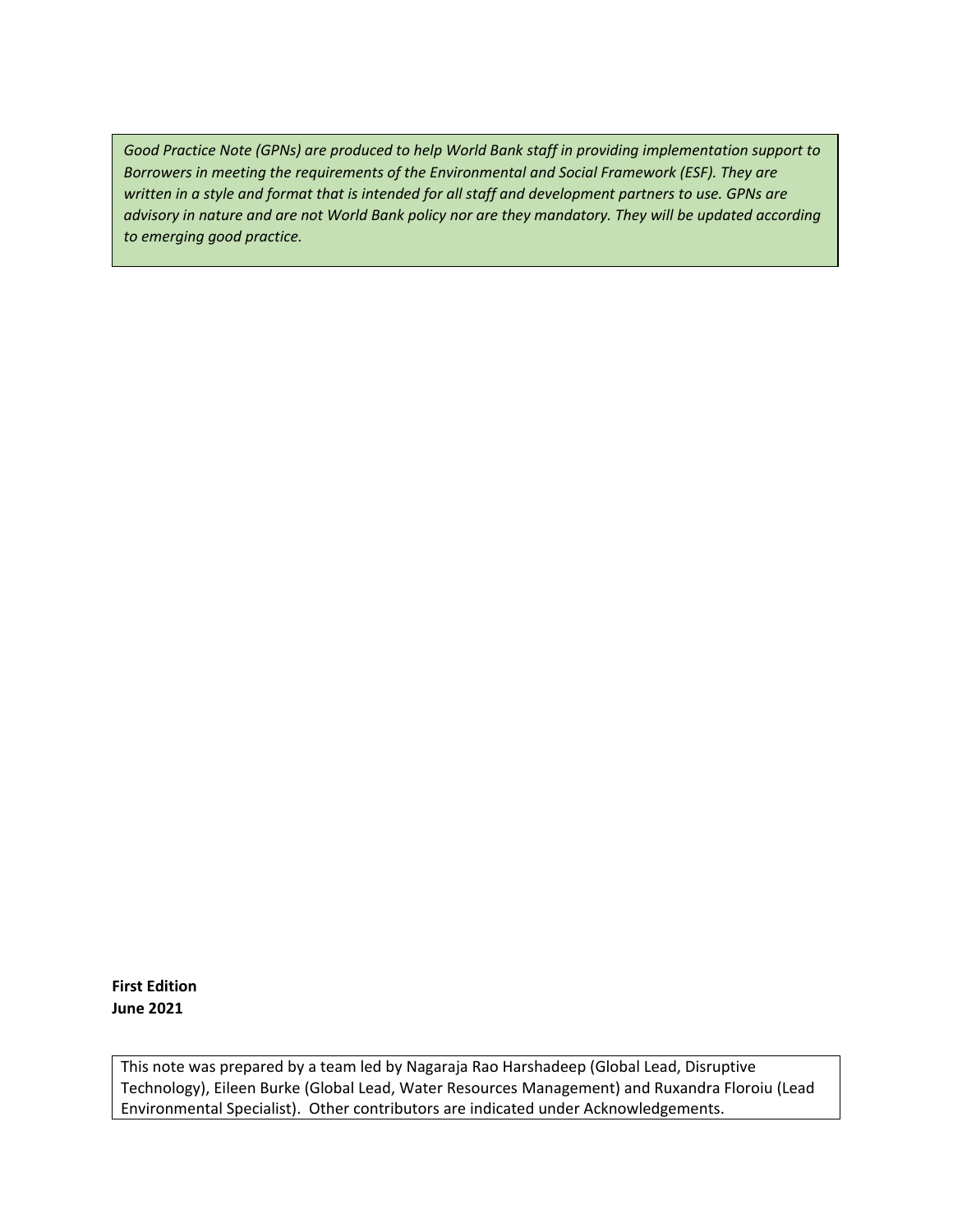# **Table of Contents**

| 1. |  |
|----|--|
|    |  |
| 2. |  |
|    |  |
|    |  |
|    |  |
| 3. |  |
| 4. |  |
|    |  |
|    |  |
|    |  |
|    |  |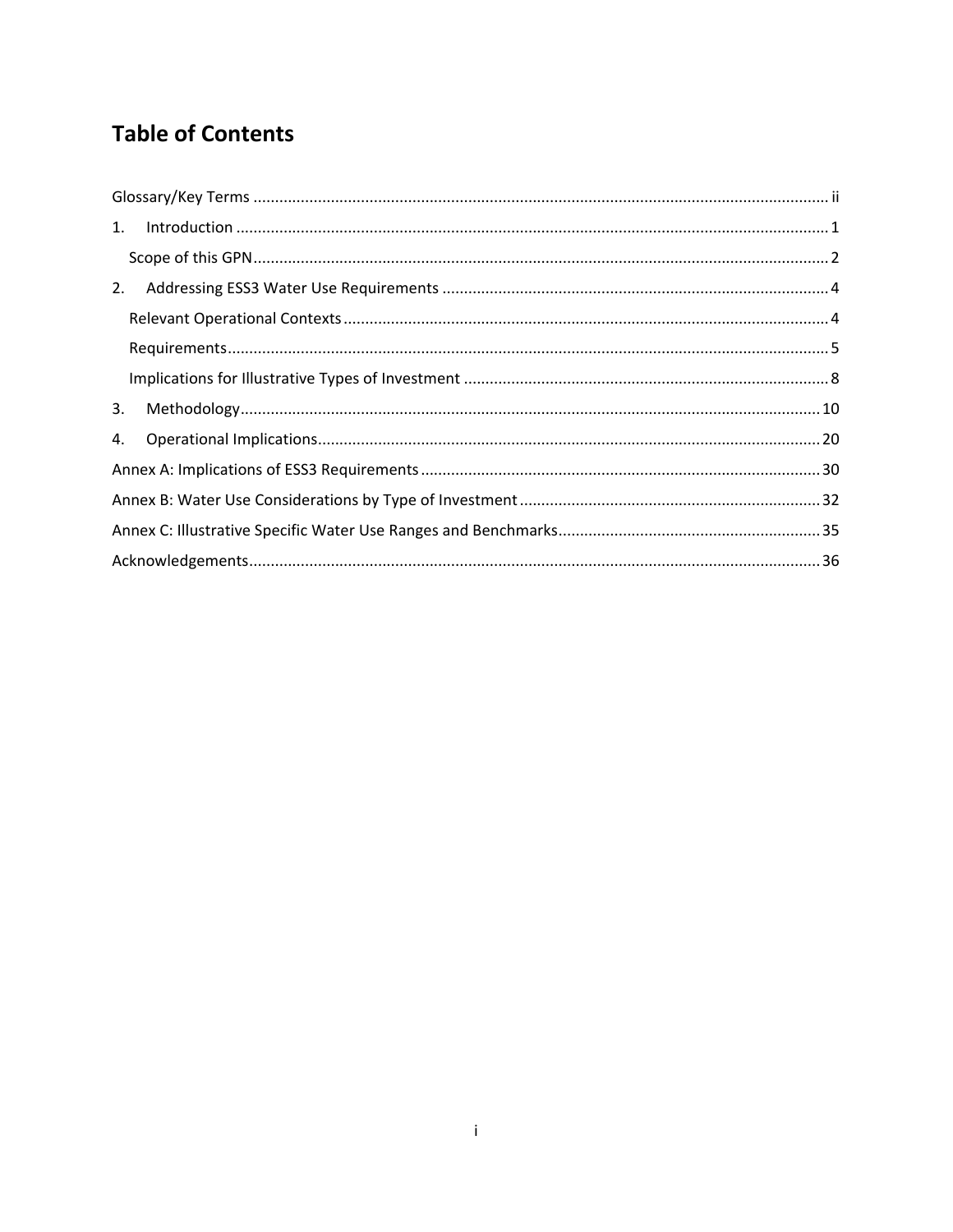# <span id="page-3-0"></span>**Glossary**

| <b>Ecosystem services</b> | The role of ecosystems in four broad categories: provisioning (such<br>as the production of food and water); regulating (such as the control<br>of climate and disease); supporting (such as nutrient cycles and crop<br>pollination) and cultural (such as spiritual and recreational benefits).                                                                                                                                    |
|---------------------------|--------------------------------------------------------------------------------------------------------------------------------------------------------------------------------------------------------------------------------------------------------------------------------------------------------------------------------------------------------------------------------------------------------------------------------------|
| <b>ESIA</b>               | Environmental and Social Impact Assessment - an instrument to<br>identify and assess the potential environmental and social impacts of<br>a proposed project, evaluate alternatives, and design appropriate<br>mitigation, management, and monitoring measures.                                                                                                                                                                      |
| <b>ESCP</b>               | Environmental and Social Commitment Plan - a summary document<br>setting out the material measures and actions that are required for<br>the project to achieve compliance with the ESSs over a specified<br>timeframe in a manner satisfactory to the Bank. The ESCP forms part<br>of the Legal Agreement.                                                                                                                           |
| <b>ESMF</b>               | Environmental and Social Management Framework - an instrument<br>that examines the risks and impacts when a project consists of a<br>program and/or series of sub-projects, and those risks and impacts<br>cannot be determined until the program or sub-project details have<br>been identified. The ESMF sets out the principles, rules, guidelines<br>and procedures to assess the environmental and social risks and<br>impacts. |
| <b>ESMP</b>               | Environmental and Social Management Plan - an instrument that<br>details (a) the measures to be taken during the implementation and<br>operation of a project to eliminate or offset adverse environmental<br>and social impacts, or to reduce them to acceptable levels; and (b)<br>the actions needed to implement these measures.                                                                                                 |
| <b>ESP</b>                | <b>Environmental and Social Policy</b>                                                                                                                                                                                                                                                                                                                                                                                               |
| <b>ESRS</b>               | Environmental and Social Review Summary - a publicly disclosed<br>summary of the Bank's environmental and social due diligence<br>relating to a project.                                                                                                                                                                                                                                                                             |
| <b>ESS</b>                | Environmental and Social Standards (ESS1-10) - sets out the<br>requirements for Borrowers relating to the identification and<br>assessment of environmental and social risks and impacts associated<br>with projects supported by the Bank through Investment Project<br>Financing.                                                                                                                                                  |
| <b>GPN</b>                | <b>Good Practice Note</b>                                                                                                                                                                                                                                                                                                                                                                                                            |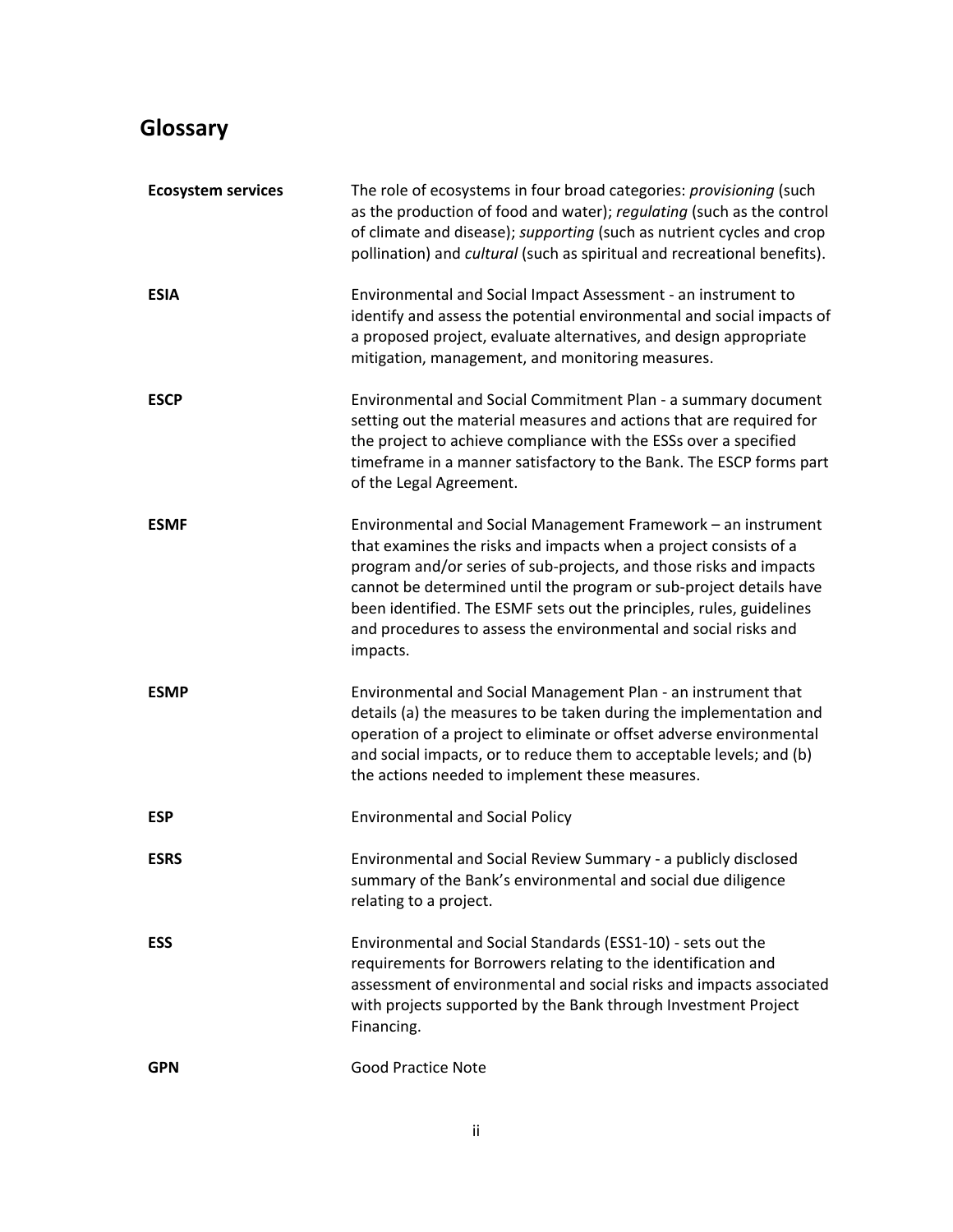| <b>High Water Demand</b>                   | Relatively high amounts of water withdrawal and/or use considering<br>the sector or locational context, though the amount may or may not<br>be significant as compared to availability.                                                                                                                                                                                                                                                                                                                                                                                                                                             |
|--------------------------------------------|-------------------------------------------------------------------------------------------------------------------------------------------------------------------------------------------------------------------------------------------------------------------------------------------------------------------------------------------------------------------------------------------------------------------------------------------------------------------------------------------------------------------------------------------------------------------------------------------------------------------------------------|
| <b>SEP</b>                                 | Stakeholder Engagement Plan $-$ a plan that describes the timing and<br>methods of engagement with stakeholders throughout the life cycle<br>of the project as agreed between Bank and Borrower. It also<br>describes the range and timing of information to be communicated<br>to project-affected parties and other interested parties, as well as<br>the type of information to be sought from them.                                                                                                                                                                                                                             |
| <b>Significant water use</b><br>(quality)  | Significance from a quality perspective, implies that there are<br>releases of contaminants or other actions, such as reduction in<br>water quantity needed to dilute pollutants, contributing to<br>significant reduction in viability in water use due to quality concerns.                                                                                                                                                                                                                                                                                                                                                       |
| <b>Significant water use</b><br>(quantity) | Significance from a quantity perspective, implies that the projected<br>withdrawal of water could contribute to the depletion of water<br>resources-either temporarily or permanently -- to the extent that<br>third parties' access is adversely affected.                                                                                                                                                                                                                                                                                                                                                                         |
| <b>TORs</b>                                | <b>Terms of References</b>                                                                                                                                                                                                                                                                                                                                                                                                                                                                                                                                                                                                          |
| <b>Water Balance</b>                       | Numerical calculation accounting for the inflows to, outflows from,<br>and changes in the volume of water in the various components (e.g.<br>reservoir, river, aquifer) of the hydrologic cycle, within a specified<br>hydrological unit (e.g. a river catchment or river basin) and during a<br>specified period of time (e.g. during a month or year).                                                                                                                                                                                                                                                                            |
| <b>Water Use</b>                           | Water Use is water that is utilized for a specific purpose; either from<br>surface or subsurface sources, regardless of whether that water is<br>returned to its source. Such purposes may include: (i) withdrawals<br>or off-stream uses such as individual and community water supply<br>for domestic or commercial purposes, diversion for irrigation,<br>cooling water for thermal power generation, diversion for<br>hydropower turbines, industrial processes, water incorporated into<br>food or manufactured products, etc., and (ii) instream uses such as<br>navigation "run-of-river" hydropower, and aquatic ecosystem. |
| Water use; instream                        | Water that is used but not withdrawn, from a surface-water source<br>including for hydro-electric power generation, navigation, water-<br>quality improvement, fish propagation, and recreation.                                                                                                                                                                                                                                                                                                                                                                                                                                    |
| Water withdrawal, or<br>water abstraction  | Freshwater taken from ground or surface water sources, either<br>permanently or temporarily, and conveyed to a place of use. Can<br>include abstractions for public water supply, irrigation, industrial<br>processes and cooling of electric power plants. Mine water and<br>drainage water are included, whereas water used for                                                                                                                                                                                                                                                                                                   |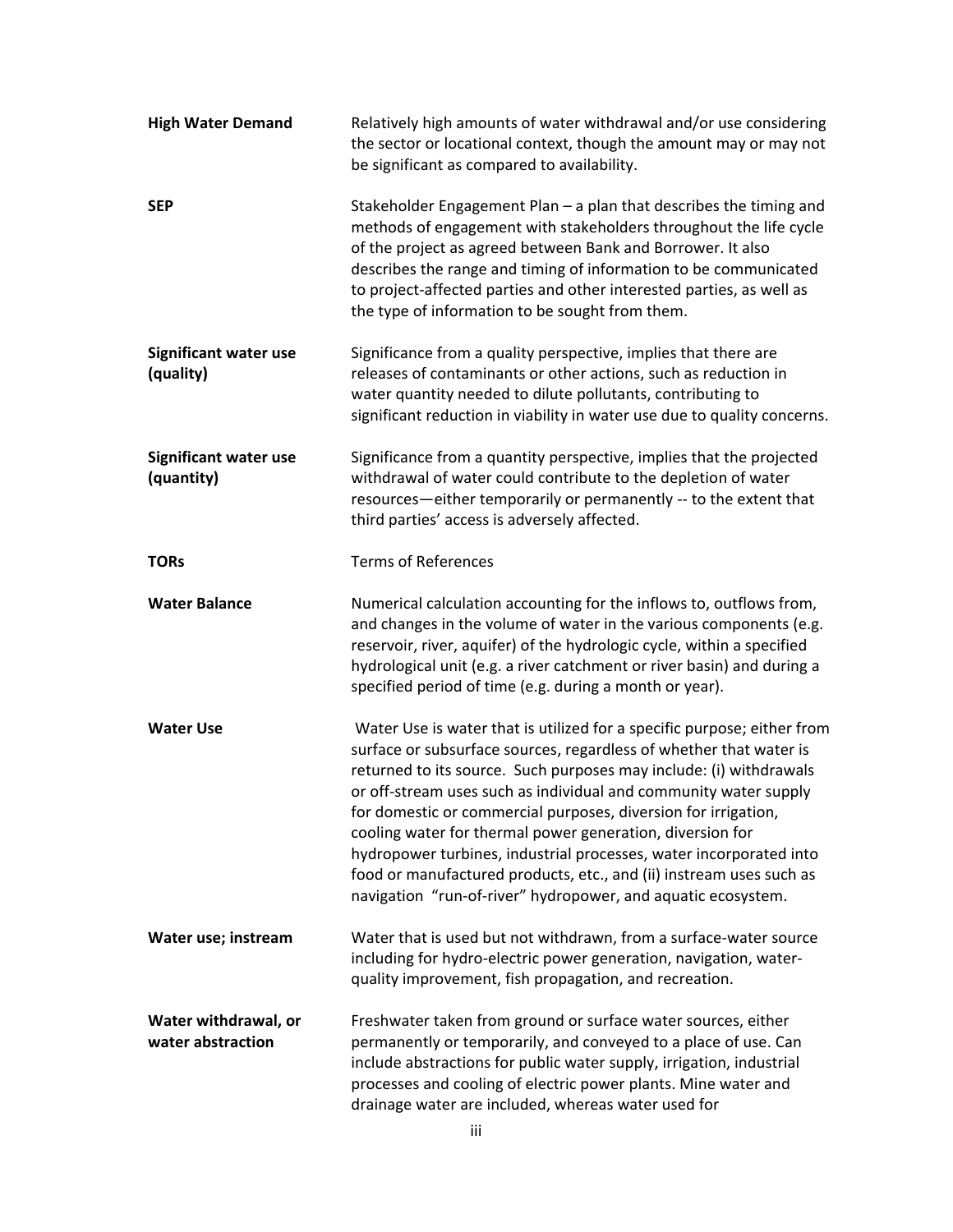hydroelectricity generation is normally excluded [\(OECD\)](https://doi.org/10.1787/17729979-en) unless resulting from diversion. Water removed from the ground or diverted from a surface water source for use. [\(USGS\)](https://www.usgs.gov/mission-areas/water-resources/science/water-use-terminology?qt-science_center_objects=0#qt-science_center_objects) Water withdrawn or diverted from a groundwater or surface water source for aquaculture, commercial, domestic self-supply, industrial, irrigation, livestock, mining, public supply, thermoelectric power, or other uses. [\(USGS\)](https://www.usgs.gov/special-topic/water-science-school/science/dictionary-water-terms?qt-science_center_objects=0#qt-science_center_objects)

**Water use; consumptive** Withdrawn water that is subsequently evaporated, transpired, incorporated into products or crops, consumed by humans or livestock, or otherwise not available for immediate use. [\(USGS\)](https://www.usgs.gov/mission-areas/water-resources/science/water-use-terminology?qt-science_center_objects=0#qt-science_center_objects)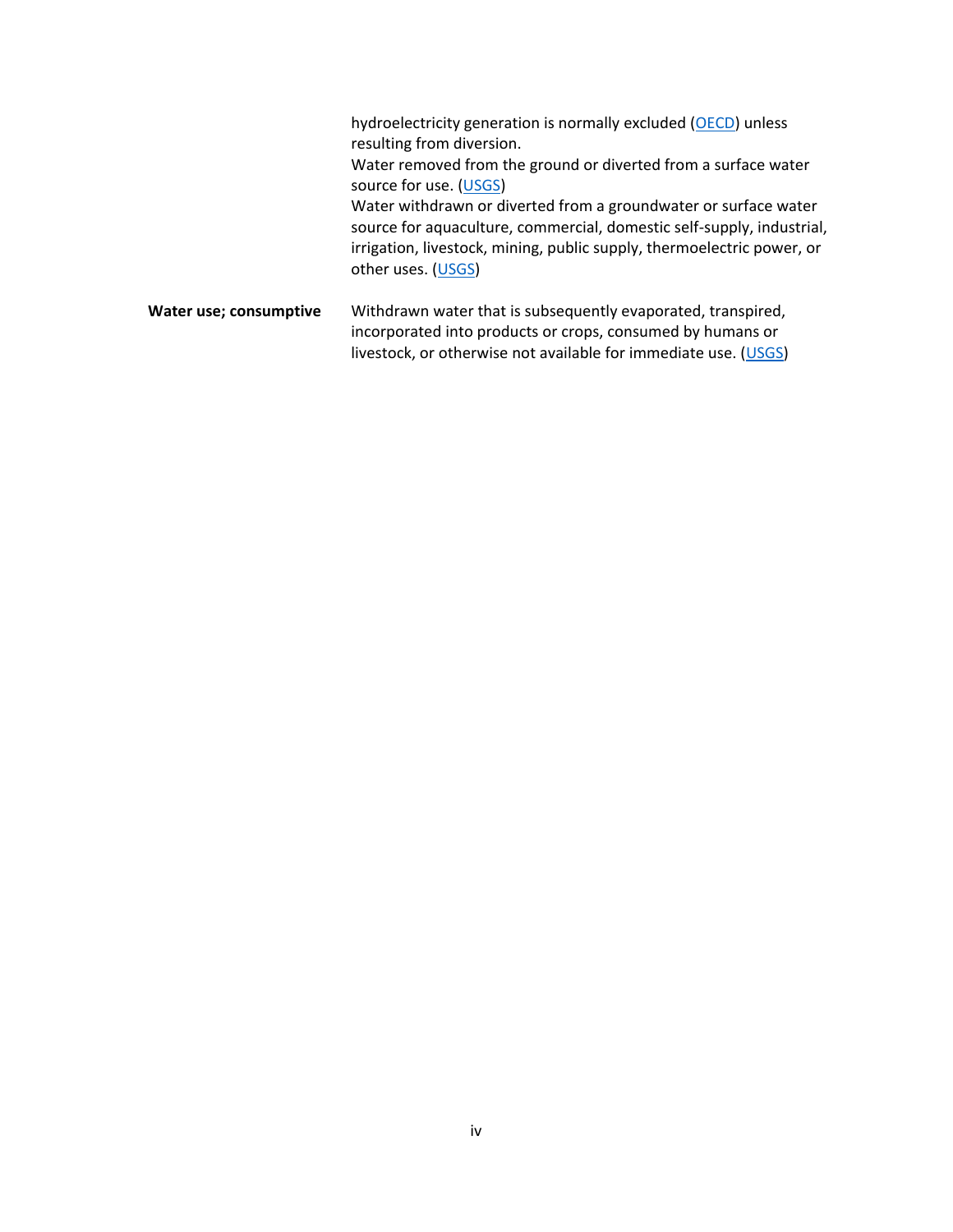# <span id="page-6-0"></span>1. Introduction

1. Under the Environmental and Social Framework (ESF), the World Bank has strengthened its commitment to promoting sustainable development, mitigating risks and impacts on projectaffected individuals, groups, and workers, and to enhancing development opportunities. The [Environmental and Social Framework](http://pubdocs.worldbank.org/en/837721522762050108/Environmental-and-Social-Framework.pdf)  [\(ESF\)](http://pubdocs.worldbank.org/en/837721522762050108/Environmental-and-Social-Framework.pdf) applies to World Bank Investment Project Financing (IPF) with Project Concept Note date after October 1, 2018, including the Environmental and



Social Policy, the Environmental Social Standards (ESS1-10) and the ESF Directives. Associated *Guidance Notes* provide guidance for borrowers (e.g. [Guidance Note for ESS3\)](http://pubdocs.worldbank.org/en/112401530216856982/ESF-GN3-June-2018.pdf) and World Bank *Good Practice Notes (GPN),* such as this one, are aimed at supporting task teams and other ESF practitioners.

- 2. Environmental and Social Standard 3 [\(ESS3\)](http://pubdocs.worldbank.org/en/137471511809511045/ESS3-FactSheet-WB-ESF.pdf) on Resource Efficiency and Pollution Prevention and Management recognizes that economic activity and urbanization often generate pollution to air, water, and land, and consume finite resources that may threaten people, ecosystem services and the environment at the local, regional, and global levels. Under the umbrella of ESS 1, this ESS sets out the requirements to address resource efficiency and pollution prevention and management throughout the project life cycle. One of its objectives is to promote sustainable use of resources, including water.
- 3. A wide range of investments that withdraw water could impact adversely the water quantity and quality of the associated surface and groundwater system while generating risks to the environment and communities. Previously such water risks have been addressed in Bank projects as part of the environmental assessment provisions of the Bank's safeguard policies. Under ESS3 such risks and impacts (including avoidance and mitigating measures) are addressed in a more comprehensive and integrated way.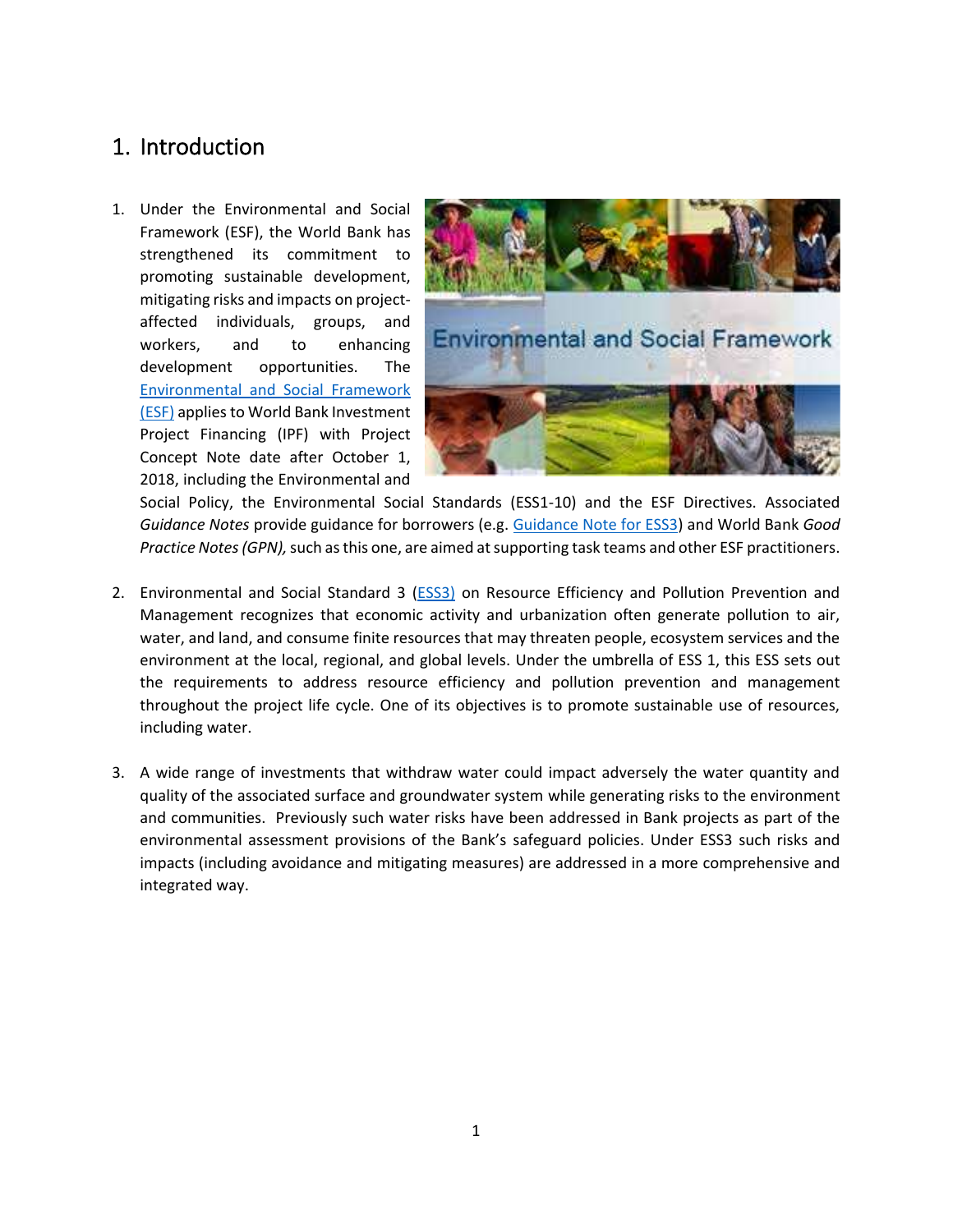### <span id="page-7-0"></span>Scope of this GPN

4. **This Good Practice Note (GPN) assists Task Teams in their approach to identification, mitigation and management of risks and impacts associated with Water Use in accordance with ESS3.** This GPN builds on [ESS1,](http://www.worldbank.org/en/projects-operations/environmental-and-social-framework/brief/environmental-and-social-standards) ESS3, [the Guidance Notes](http://pubdocs.worldbank.org/en/112401530216856982/ESF-GN3-June-2018.pdf) for ESS1 and ESS3, and other World Bank Group sources such as the IFC Performance Standards, extensive Bank experience with investment projects affecting water resources under the previous environmental safeguard policies, and evolving global good practice. The ESS3 requirements related to Water Use are indicated in the following Box.

#### *Box 1*

## *ESS3 Requirements related to Water Use*

*When the project is a potentially significant user of water or will have potentially significant impacts on water quality, in addition to applying the resource efficiency requirements of this ESS, the Borrower will adopt measures, to the extent technically and financially feasible, that avoid or minimize water usage so that the project's water use does not have significant adverse impacts on communities, other users and the environment. These measures include, but are not limited to, the use of additional technically feasible water conservation measures within the Borrower's operations, the use of alternative water supplies, water consumption offsets to maintain total demand for water resources within the available supply, and evaluation of alternative project locations.* 

*For projects with a high water demand that have potentially significant adverse impacts on communities, other users or the environment, the following will apply:*

- *A detailed water balance will be developed, maintained, monitored and reported periodically;*
- *Opportunities for improvement in water use efficiency will be identified and implemented;*
- *Specific water use (measured by volume of water used per unit production) will be assessed; and*
- *Operations must be benchmarked to available industry standards of water use efficiency.*

*The Borrower will assess, as part of the environmental and social assessment, the potential cumulative impacts of water use upon communities, other users and the environment and will identify and implement appropriate mitigation measures.*

*Source: [ESS3](http://pubdocs.worldbank.org/en/837721522762050108/Environmental-and-Social-Framework.pdf#page=53&zoom=80) Paragraphs 7,8,9*

5. This GPN sets out good practice (not minimum requirements) in applying the above elements of ESS3 for Task Teams, recognizing that practice is context-specific. While most projects in the Bank portfolio are unlikely to have both high water demand and significant adverse impacts on water quality, the significance of impacts on water quantity and quality in individual projects are typically determined during environmental impact assessment under ESS1. It is expected that the studies, analyses and outcomes discussed in this GPN will largely be incorporated into well-established environmental and social assessment documentation such as EIAs, ESIAs, ESMFs, ESMPs, and ESCPs. Rather than introducing a wholly new set of considerations, this GPN in essence builds on good professional practice in past World Bank projects, and provides good practices to Bank staff as to how such instruments reflect water-related assessments and mitigation/management tools to address water use risk.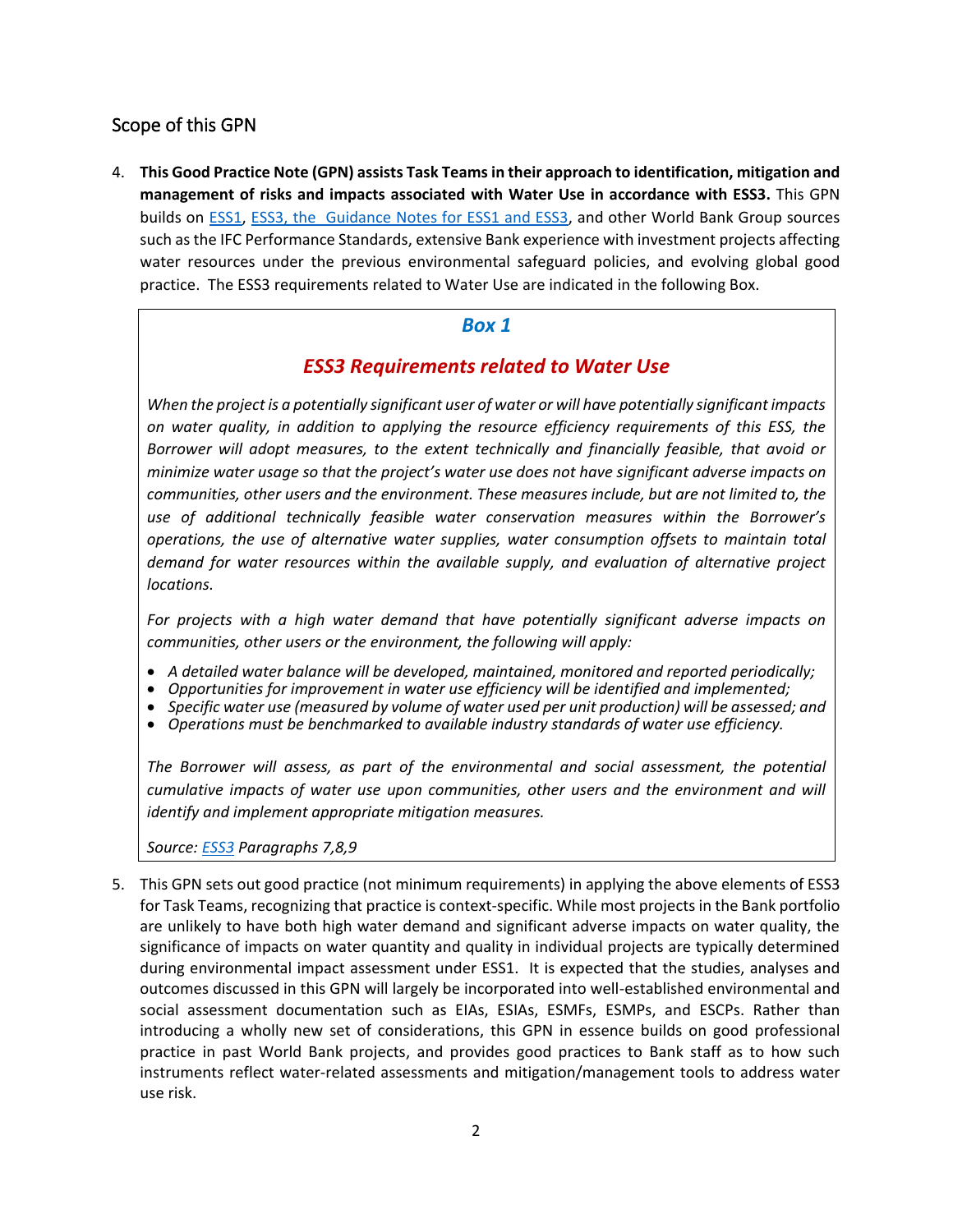- 6. The approaches in this GPN are illustrative and will need to be adapted to specific situations, especially in countries where data availability is scarce, or where there will be additional challenges on capacity and existing institutional, policy and regulatory framework, such as FCV countries
- 7. The following sections of this GPN address three key questions that Task Teams face in supporting clients during project preparation. First, are the water use considerations of ESS3 **relevant**to a project in question, and if so, what actions in terms of analysis and response are **required**? Next, what **methodologies** are available to assess risks and response options? Finally, what are the **operational implications** of this process extending through project preparation and implementation?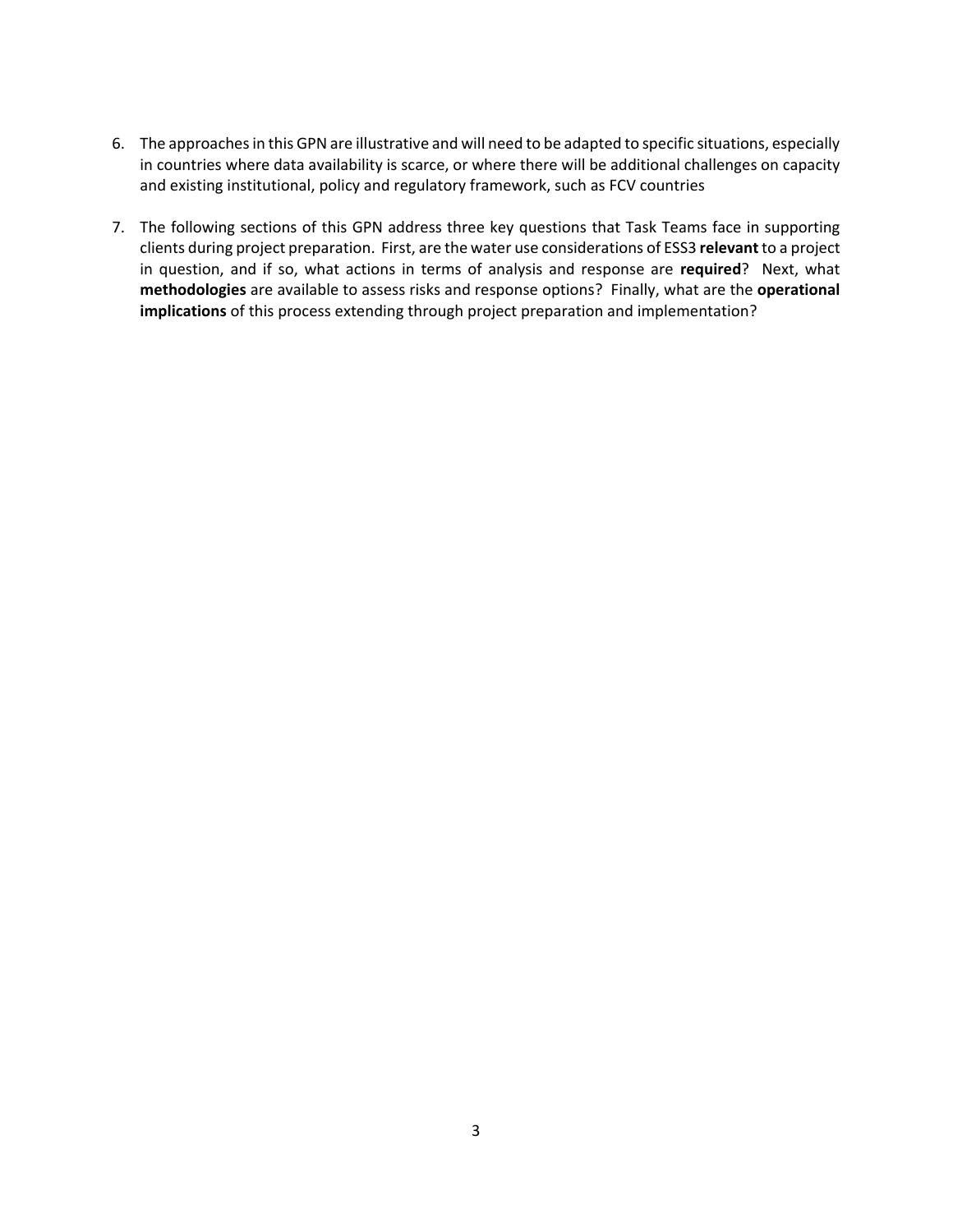# <span id="page-9-0"></span>2. Addressing ESS3 Water Use Requirements

### <span id="page-9-1"></span>Relevant Operational Contexts

8. Water use is water that is utilized for a specific purpose; either from surface or subsurface sources; regardless of whether that water is returned or not to its original source. Such purposes (see figure below) may include: (i) withdrawals or off-stream uses such as individual and community water supply for domestic or commercial purposes, diversion for irrigation, cooling water for thermal power generation, diversion for hydropower turbines, industrial processes, water incorporated into food or manufactured products, etc., and (ii) instream uses such as navigation "run-of-river" hydropower, and aquatic ecosystems. Less obvious are changes in the water cycle due to adjustments in forest cover, rainfed agricultural production, rainwater harvesting, and system storage (e.g. in filling reservoirs), that can also impact other users. Some of these investment-related water uses could be temporary (e.g. in the case of water supply for construction camps) and some more longer-term.



**Conventional Irrigated Agriculture (new, modernization)**



**Drip Irrigation**



**Rainfed Agriculture, Watershed management and Foestry**



**Water Storage (e.g. Dams)**



**Hydropower (run-of-river, storage backed)**





**Cross-drainage (e.g. for roads, canals)**

*Figure 1: Illustrative types of relevant projects* **Groundwater Pumping**

9. Water use pertains to the interaction of populations with the hydrologic cycle, where some volumes are considered "consumptive" if no longer available for use (e.g. evaporated, transpired or included in agricultural products) and "non-consumptive" if returned to surface or groundwater after release from the point of use (e.g. "run-of-river" hydropower, return flows, or water treatment/reuse). There



**Urban Water Supply (from surface/ground waters)**



**Buildings (e.g. University campus)**

4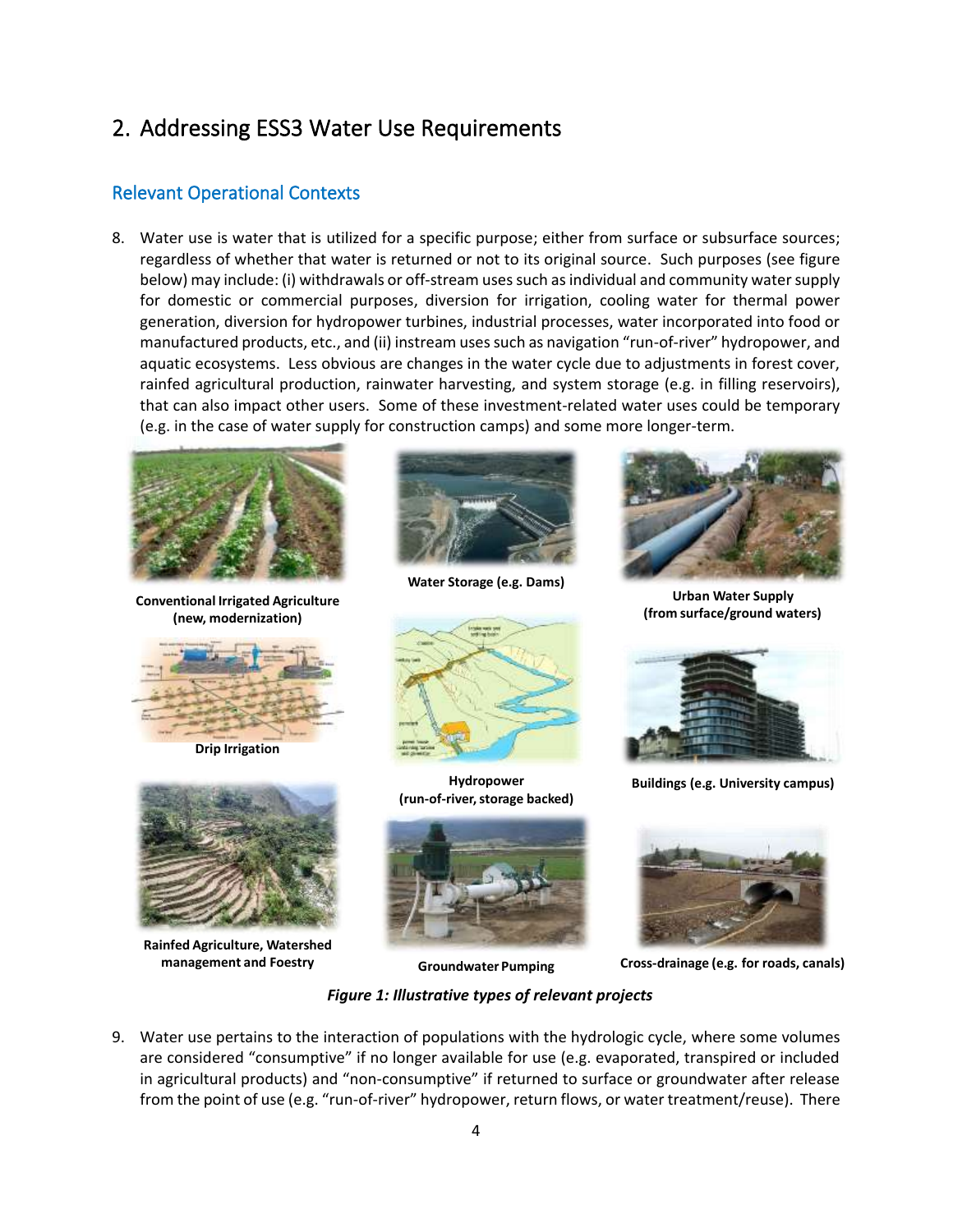are many terms which further sub-divide components of water use; for example, urban water systems may distinguish between for industry, commercial or residential uses. Irrigation system design often considers water use by crops, recharge water which escapes the root zone and replenishes groundwater aquifers, potential improvements through new forms of irrigation technologies, and return flows to support, for example, surface water supplies and ecosystems.

- 10. Water use needs to be considered in an appropriate systems context such as a watershed or aquifer. Water use or withdrawal for Bank-financed projects can impact other users and ecosystems that depend on pre-existing flows, and hence need to be considered. Water use has quality as well as quantity implications since hydrologic changes and pollution (either introduction of pollutants or reductions of impact from treatment) associated with project development and operation can affect chemical, physical and microbial composition and hence the viability of use.
- 11. While many World Bank infrastructure investments do affect the water cycle in some fashion, certain sectors tend to have more implications than others. Water is obviously a critical input for supporting new irrigation schemes, major bulk water supply schemes, or for driving hydropower turbines. In some other sectors, water needs may be less obvious. Depending on the type, scale, and location of these investments, the implications on other users will vary.
- 12. The applicability of ESS3 is established during the environmental and social assessment described in ESS1, and documented in associated instruments such as EIAs, ESIAs, ESMFs, ESMPs and ESCPs.
- 13. While most water use considerations take place during the preparation of investment projects that finance civil works, technical assistance (TA) activities which are supported by the Bank through Investment Project Financing (IPF) should also be screened to see if the water use considerations of ESS3 apply. Example TA types related to water use include<sup>1</sup>:
	- where the TA supports detailed technical designs; one possible outcome would be TORs for E&S due diligence instruments that assess whether the investments could be potentially significant users and/or high demand uses of water;
	- feasibility studies; these could include the necessary hydrologic studies to ascertain significance of water use or benchmarking; or
	- advice on the development of policies or strategies which could reflect the need for strategic or cumulative assessments on a watershed basis.

### <span id="page-10-0"></span>Requirements

14. The requirements for action under the water use considerations of ESS3 are related to the implications of a proposed Bank-supported project on water demand, and the consequent significance of impacts on water use or water quality. Following considerable Bank experience on these matters, there are no absolute numerical thresholds or benchmarks for action that apply globally. Instead, professional judgement is needed to assess relevance based on local circumstances of the interventions proposed, as well as both sectoral and system context.

<sup>1</sup> These examples are provided in the World Bank Operations Environmental and Social Review Committee (OESRC) Advisory Note on TA, May 2019.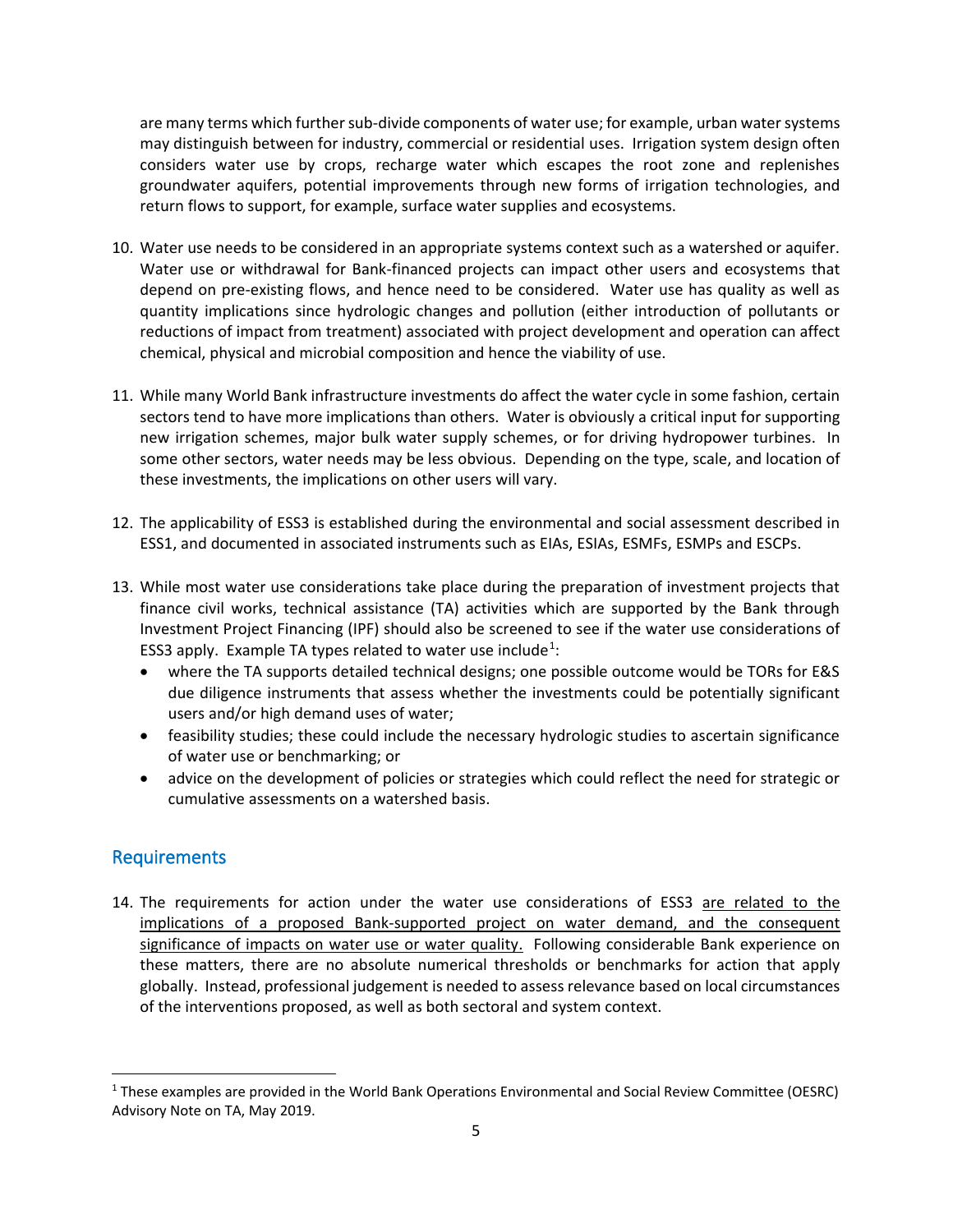- 15. This section provides basic definitions and information to be considered by specialists when advising the Borrower to identify the relevant ESS3 requirements and decide how to meet those requirements. The examples depicted in this GPN section are not meant to be absolute, but to support good professional judgment in the spirit of proportionality.
- 16. ESS3 makes a distinction in analytical needs and management implications between: (i) projects that are *"significant"* or *"potentially significant"* in terms of impacts on water use or water quality, and (ii) those which do not rise to such levels of concern. Significance from a quantity perspective, implies that the projected withdrawal of water could contribute to the depletion of water resources - either temporarily or permanently - to the extent that third parties' access is adversely affected. Regarding quality, significance would recognize, among other factors, changing viability in resource use due to pollution. In any case, "*significance*" indicates that certain additional actions are required under ESS3, including that the Borrower should consider and present in their project design and documentation technically and financially feasible means to avoid or mitigate such impacts. These additional actions would be captured in the ESCP.
- 17. Beyond "significance", ESS3 requires the identification of projects which have or potentially have *"high water demand."* There are no Bank-wide numerical thresholds for distinguishing "High Water Demand." Instead, it can be considered as a relative measure of high volumes of water withdrawal considering the sector or locational context. Such amounts may or may not be significant as compared to availability. In the cases where high water demand also poses significant impact, the Borrower must carry out a detailed water balance to further elaborate changes in basin or hydrologic unit inputs and outputs, identify opportunities to enhance system water use efficiency, and provide further information on resource intensity along with benchmarking to industry or other standards where these are available. Water balance calculations and benchmarking are not required for: (i) "significant water use" projects that do not meet the test of "high water demand", or (ii) "high water demand" projects that do not pose significant impacts, though these tools and comparators could be helpful in such cases as well.
- 18. Table 1 below provides some notional examples of requirements related to water use, the level of water use analysis needed under ESS3, and how the impacts of water use can be mitigated and managed. The implications of these requirements are described in further detail in Annex A. These suggestions reflect Bank experience under the previous Safeguard Policies as well as emerging practice under the ESF (see examples in Annex B.)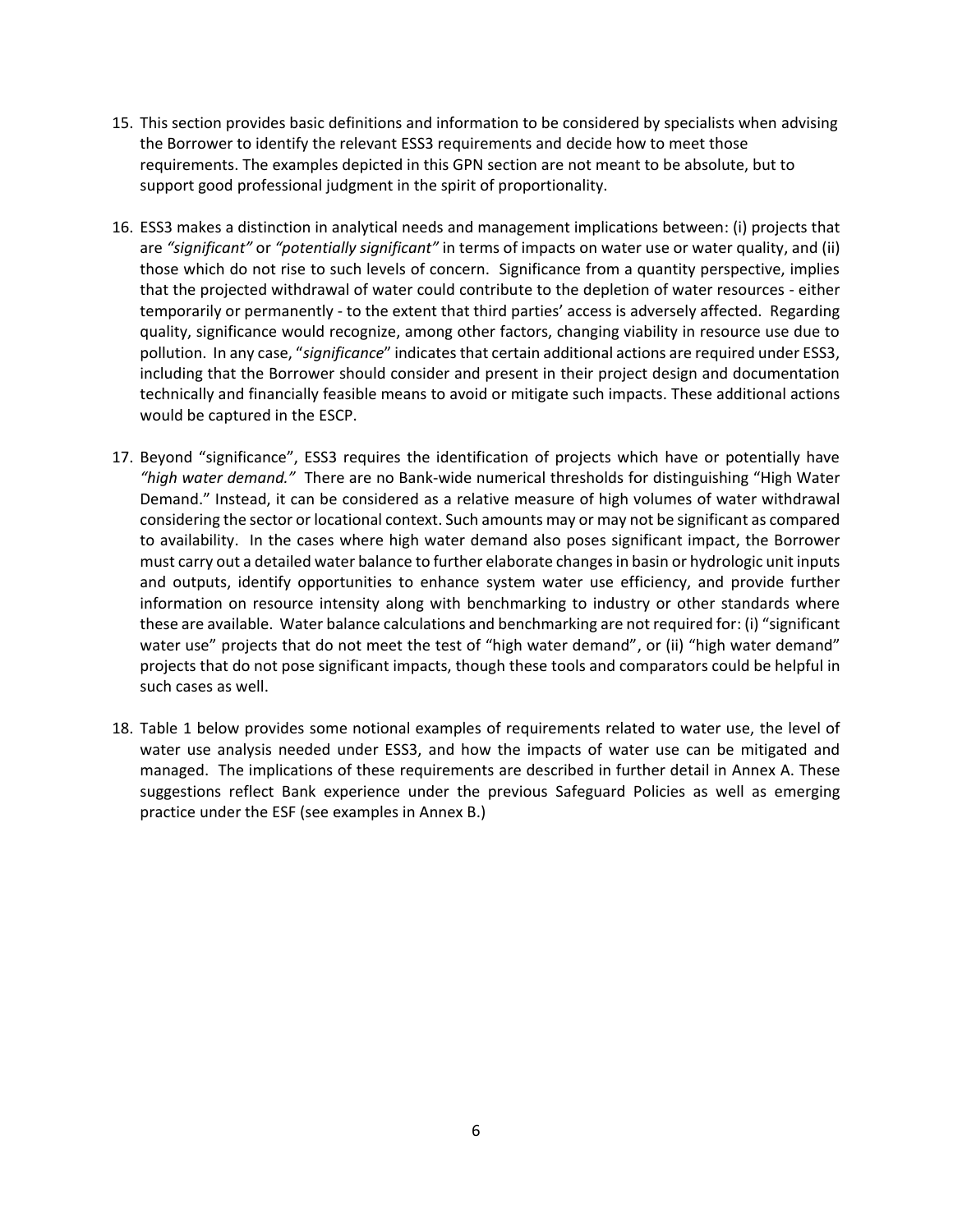| <b>Water Use Category &amp;</b><br><b>Working Definition</b>                                                                                                                                                                           | <b>Example Requirements</b>                                                                                                                                                                                                                                                                                         | <b>Implications of ESS3 for Analysis</b>                                                                                                                                                                                                                                                           | <b>Implications for Mitigation &amp;</b><br><b>Management</b>                                                                                                                                                                                                                             |
|----------------------------------------------------------------------------------------------------------------------------------------------------------------------------------------------------------------------------------------|---------------------------------------------------------------------------------------------------------------------------------------------------------------------------------------------------------------------------------------------------------------------------------------------------------------------|----------------------------------------------------------------------------------------------------------------------------------------------------------------------------------------------------------------------------------------------------------------------------------------------------|-------------------------------------------------------------------------------------------------------------------------------------------------------------------------------------------------------------------------------------------------------------------------------------------|
| Non-significant                                                                                                                                                                                                                        | -ESIA shows insignificant impact<br>-Project or sub-project does not require<br>water use permit (or equivalent)                                                                                                                                                                                                    | No need from an ESS3 perspective<br>for further modeling or water<br>balance                                                                                                                                                                                                                       | Probably no need to develop<br>specific mitigation or water use<br>management measures                                                                                                                                                                                                    |
| <b>Potentially Significant</b><br>(quantity)<br>Contributes to depletion to<br>the extent that third party<br>access is adversely affected                                                                                             | -National laws might require project<br>environmental impact assessment if water<br>use is projected to be above national or<br>regional threshold, e.g. % reduction in<br>Mean Annual runoff.<br>-Screening shows basin under some water<br>stress                                                                 | -Further hydrologic analysis is<br>needed as part of the<br>environmental and social impact<br>assessment process<br>-Water balance calculations and<br>benchmarking not required under<br>ESS3 if there is no High Water<br>Demand (see last row of this table)                                   | If the environmental impact<br>assessment determines that water<br>use is indeed significant in terms of<br>quantity, the Task Team advises the<br>Borrower to adopt technically and<br>financially feasible measures for<br>reducing water use, and reflect<br>such measure in the ESCP. |
| <b>Potentially Significant</b><br>(quality)<br>Release of contaminants or<br>other actions (e.g. thermal<br>pollution from cooling<br>water) contributes to<br>significant reduction in<br>viability in use due to<br>quality concerns | -Civil works could exacerbate non-point<br>source pollution (e.g. sediments or<br>nutrients)<br>-Point source discharge requires permitting<br>-Rapid draw down of aquifers could cause<br>mineral leaching                                                                                                         | -Further hydrologic (quantity and<br>quality) analysis is needed as part of<br>the environmental and social impact<br>assessment process<br>-Consider Pollution Prevention and<br>Management aspects of ESS3                                                                                       | The Task Team advises the<br>Borrower to develop suitable point<br>and non-point pollution controls<br>measures under the Pollution<br>Prevention and Management<br>sections of ESS3, and reflect such<br>measures in the ESCP.                                                           |
| <b>High Water Demand</b><br>Relatively high amounts of<br>water use considering<br>sectoral and locational<br>context compared to<br>availability, which may or<br>may not be significant                                              | -Projected use falls above national or<br>regional threshold of highest risk<br>-Screening suggests potential for project to<br>eliminate most or all "unallocated" flows<br>-Screening shows basin under documented<br>water stress<br>-Water demand high compared to similar<br>sector use in comparable location | -If significant water quantity is used<br>(or necessary to assess significance),<br>water balance calculations included<br>as part of project preparation;<br>water balance updates required in<br>implementation if both conditions<br>met<br>-Benchmarking is required if both<br>conditions met | If there is both high water demand<br>and significant impacts from such<br>high water demand, it is important<br>to agree with the Borrower on the<br>documentation and adoption of<br>reasonable levels of water use<br>efficiency, as one of the<br>commitments in the ESCP.            |

## *Table 1: Examples of assessing and managing impacts of water use in projects*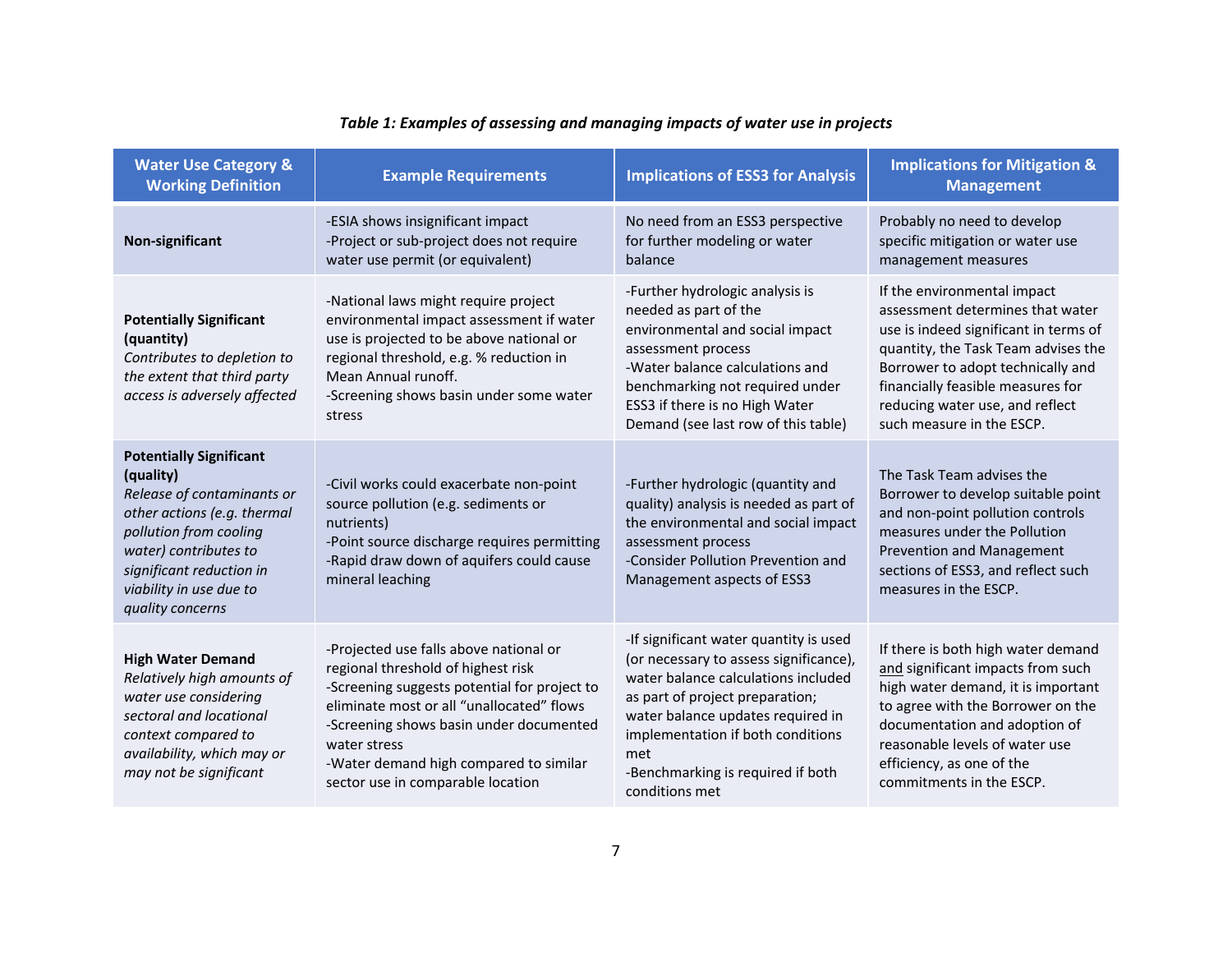#### <span id="page-13-0"></span>Implications for Illustrative Types of Investment

19. Given the wide range of sectors and regions involved, setting absolute thresholds of significance and relative demand is not possible for screening Bank investment projects globally. Case-by-case judgment is required. From Bank experience, some possible requirements for determining when water use is non-significant, potentially significant (quantity and quality) or represents high water demand, are illustrated in the table below and further outlined in Annex B. Bank teams are encouraged to work with clients to reflect national or regional thresholds which could provide additional guidance on these matters. For example, for projects in the European Union, the EIA Directive of the European Union requires mandatory EA for groundwater extraction, wastewater treatment and water reservoir projects that exceed certain limits, and some countries (e.g. Zambia) require mandatory EA for irrigation, forestry and reservoir projects exceeding certain hectare thresholds. In such cases, more attention to water use considerations in the respective EA documentation would be logical.

| <b>Example</b><br><b>Investment</b>                                                                     | Likelihood of<br>significant<br>water use | Likelihood of high<br>water demand | Example scope of water use analysis by project<br>phase                                                                                                                                       |
|---------------------------------------------------------------------------------------------------------|-------------------------------------------|------------------------------------|-----------------------------------------------------------------------------------------------------------------------------------------------------------------------------------------------|
| 12 new schools                                                                                          | Uncommon                                  | Uncommon                           | Screening by PCN<br>Follow-on work only as needed from ESIA                                                                                                                                   |
| New 30-km transmission line                                                                             | Uncommon                                  | Uncommon                           | Screening by PCN<br>Follow-on work only as needed from ESIA                                                                                                                                   |
| New 300 MW HPP with<br>storage                                                                          | Probable                                  | Probable                           | Screening & literature review by PCN<br>Advise to Borrower (e.g. TOR) on modeling needs<br>and water balance (including ecosystem services)<br>Bank specialist review of results at Appraisal |
| New small irrigation dams                                                                               | Possible                                  | Possible                           | Screening by PCN<br>Field review by Borrower; some targeted sub-<br>basin hydrology included in ESIA<br>Bank specialist review of results at Appraisal                                        |
| Irrigation Modernization (e.g.<br>upgrade/extend major<br>irrigation network for higher<br>value crops) | Possible-<br>probable                     | Possible-probable                  | Screening by PCN<br>Advise to Borrower (e.g. TOR) on modeling needs<br>and water balance<br>Bank specialist review of results at Appraisal                                                    |
| Program of 100 km secondary<br>road rehabilitation/upgrading                                            | Uncommon-<br>possible                     | Uncommon                           | Screening by PCN to consider alignments (if<br>known)<br>Focus on quality of ES Commitment Plan                                                                                               |
| New national park for<br>wetlands restoration                                                           | Probable                                  | Possible-probable                  | Screening & literature review by PCN<br>Advise to Borrower on specialized studies;<br>ecosystem and possibly water balance<br>Bank specialist review of results at Appraisal                  |
| Strengthen national health<br>system; clinics, capacity<br>building                                     | Uncommon-<br>possible                     | Uncommon                           | Screening by PCN<br>Follow-on work only as needed from ESIA; focus<br>on quality of ES Commitment Plan                                                                                        |
|                                                                                                         |                                           |                                    |                                                                                                                                                                                               |

#### *Table 2: Illustrative analysis implications by investment<sup>2</sup>*

<sup>&</sup>lt;sup>2</sup> Relative scale in ascending order of likelihood: uncommon to possible to probable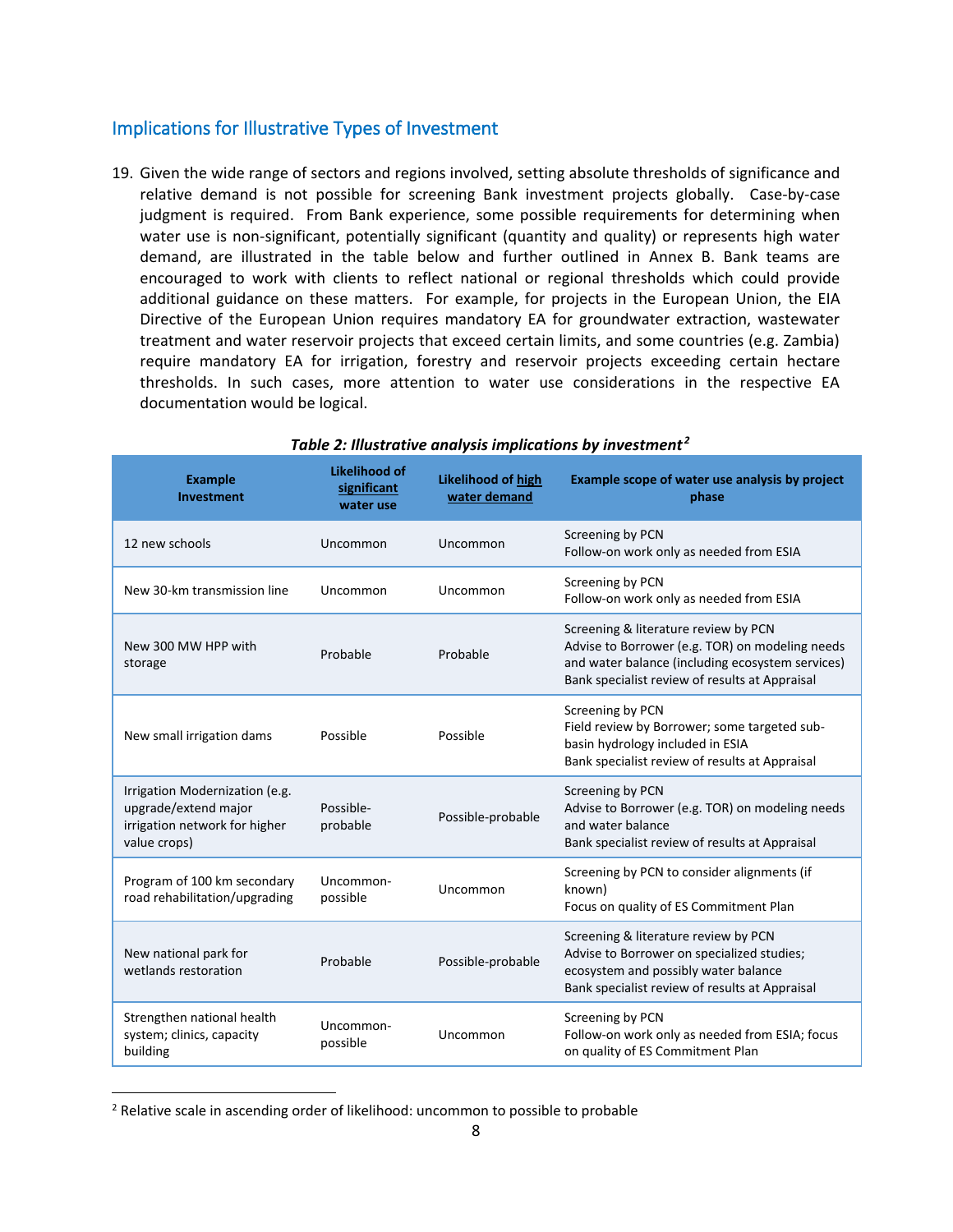- 20. There is an enormous variation within and across sectorsin the likelihood that use would be significant and/or constitute high water demand. On one end of the spectrum, considerations of significance in terms of water use will naturally arise with a proposed new hydropower plant, taking into account the expected change in hydrology from a large dam and reservoir, or from a new large irrigation project. Smaller "run-of-river" plants without high dams and significant storage – other things being equal -- generally pose less risk in terms of changing water availability than a large reservoir. In such situations, simpler analysis might suffice in the ESIA to address ESS3 Water Use requirements.
- 21. Some sub-sector investments might appear as posing no significant risk, yet it is still necessary for the Borrower to undertake detailed screening and scoping to ascertain if site specific conditions require further analysis. This is because investments could impact local water resource systems. For example, road rehabilitation and upgrading could be of concern if streams are crossed. Even small-scale irrigation systems in arid regions could impact existing demands. New civil works such as culverts and bridges would benefit from a redesign to accommodate flood conditions under current or potential future conditions to avoid excessive erosion that would alter water quality. These issues could also be present in Community Driven Development (CDD) projects. The ESCP could outline the material measures e.g. for avoiding excessive erosion and refer to the more detailed ESMPs and/or contractor ESMPs.
- 22. While there is no substitute for good professional judgement on such case-by-case decisions, Annex B provides a set of notional example project types arrayed by the likelihood of significant or high demand in water use, with suggestions on consequent water use analysis methods by project phase. Where a Bank-financed project is supported by additional bilateral or multilateral investment partners, it is logical to seek harmonization of threshold considerations and analytical methods, as outlined in the ESF.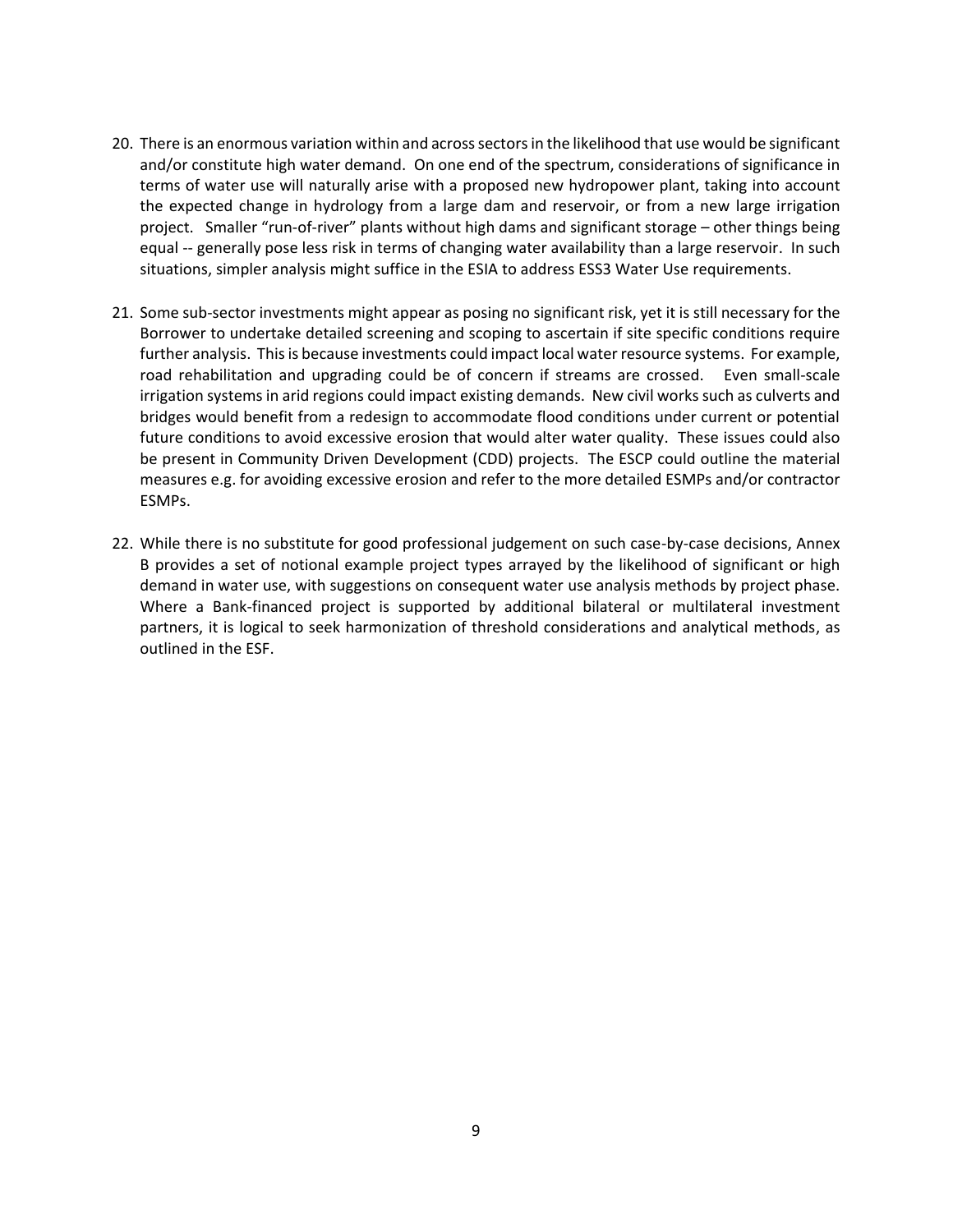# <span id="page-15-0"></span>**3. Methodology**

- 23. This section provides an overview of methodologies that are integral to studies of pre- and postproject water balances that are required by the ESF. Particular technical elements presented in this section are provided as illustrative guidance for good practice only, and do not constitute Bank requirements for any specific project, country, sector, or client. The level of detail appropriate in any analysis for a project will depend on many factors, including the level of water usage of the specific project as well as the overall water availability in that basin (or other appropriate unit of analysis), and other enabling factors including the quality and comprehensiveness of available data, client capabilities, and project preparation schedules and available budgets. This section also describes methods and sources to assess water use efficiency and benchmarking water use.
- 24. **System Definition:** For each investment and its location, it is important to define the appropriate systems boundary for analysis. This system could be a small aquifer, a watershed or a transboundary basin depending on the project location and water use context. It could also be a combination in more complex cases – for example, two basins in an inter-basin transfer or a basin and an overlapping aquifer. The temporal scales for analysis can be critical as well. For example, some irrigation projects have high water demand during the dry season, which may impact third party access and cause environmental flow deficits in the dry season. Such cases could require analysis conducted at monthly/seasonal scales, rather than annual scale.



*Figure 2: Illustrative system (e.g. watershed/sub-basin/aquifer) for proposed project*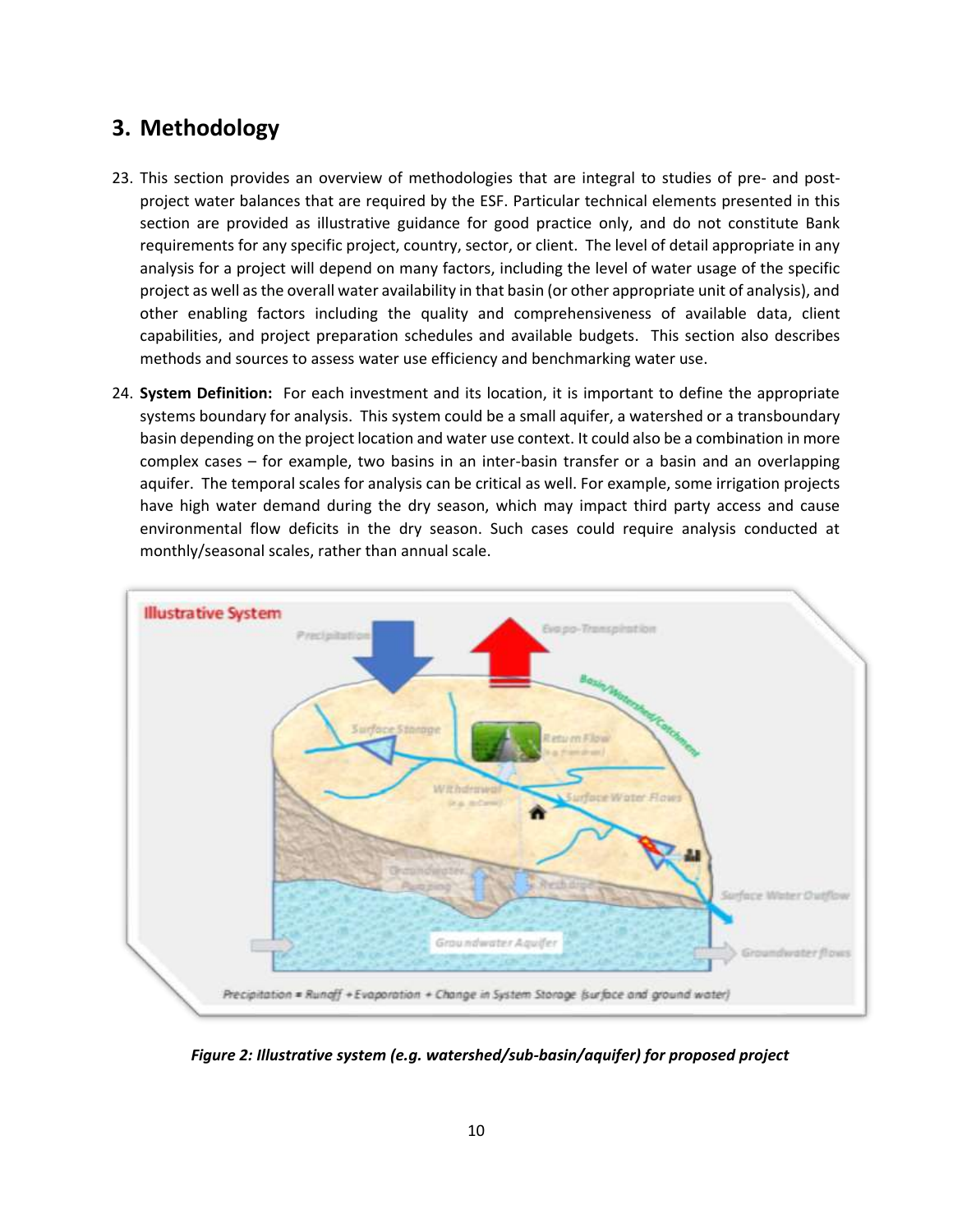- 25. **Water Balance:** A detailed or complete water balance factors in climate variability and incorporates estimates relating to: (a) all inputs, such as precipitation, external inflow of rivers and groundwater, inter-basin water transfer and returned water from users to a hydrological unit, for example, a catchment/watershed or river basin; (b) all outputs from the hydrological unit, for example, water abstraction from surface/groundwater resources, outflow of rivers and groundwater to the sea or neighboring territories, inter-basin water transfer, evapotranspiration and other consumption, and water reuse; and (c) changes in water storage in the hydrologic unit over a defined period of time, for example, during a month or a year. Data accuracy and quality will vary in such calculations; encompassing direct measures, indirect measures, estimates from nearby watersheds, and notional estimates from the literature. In preparing the water balance, estimates of future water availability and predictions of future water demands are included, which can vary based on scenarios of anticipated changes in water demands or other factors, such as climate change.
- 26. Water balance determinations can support improved management of water allocation among water users. They can also support river basin management planning by providing information on water availability and demand and can indicate potential for water conservation. Methods to support water balances include a review of historical records (e.g. streamflow, hydrographs, water table and piezometric surface levels, lake and reservoir levels, etc.), water accounting through remote sensing, in-situ sensors with appropriate analysis, and model simulation (including changing water use, management and climate change considerations as relevant for the system). To the extent technically and financially feasible, and in a manner proportionate to the project scope, these support determination of water flows, fluxes, stocks, consumption (see figure below), and services, and communication of water-resources-related information to communities, users, and decision makers.



*Note:* Consumption is water that leaves the system being considered and will be less than the withdrawal from surface and ground water or surface/groundwater storage and any direct use of rainfall with most of the rest returning as return flows to surface and ground water. Most of

**Figure 3: Illustration of a system indicating supply and consumption and how one of the parameters (e.g. streamflow) may change with a project intervention (e.g. irrigation)**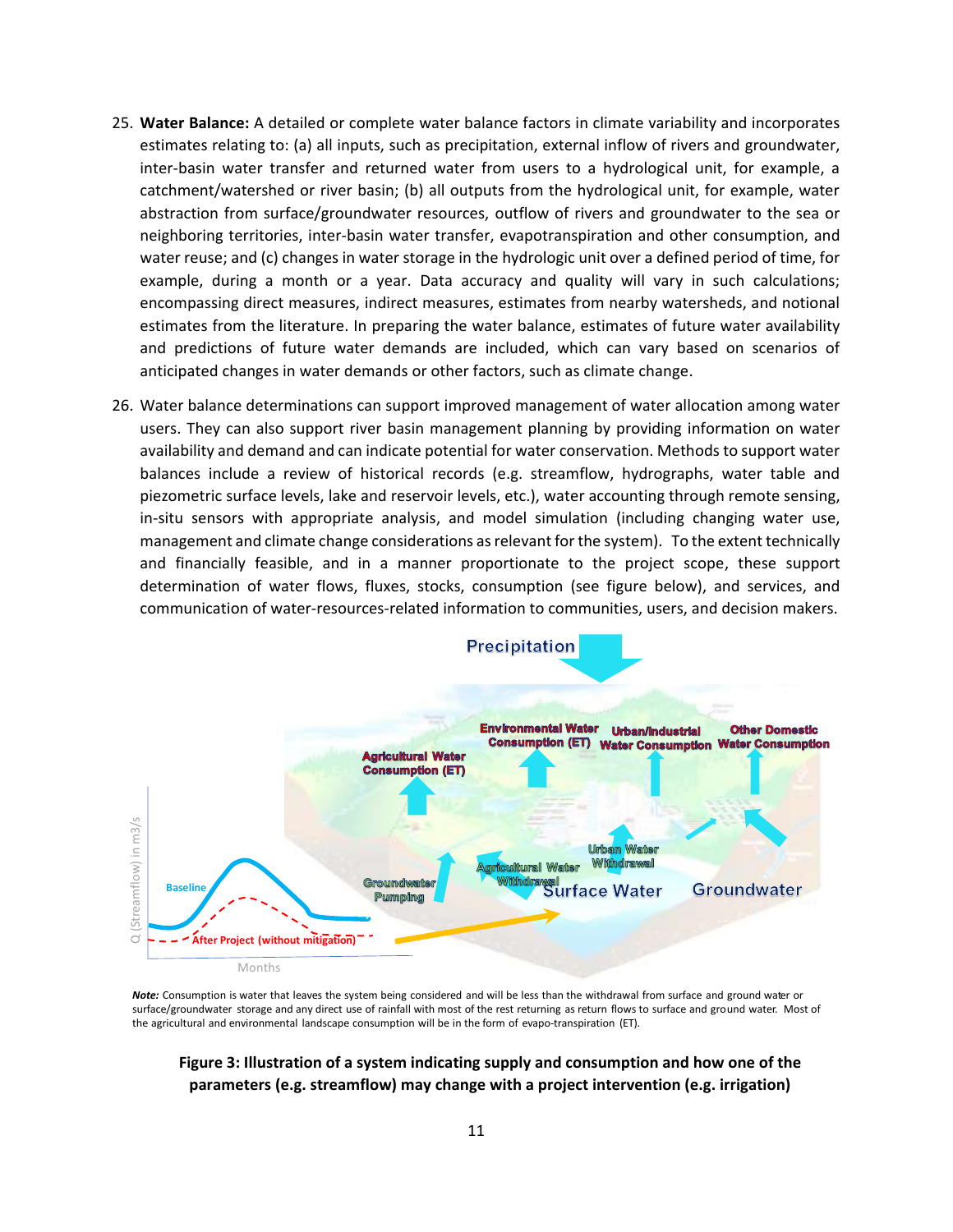27. **Estimating Water Balance Elements:** The following table indicates the key system parameters that could be part of a water balance and illustrative sources of data. These would need to depend on insitu monitoring, global earth observation or global modeling tools in data-constrained environments where local water balance parameter estimation does not exist or cannot be accessed.

| <b>System Element</b> | <b>Estimation Source</b>                                                                                                                                                                            | <b>Comments</b>                                                                                                                                                                                                                                                                                                                                                     |
|-----------------------|-----------------------------------------------------------------------------------------------------------------------------------------------------------------------------------------------------|---------------------------------------------------------------------------------------------------------------------------------------------------------------------------------------------------------------------------------------------------------------------------------------------------------------------------------------------------------------------|
| Precipitation         | Local or Global Data (e.g. from<br>Global Precipitation Mission,<br>CHIRPS)                                                                                                                         | Useful especially for larger systems - grid<br>resolution is about 8-25 km                                                                                                                                                                                                                                                                                          |
| Evapotranspiration    | From remote sensing estimation<br>(e.g. the Open ET Partnership<br>models - e.g. SSEBoP, METRIC,<br>SEBAL, MOD16, ET Watch)                                                                         | An increasing number of these are starting to<br>become available for free in the public<br>domain as services (e.g. through the OPEN ET<br>Partnership) - resolution ranges from 1 km to<br>5 m grids.                                                                                                                                                             |
| <b>Streamflows</b>    | Local observations<br>Satellite-derived estimates<br>Model estimates (e.g.<br>GEOGLOWS-ECMWF)                                                                                                       | Local observations could have significant data<br>coverage, quality, and access issues.<br>Satellite-derived flows estimates (e.g. DFO)<br>need good calibration and could sometimes<br>be useful for large rivers which vary<br>significantly in width at different observed<br>flow levels.<br>Model estimates are getting increasingly<br>useful in this regard. |
| Groundwater           | Groundwater models<br>Local observations<br>Earth observation for very large<br>areas                                                                                                               | Gravity based earth observations to estimate<br>groundwater changes are very coarse and<br>only useful for very large areas.                                                                                                                                                                                                                                        |
| <b>Water Quality</b>  | Local observations<br>Remote sensing only for a few<br>parameters                                                                                                                                   | Generally poor data collection and access for<br>key water quality parameters.                                                                                                                                                                                                                                                                                      |
| Water<br>Consumption  | Measurements/Records<br>Estimates using specific water use<br>and efficiencies<br>Satellite-based Evapotranspiration<br>Estimates<br>Crop water models (e.g. AquaStat)<br>and Water systems models. | Water requirements and evapotranspiration<br>for large uses of blue water such as irrigated<br>agriculture can now be approximately<br>estimated, but return flows are difficult to<br>estimate. More organized water reuse may<br>also be estimated through in-situ monitoring<br>in some cases.                                                                   |
| <b>Climate Change</b> | Various IPCC models for scenario<br>analysis                                                                                                                                                        | Very little agreement across the models<br>especially on precipitation and implied<br>hydrology (even direction of change) for any<br>given area.                                                                                                                                                                                                                   |

#### *Table 3: Water Balance Parameters*

28. If the data available is very inadequate for estimating and reporting during the project preparation and implementation, project financing often seeks to help strengthen the monitoring or estimation of key parameters as part of the project to further facilitate reporting and evaluation during implementation.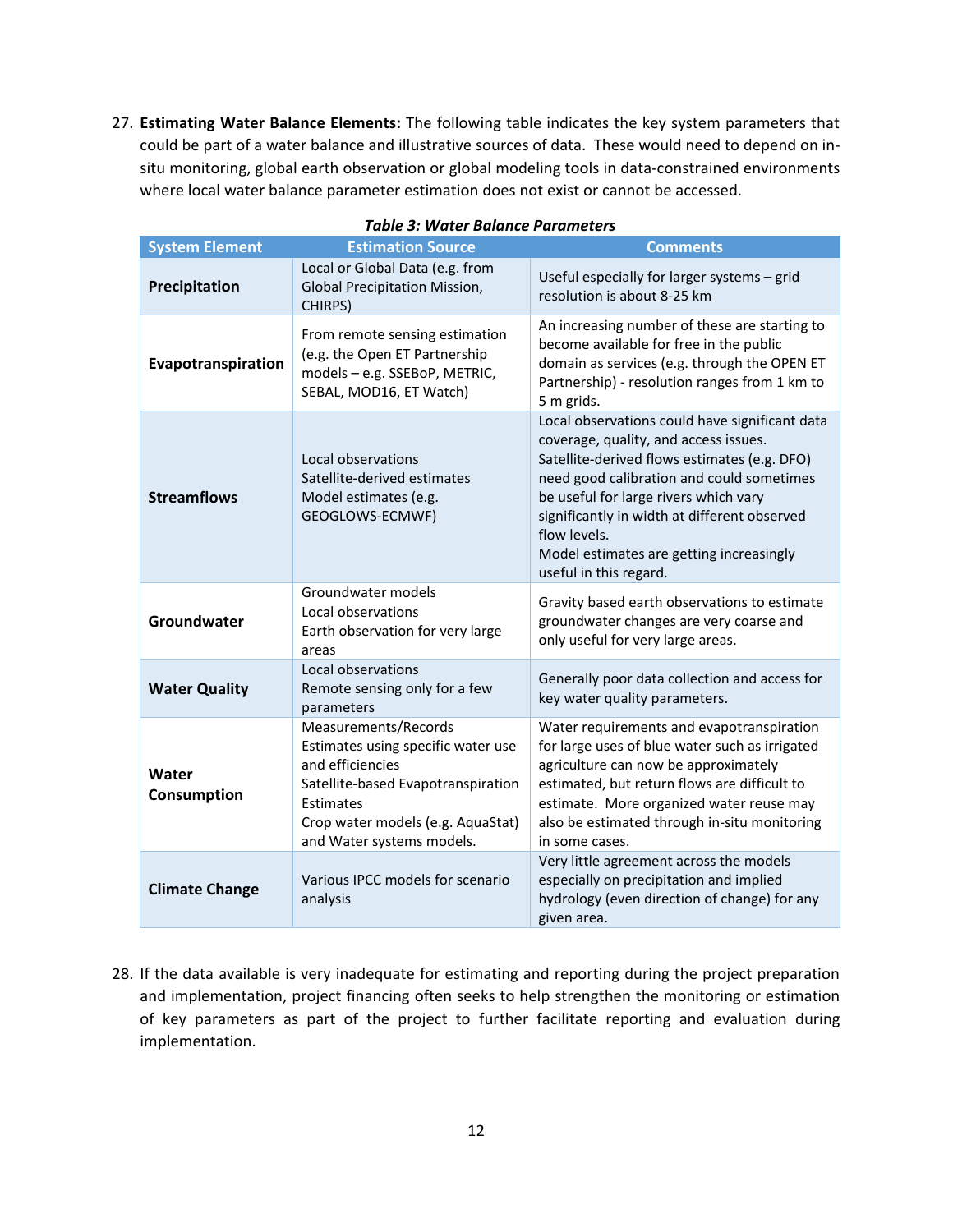- 29. **Models:** A water balance model can be considered as a system of equations designed to represent some aspects of the hydrological cycle<sup>3</sup>. They can range from very simple mathematical algorithms to very detailed and complex numerical computer-simulation models. Two important aspectsin water balance modelling are to clearly define the objective of the analysis and to select an appropriate model.
- 30. Some considerations when selecting a model are:
	- The selected model should fit the specific objective of the water balance analysis. In some cases, however, possible changes in the initial scope of the analysis may need to be considered when selecting the model.
	- Preference should be given to use/enhance models already in use by the client where appropriate and accessible.
	- A simple model may provide an overall water balance for an accounting unit but is unlikely to provide insight into the processes that drive water movement within that unit. A more complex model may provide that insight but at substantially greater expense<sup>4</sup>.
	- Complex computer-simulation models can simulate different components of the balance, as well as different scenarios (e.g. proposed project water management interventions, possible future water policy, water allocation, climate change, etc.) in order to assess their potential impact on water use, demand and availability.
	- Complex models require more data and more effort during the modelling process (model parametrization, calibration, validation).
	- Depending on the objective of the analysis, the development of a surface-water balance or a groundwater balance may be required. In other cases, however, there may be need of a water balance of the entire (land phase) of the water cycle.
	- While free/open source modelling tools could be useful for more collaborative work and updating throughout the project cycle in a cost-effective manner, some commercial tools could offer more specialized analytic services.

31. Illustrative Types of Models:

- Some computer-simulation models are capable of doing surface-water modelling (e.g. rainfallrunoff models); others are groundwater models; and there are also integrated surface-water and groundwater models, which can simulate the main surface and subsurface water flow processes in an integrated manner and provide insights on surface-water/groundwater interaction.
- Watershed models can estimate stream discharge within a basin in response to precipitation and snowmelt, usually accounting for processes such as evapotranspiration, groundwater/surfacewater exchange, and surface-water routing; and are widely used for watershed management and planning.
- Groundwater models simulate the physics of groundwater motion within an aquifer system. Two types of groundwater models are: interpretive and predictive<sup>5</sup>. An interpretive model tries to

<sup>3</sup> Lu Zhang, Walker, G.R. and Dawes, W.R., 2002., Water balance modelling: concepts and applications.

<sup>4</sup> Healy, R.W., Winter, T.C., LaBaugh, J.W., and Franke, O.L., 2007, Water budgets: Foundations for effective waterresources and environmental management: U.S. Geological Survey Circular 1308, 90 p.

<sup>5</sup> Leenhouts, Jim, 2013, Groundwater Modeling Basics, U.S. Geological Survey.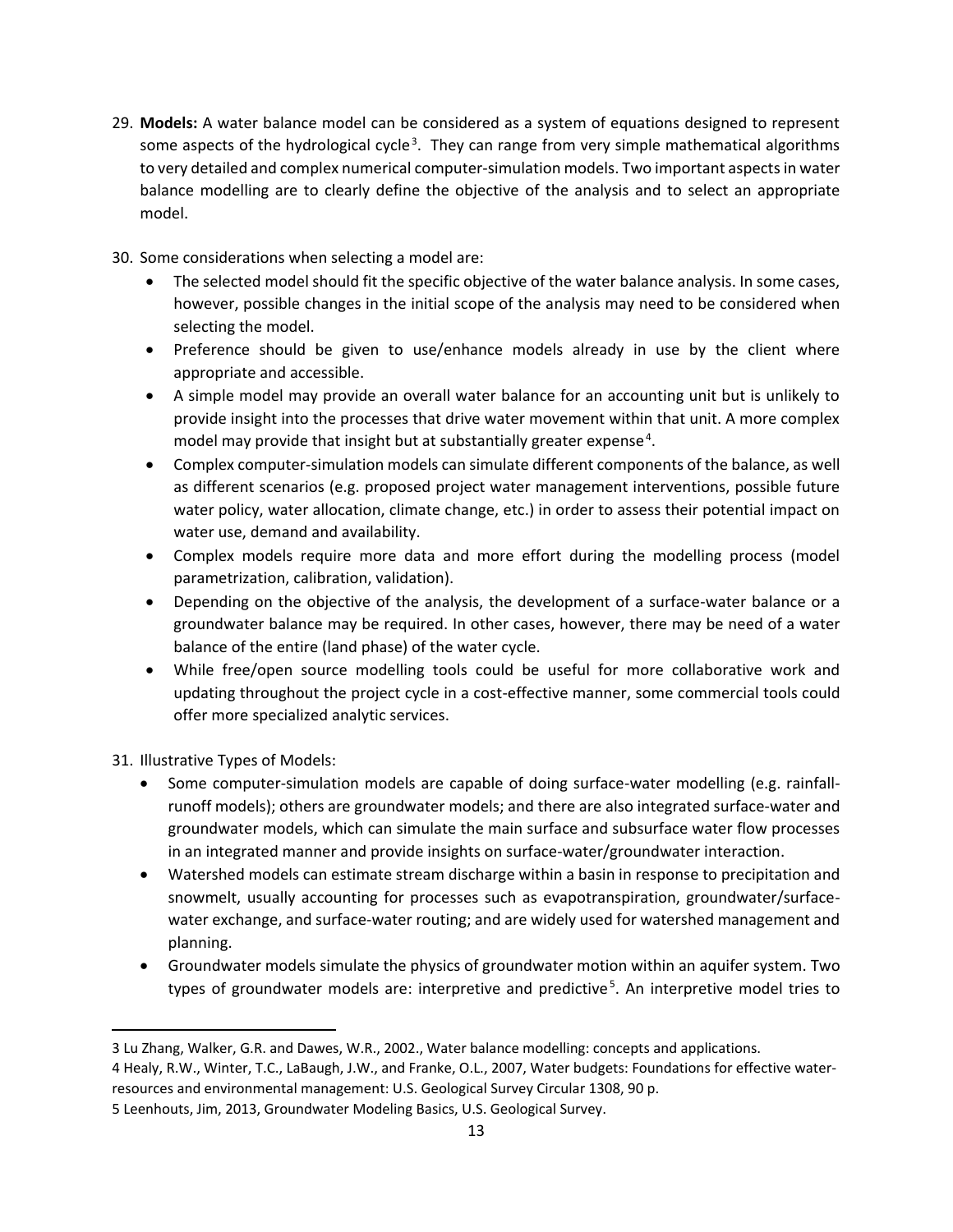understand how the groundwater system works. The predictive model purpose is to predict system response to stresses/physical alterations (e.g. intensification of agricultural land use, higher rates of groundwater extraction, climate change). Predictive models require calibration, and can predict, for instance, how water levels in an aquifer would be affected by changes in withdrawals or in recharge rates.

- General circulation models forecast weather and climate trends at the continental scale over periods of days to centuries<sup>6</sup>. These could be useful to generate climate change scenarios.
- Coupled models combine different type of simulation models, for instance: surface water/groundwater models, water allocation/groundwater models, etc.

Additional information on modelling considerations aspects and examples of water balance case studies using models can be found in the Good Practice Note e-book (that include relevant information from the *[Model Primer](http://www.appsolutelydigital.com/ModelPrimer/cover.html)* and *[Water Accounting](http://appsolutelydigital.com/WaterAccountingEBook/)* e-books).

32. The type of analysis required (ranging from simple analysis to more involved water balance computation) would depend on the level of water demand and the potential adverse impacts to the system that it may cause.

#### **Water Demand**



#### *Figure 4: Level of Water Use Analysis*

33. Unfortunately, there are currently few sub-basins in the developed world – and far fewer in developing countries – where there are sufficient "hard data" to support detailed water balance calculations. Therefore, when it comes to understanding water balances at the sub-basin level there is a need to adapt the ambition of analysis to both address the spirit of ESS3 as well as the evolving realism of client capacity and technological advances. Two examples reflecting a comprehensive and simplified assessments are provided in Boxes 2a and 2b.

<sup>6</sup> Healy, R.W., Winter, T.C., LaBaugh, J.W., and Franke, O.L., 2007, Water budgets: Foundations for effective waterresources and environmental management: U.S. Geological Survey Circular 1308, 90 p.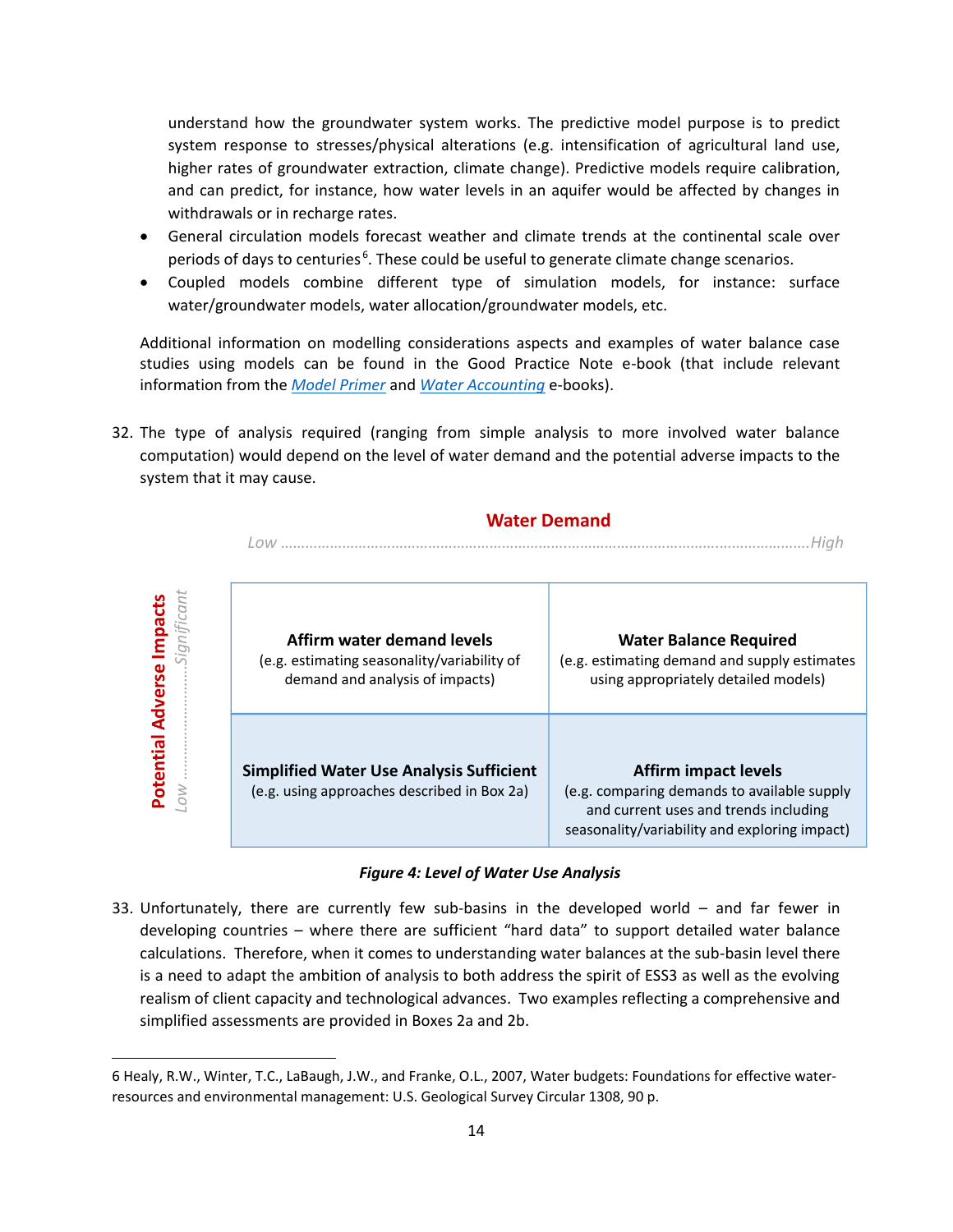- 34. **Water Use Efficiency:** The ESS3 places great significance on improving Water Use efficiency. Not all the water withdrawn from surface or ground water to supply any use is actually used. This is because of system "losses" (e.g. conveyance and field efficiency in irrigation, leakage in urban systems, etc.) that could either reappear as surface or groundwater sources for downstream areas or be lost to evaporation/evapotranspiration or to inaccessible groundwater percolation. The proportion of the withdrawn water that is actually used determines the water use efficiency that could be a function of how well the system is designed, maintained, and operated. However, when examined from the perspective of the appropriate system, the "basin efficiency" may be a more useful construct than a "scheme efficiency" as reducing the "losses" could, in fact, also reduce sources of water for downstream users. Teams may wish to consider both facets of efficiency as appropriate in advising Clients. In addition, water use efficiency improvements would need to usually be accompanied by some kind of water use cap (e.g. through water use permits) to be truly effective and not result in paradoxical situations where system water use may actually increase (also explained later in Box 4).
- 35. **Assessment of specific water use intensity** as measured by volume of water per unit of production is not well documented for some sectors; or only address one part of the hydrologic cycle. Annex C shows the ranges of specific water use for a variety of illustrative uses. For example, in the Beverage industry examples noted in the Annex, there are good practice examples of how much water is used at the point of manufacturing (e.g. volumes of water at the entry versus volume of product). However, in the agricultural sector, the amount of water used to grow the agricultural inputs have not yet been assessed.
- 36. **Benchmarking comparators for water use efficiency**. ESS3 indicates referencing to benchmarking data where available, to help assess relative resource efficiency. The EHS Guidelines (General and Sector-specific ones) also make reference to benchmarking. It may be difficult to find workable benchmarks due to the lack of reliable and meaningful comparator data, and the often very localized context of water use estimates that need to be assessed based on technical judgement. There may also be relevant local laws and guidelines that are applicable in a project context. While ESS3 only requires benchmarking in situations of high-water demand and potential impact, benchmarking is clearly encouraged where helpful to reflect on water use efficiency. This provision of ESS3 codifies the good practice of increased application of water utility and irrigation benchmarking in past Bank projects prepared under the Safeguards Policies. Considerable progress has been made on benchmarking water and wastewater utilities; albeit looking much more broadly than say amounts of "lost" water in collection or distribution. In hydropower sector, the benchmarking of hydropower facilities typically focuses more on the power generation side (e.g. turbine, generator, and transmission efficiency). However, such benchmarking has implications for water use. For irrigation and forestry operations, there are often national and regional comparators, although these tend to document use patterns given historic system design and operations. Moreover, water use efficiency for agricultural production varies greatly by location, because of temperature, humidity, soli type and other biophysical variations. Hence, comparing the efficacy of water use intensity statistics of agriculture production across regions should be limited because the result of such comparison might or might not necessarily be very useful. Nevertheless, there is a clear direction in global good practice to advance sustainability thinking in the water sector. The supplementary e-book has incorporated information on these recent developments and will be periodically updated based on experience with ESF application and evolving global good practices. These project-level monitoring and estimation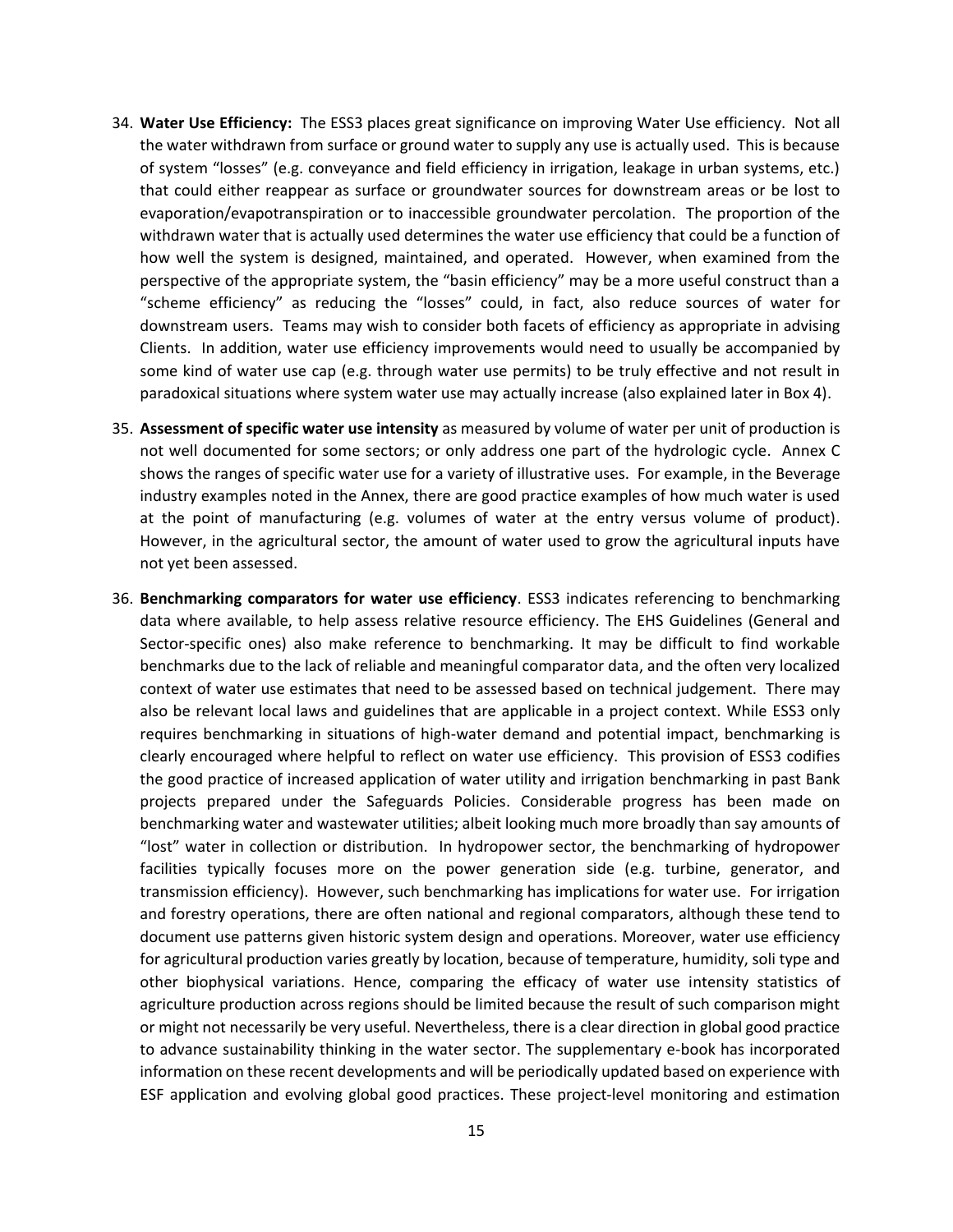could be used by countries to also contribute to relevant Sustainable Development Goal (SDG) 6.4 indicators (e.g. 6.4.1 on "change in water use efficiency over time" and 6.4.2 on "level of water stress: freshwater withdrawal as a proportion of available freshwater resources" and methodologies for assessment of environmental flows.

- 37. **Social and Environmental Risks.** Water use as a consequence of project development and operation could result in changes in system hydrology (e.g. impacts on quantity and quality) that could result in environmental and socio-economic impacts to other users in the system (including impacts on formal and informal water rights). Assessing such impacts requires an approach to determine process changes and implications on social and environmental considerations (as shown in Figure 5). Such assessment could take into account cumulative impacts.<sup>7</sup> Where appropriate, client capacity could be strengthened to adopt more holistic approaches (e.g. considering upcoming investments in a basin/watershed context) as part of strategic assessments, monitoring systems, planning frameworks, and decision support tools. Implications from a Bank-supported project as well as other existing or planned activities could apply to upstream uses as well as downstream uses. Potential impacts on both upstream and downstream water uses would need to be considered.
- 38. **Borrower capacity:** This clearly varies by Borrower and by project. Some Borrowers have good experience in assessing water quantity and quality project risks, including analysis of water balance, and the provisions of ESS3 in this regard does not add a major additional burden. Other Borrowers do not have such capacity, and it will be important for the Bank to share, for example, simplified screening tools or TORs to modify ESIAs or guide additional studies that address water use more comprehensively. TA components of Bank investment projects could be used to strengthen understanding and capabilities in hydrologic analysis by Government, universities, and other entities in a country.

<sup>&</sup>lt;sup>7</sup> Footnote 22 of ESS1 states "The cumulative impact of the project is the incremental impact of the project when added to impacts from other relevant past, present, and reasonably foreseeable developments, as well as unplanned but predictable activities enabled by the project that may occur later or at a different location. Cumulative impacts can result from individually minor but collectively significant activities taking place over a period of time. The environmental and social assessment will consider cumulative impacts that are recognized as important on the basis of scientific concerns and/or reflect the concerns of project-affected parties. The potential cumulative impacts will be determined as early as possible, ideally as part of project scoping."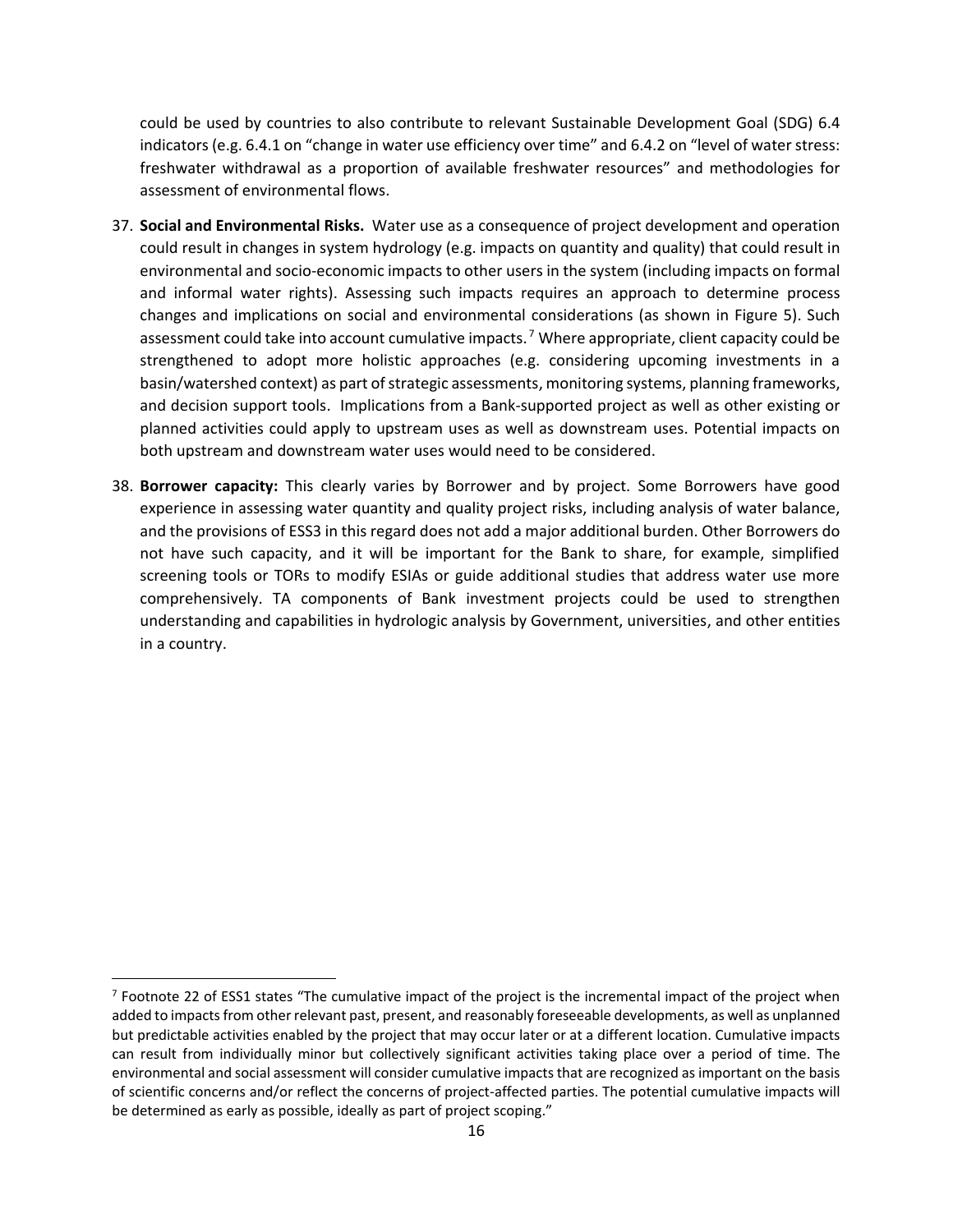

*Figure 5: Illustrative project impacts on water balance*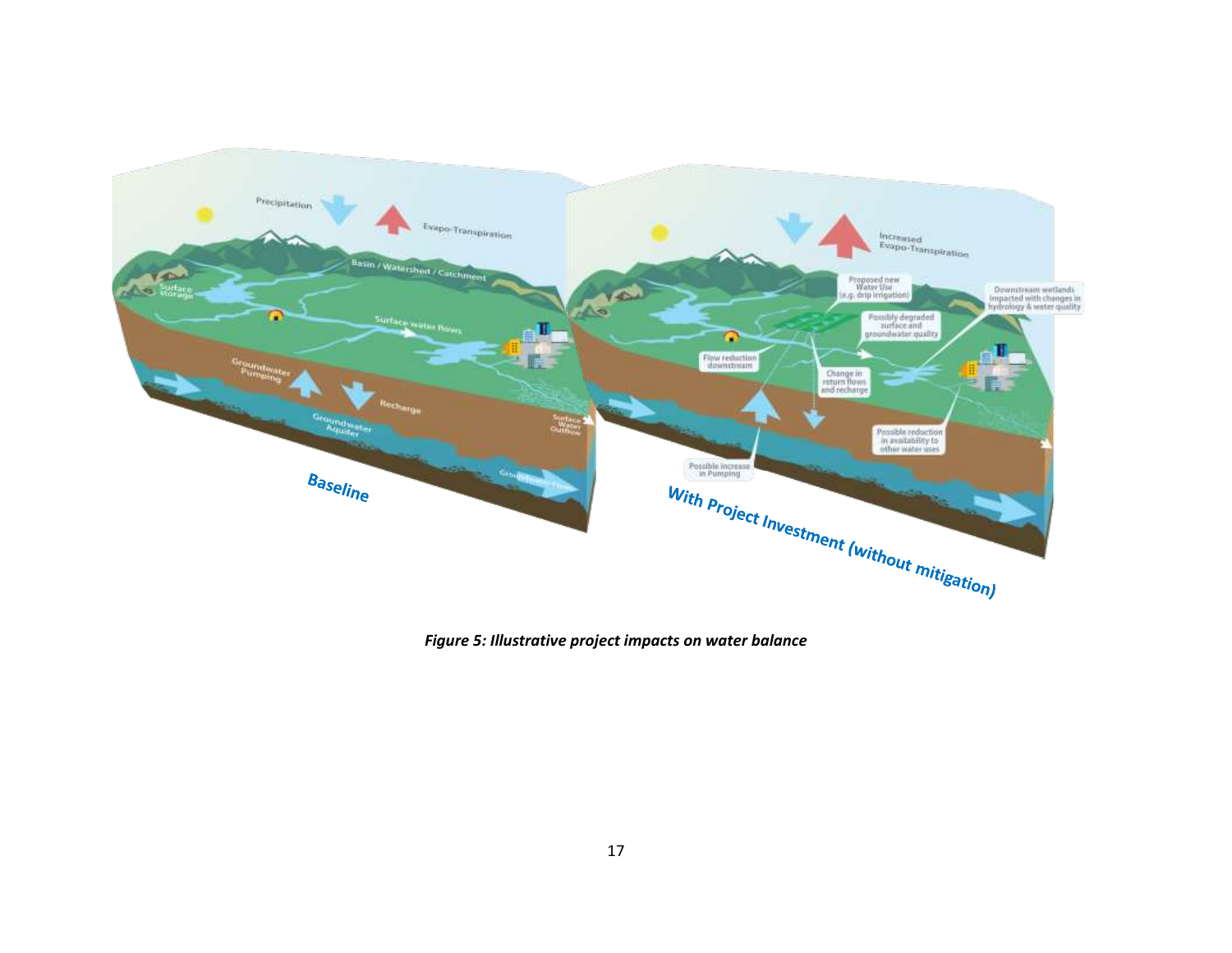# **Box 2a**

# **Example of Simple Water Balance**

While conducting water balances, at the minimum, it would be useful to indicate the additional withdrawal and net consumption that the project implies, in a manner that indicates both comparison to the resource availability and the seasonality of supply and demand. The basic elements of this can be captured by a table as below with the values being generated by monitoring or estimated/modeled outputs.

|               | Surface Water (m <sup>3</sup> ) |                                                         | Ground Water (m <sup>3</sup> )         |                                                                | Consumption (m <sup>3</sup> )         |                                             |
|---------------|---------------------------------|---------------------------------------------------------|----------------------------------------|----------------------------------------------------------------|---------------------------------------|---------------------------------------------|
| Thingiranne   | <b>Additional</b><br>Withdrawal | Resource Availability<br>(with min-ovg-max if possible) | <b>Additional</b><br><b>Withdrawal</b> | <b>Resource Andilability</b><br>(with min-ong-max if possible) | <b>Existing</b><br><b>Consumption</b> | <b>Additional Met</b><br><b>Consumption</b> |
| Jan           |                                 |                                                         |                                        |                                                                |                                       |                                             |
| Feb           |                                 |                                                         |                                        |                                                                |                                       |                                             |
| Mar           |                                 |                                                         |                                        |                                                                |                                       |                                             |
| Apr           |                                 |                                                         |                                        |                                                                |                                       |                                             |
| May           |                                 |                                                         |                                        |                                                                |                                       |                                             |
| Jun           |                                 |                                                         |                                        |                                                                |                                       |                                             |
| Jul           |                                 |                                                         |                                        |                                                                |                                       |                                             |
| Aug           |                                 |                                                         |                                        |                                                                |                                       |                                             |
| Sep           |                                 |                                                         |                                        |                                                                |                                       |                                             |
| Oct           |                                 |                                                         |                                        |                                                                |                                       |                                             |
| Nov           |                                 |                                                         |                                        |                                                                |                                       |                                             |
| <b>Dec</b>    |                                 |                                                         |                                        |                                                                |                                       |                                             |
| <b>Annual</b> |                                 |                                                         |                                        |                                                                |                                       |                                             |

This could help indicate the need to consult other users (e.g. downstream users) if the additional withdrawal is a significant part of the net available resources. Expanding the data to multiple years is encouraged to better capture inter-annual variability in addition to basic seasonality.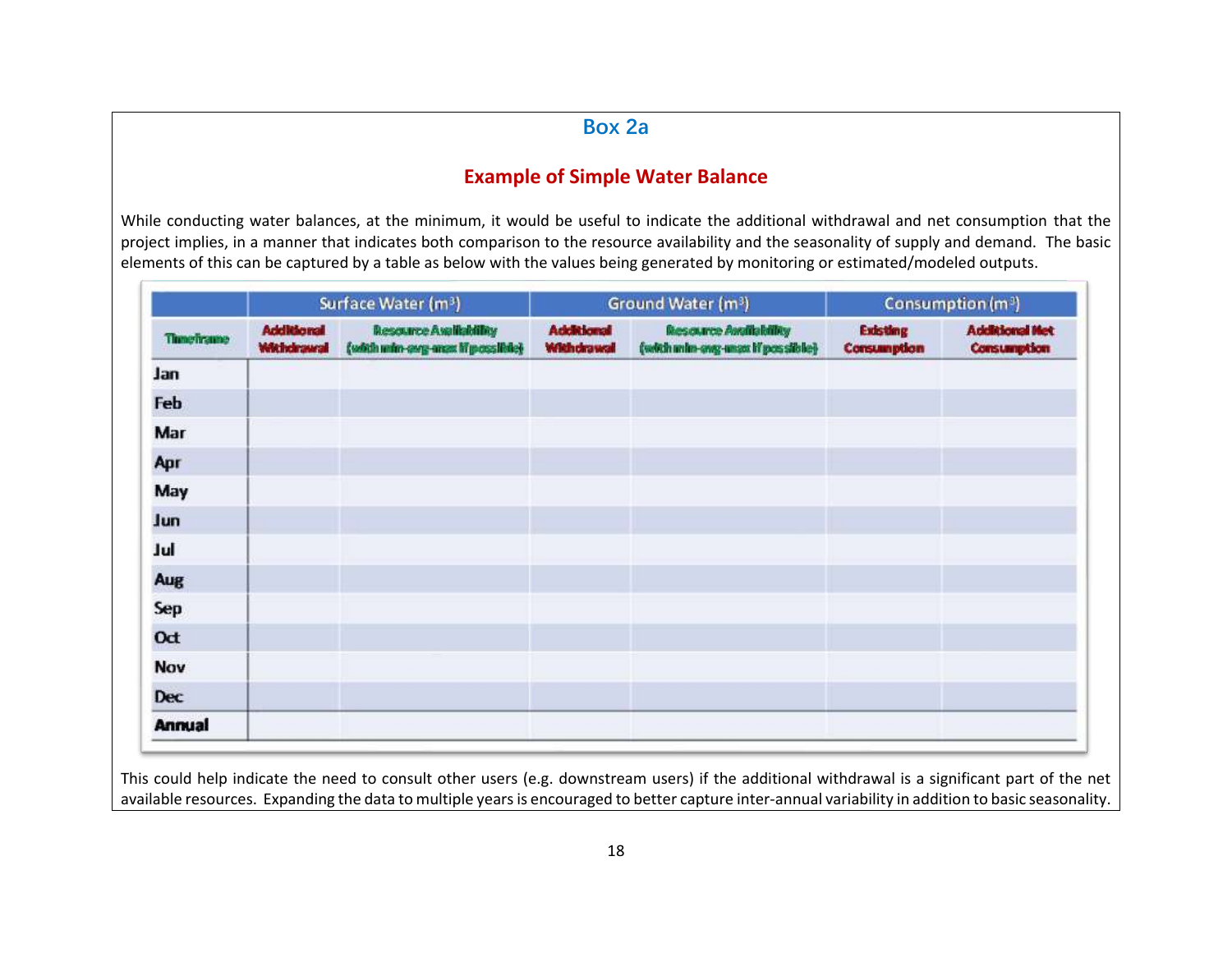### **Box 2b**

### **Example of More Detailed Water Balance**

Much more complex models could also be used to determine water balance for relatively large uses and where data availability and analytics are better established. These can not only be useful for major project analysis but could also play an important part in a basin planning context, especially when augmented with more spatial and temporal scenario analytics relating to climate and cumulative impacts. However, it should be noted that the data and capacity required for this type of analysis may not currently be available in many Borrower countries, although earth observation is helping considerably to estimate some of these parameters globally.

**Example:** Detailed water balance analyses were conducted at basin level in the China: Xinjiang Turpan Water Conservation Project (P111163). The project is located in the most arid region of China, with annual precipitation less than 20 mm and potential evaporation as high as 3,000 mm. Snowmelt contributes to most streamflow in the river. The water balance analysis was first conducted at a baseline year of 2009. The precipitation and the changes in surface water (i.e. inflow-outflow) was calculated based on measured data. Only limited groundwater abstraction data were available to estimate net groundwater use. The actual water consumed by agriculture (i.e. actual evapotranspiration from agricultural lands), ecosystem (i.e. actual evapotranspiration from grasslands and other terrestrial ecosystems), bare land and water surface (i.e. actual evaporation from bare lands and water bodies) was estimated through remote sensing. The actual water consumption by the industrial and domestic sectors was converted from the industrial and domestic water use data collected through field studies. Another water balance analysis was conducted for the target year 2025, based on the scenario to eliminate groundwater overdraft by reducing agricultural water consumption.

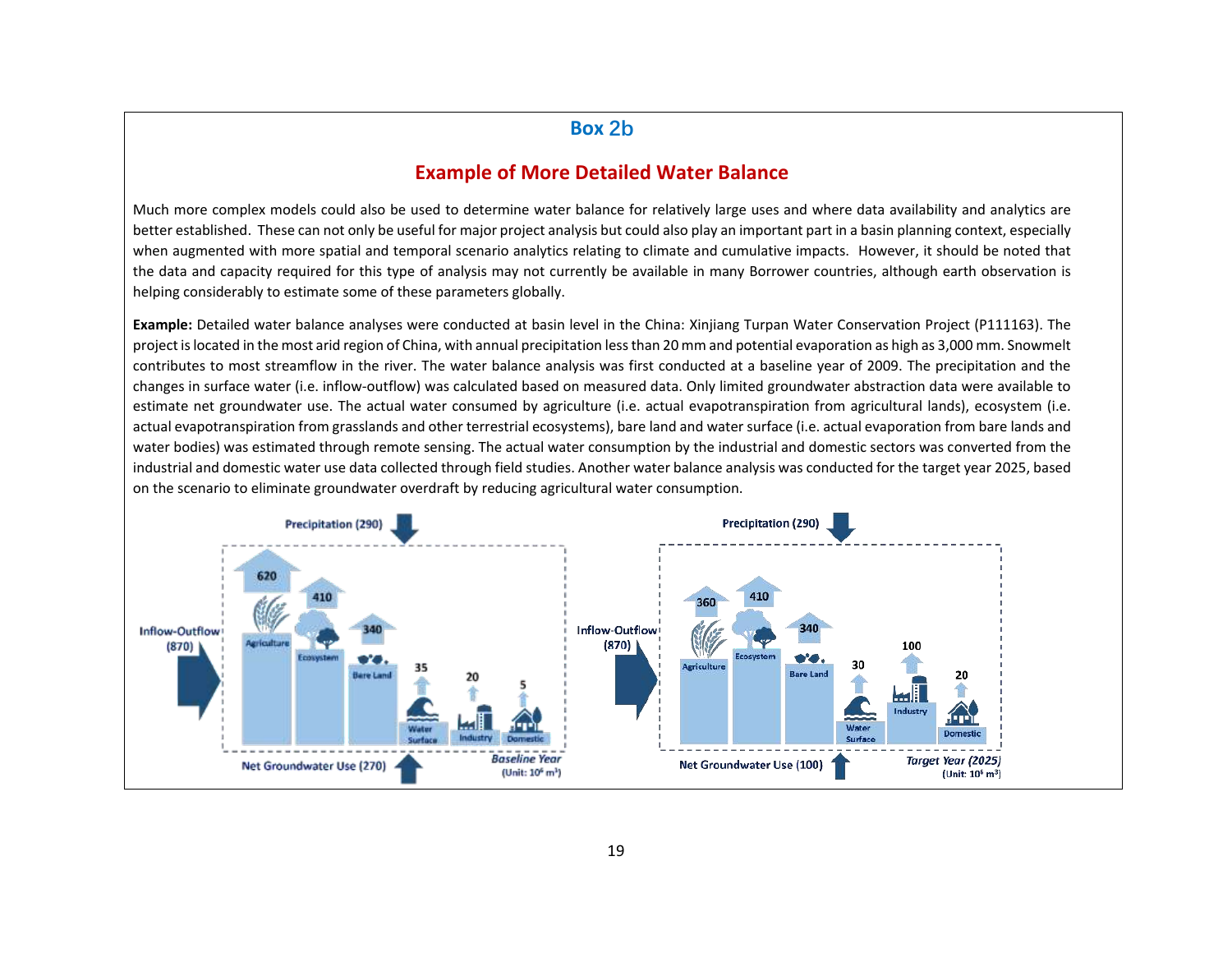# <span id="page-25-0"></span>**4. Operational Implications**

- 39. Project screening for environmental and social considerations is critical for the Bank at the Project Concept stage to determine risk classification. During the Concept Stage, the Task Team shares its perspective on water use significance, derived from initial identification and preparation mission(s), discussions with the Borrower, and (as necessary) any simplified calculations or literature review commensurate with the Bank's internal risk management responsibilities. If there are basic uncertainties as to the expected significant/high water demand use, further guidance to the Borrower (e.g. on Terms of Reference and global good practices) would be important as environmental assessments proceed under national policies and ESF. If the initial assessment of water use for a project appears to be of significance/high demand, the Borrower may need additional advice on using modeling tools for further analysis. The Borrower is responsible for undertaking such modeling. However, Bank staff might advise, for example, on the TORs for analytical studies (with examples to be included in the e-book), strategic guidance at training workshops, or sharing good practice examples and relevant experiences.
- 40. By Project Appraisal, it is expected that a clearer picture of water use needs, potential impacts, and mitigating measures is available based on project preparation studies. In some cases, the analyses might warrant delay, for example where sub-projects will be identified during implementation and the range of probable risks is manageable. For cases where water balance calculations, advanced models, and benchmarking studies are provided to support financing decisions (both during preparation and implementation), it is expected that Bank water specialists would be called on for peer review. An illustrative summary of example recent Bank projects that addressed water use and efficiency considerations is included as Annex B.
- 41. The expected requirements for Water Use related work at various project stages is summarized in the table that follows, detailing how responsibilities might differ between Bank E&S specialists and the borrower at different project stages. It is not expected that the Borrowers would need to develop stand-alone instruments to meet ESS3 requirements on water uses. Assessments and suitable mitigation measures on water use typically can be developed as part of the environmental and social instruments prepared by the Borrower.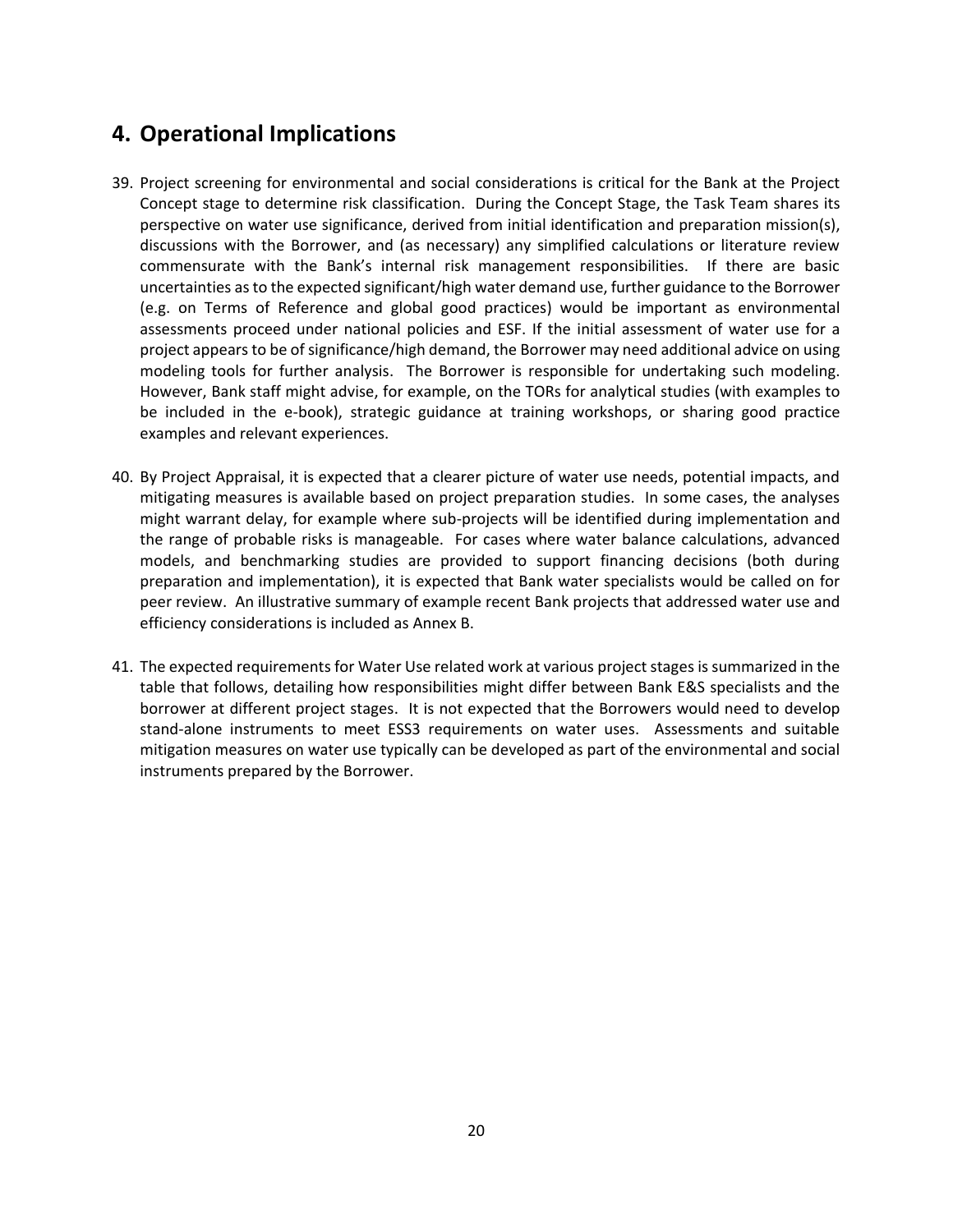| <b>Phase</b>                      | <b>Example Tasks for Bank Team</b>                                                                                                                                                                                                                                                                                                                                                                                                                                                                                                                                                                                                      | <b>Example Tasks for Borrower</b>                                                                                                                                                                                                                                                                                                                                                                                                                                                                                                                                                                   |
|-----------------------------------|-----------------------------------------------------------------------------------------------------------------------------------------------------------------------------------------------------------------------------------------------------------------------------------------------------------------------------------------------------------------------------------------------------------------------------------------------------------------------------------------------------------------------------------------------------------------------------------------------------------------------------------------|-----------------------------------------------------------------------------------------------------------------------------------------------------------------------------------------------------------------------------------------------------------------------------------------------------------------------------------------------------------------------------------------------------------------------------------------------------------------------------------------------------------------------------------------------------------------------------------------------------|
| <b>Identification</b>             | • Review available background info<br>· Identification mission: collate available data<br>and visit field if possible; gather maps and<br>listen to stakeholders<br>• Review and advise on the results from<br>Borrower's screening                                                                                                                                                                                                                                                                                                                                                                                                     | Provide maps, data, and studies to<br>$\bullet$<br><b>Bank</b><br>Facilitate field visits and stakeholder<br>$\bullet$<br>consultations<br>Join Bank team for initial field survey<br>$\bullet$<br>Undertake screening of potential<br>$\bullet$<br>impacts related to water use                                                                                                                                                                                                                                                                                                                    |
| <b>Concept Review</b>             | • Outline project spatial context<br>• Carry out basic hydrologic screening for ENV<br>risk determination; quantitative or qualitative<br>• Assess borrower capacity<br>• Summarize in Concept Review package<br>(including in ESRS)<br>• Review and provide advice on Borrower's<br>ToRs for any relevant EIA/supplementary<br>studies and analytics                                                                                                                                                                                                                                                                                   | • Scope project spatial context<br>• As relevant, begin process to engage<br>Government specialists and/or<br>consultants to carry out relevant studies<br>and analyses (including as part of the<br>EIAs or other preparatory studies)                                                                                                                                                                                                                                                                                                                                                             |
| <b>QER</b>                        | Reviewing progress of studies by the<br>$\bullet$<br>Borrower and continue providing advice to<br>the Borrower on how to meet ESS3<br>requirements Determine if additional studies<br>are required (e.g. on mitigation measures<br>such as operating rules and system storage)<br>• Support Borrower on technical aspects (e.g.<br>methods in GPN E-book)<br>• Reflect any important impacts related to<br>water use in Draft PAD                                                                                                                                                                                                       | • Provide progress report on<br>administrative and technical aspects of<br>supplementary studies, including<br>identification of appropriate national or<br>regional benchmarks, if required<br>• Request any further help from Bank<br>(ToRs; specific methods from GPN E-<br>book, etc.)<br>• Provide draft EIAs if available                                                                                                                                                                                                                                                                     |
| <b>Decision</b><br><b>Meeting</b> | • Provide technical review and clearance of<br>studies/analyses from Borrower<br>• Determine if additional expert advisors/panel<br>on water use needed (e.g. pg. 13 para. 33 in<br>the Guidance Note for ESS 1).<br>• Update risk screening as relevant<br>• Incorporate results of the studies, key<br>mitigation measures, or where necessary,<br>rationale for deferring the development of<br>site-specific analyses and mitigation measures<br>until after project Approval into Decision<br>Package (e.g. updated ESRS, ESCP, SEP,<br>revised PAD and draft Legal Agreement)<br>• Verify if disclosure obligations have been met | • Complete interim or final results from<br>hydrologic, water use and water<br>efficiencies studies<br>• Undertake consultations with relevant<br>stakeholders on the issue of water use,<br>and take such feedback into account<br>into project preparation<br>Incorporate the results of technical<br>studies in ESIA; ESMF; ESMP as relevant<br>• Provide the rationale for deferring<br>specified analyses and the development<br>of site-specific mitigation measures until<br>after project Approval if needed (e.g. for<br>framework projects with project<br>activities not yet identified) |
| <b>Board</b>                      | • Update above as relevant                                                                                                                                                                                                                                                                                                                                                                                                                                                                                                                                                                                                              | • Update above as relevant                                                                                                                                                                                                                                                                                                                                                                                                                                                                                                                                                                          |
| <b>Implementation</b>             | • Track Borrower progress on ESCP (including<br>capacity building) through ISR<br>• Monitor any changes in E&S risks<br>• Support Borrower on technical matters (e.g.<br>methods in GPN E-book as requested)                                                                                                                                                                                                                                                                                                                                                                                                                            | • Provide progress report on<br>administrative and technical aspects of<br>supplementary studies<br>• Undertake monitoring to confirm if the<br>impacts that have materialized are<br>different from predictions, in which case<br>the adequacy of previously developed                                                                                                                                                                                                                                                                                                                             |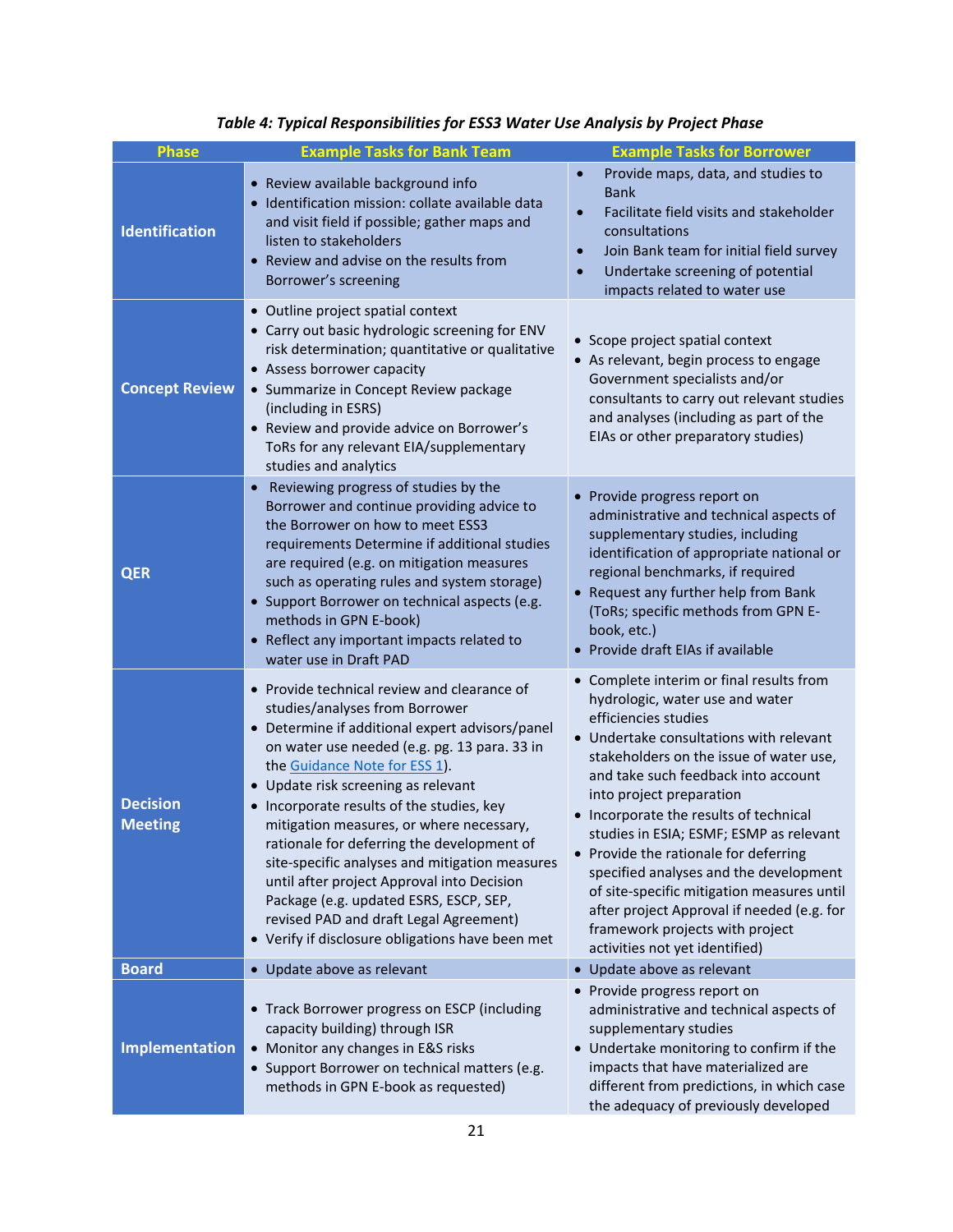|                |                                                                     | mitigation measures might need to be<br>reconsidered<br>• Implement water efficiency and risk<br>mitigation measures<br>• Conduct water balance updates as<br>specified in the ESCP<br>• Request any further help from Bank<br>(ToRs; specific methods from GPN E-<br>book, global good practices, etc.) |
|----------------|---------------------------------------------------------------------|----------------------------------------------------------------------------------------------------------------------------------------------------------------------------------------------------------------------------------------------------------------------------------------------------------|
| <b>Closure</b> | • Include lessons-learned on water use in ICR<br>and for GPN E-book | • Maintain post-project monitoring as<br>useful                                                                                                                                                                                                                                                          |

- 42. **Mitigation Measures.** Most often, mitigation measures required by Water Use considerations of ESS3 would result in improved designs to improve the development outcome of an investment and its sustainability. Various options exist to improve water use efficiency to avoid adverse impacts of water use. For example, agricultural water use efficiency can be improved through technologies and policies that incentivize maintaining net consumptive use (evapo-transpiration) within specified limits, taking into account the implications for the overall watershed. In another example, urban water use efficiency can be increased through building codes that encourage installation of low flow toilets and showers, consumer awareness campaigns to promote water efficient appliances, and repair of waterdistribution systems to reduce leakage. Water use in agriculture, the largest consumer of water, can be made more efficient through irrigation-system improvements, irrigation scheduling, improving water-conveyance efficiency and leakage losses, managing soils to reduce runoff, and reusing water on-farm.
- 43. Depending on the significance of the project's potential impacts on communities, other users, ecosystems, or the environment, it may be useful to include an assessment of the volume of water used per unit of production in the project's environmental and social assessment. With respect to water productivity, approaches such as system water accounting may be useful to assess the extent to which water-productivity increases have an effect on other water users. For example, increasing water productivity, while maintaining existing water withdrawal, will increase the efficiency of water use. However, at the same time, the measures to increase water productivity may affect downstream water users who depend on return flow in rivers or groundwater aquifers.
- 44. The level of mitigation measures to be undertaken also depend on the level of water demand and its implied potential adverse impacts on the system considered as illustrated below.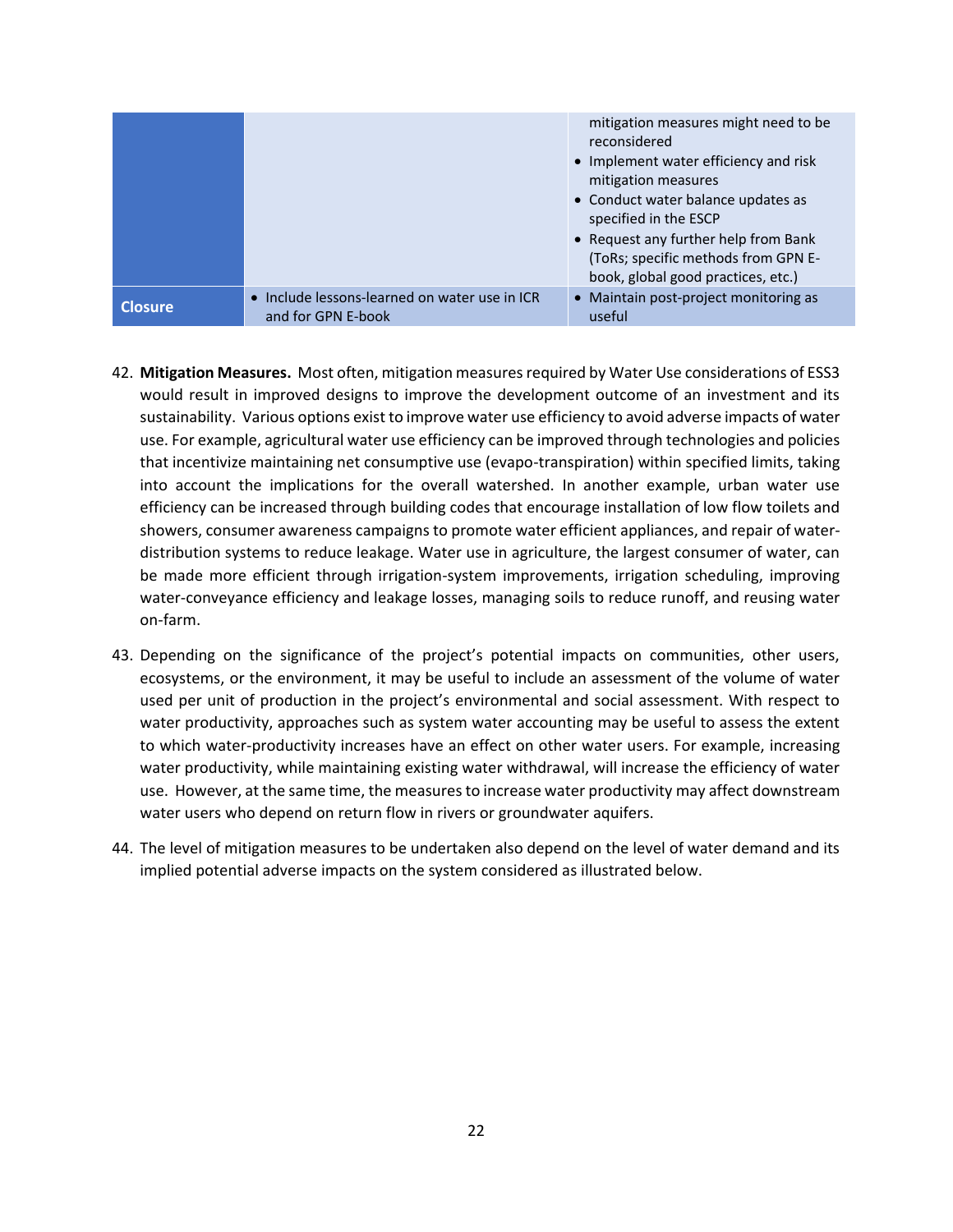

#### *Figure 6: Level of Mitigation Measures*

- 45. The ESS3 requires that the Borrower will implement technically and financially feasible measures for improving efficient consumption of water and other resources. Table 5 illustrates some of these options for different water use contexts. For example, there are many options to improve water efficiency (e.g. drip irrigation). However, efforts to improve water efficiency without any resource use caps (e.g. by basin/watershed) can themselves often cause environmental and social risks due to impacts on hydrology as described in Box 4.
- 46. These measures for improving efficient consumption of water and other resources could be related to different aspects of a project, such as:
	- a. *Information:* Improved monitoring, analytical and knowledge management systems. Improved access to relevant information among key stakeholders and in the public domain.
	- b. *Institutions & Policy:* Improved institutional arrangements and interaction as well as the enabling policy framework for effective planning, implementation, and operation of investments from a water use perspective. There needs to be appropriate attention to **capacity-building** related to water use in projects both at preparation and implementation stage. At preparation stage, capacity-building could include socialization of ESS3 requirements on water use, and support for integration of appropriate analytical and mitigation aspects in environmental and social impact assessment. At implementation stage, capacity-building could include more systematic training of relevant client officials and project management staff on more intensive monitoring, analysis, and mitigation/management measures. Capacity-building measures to improve understanding of such risks and measures has been a critical element of Bank investment lending operations, including technical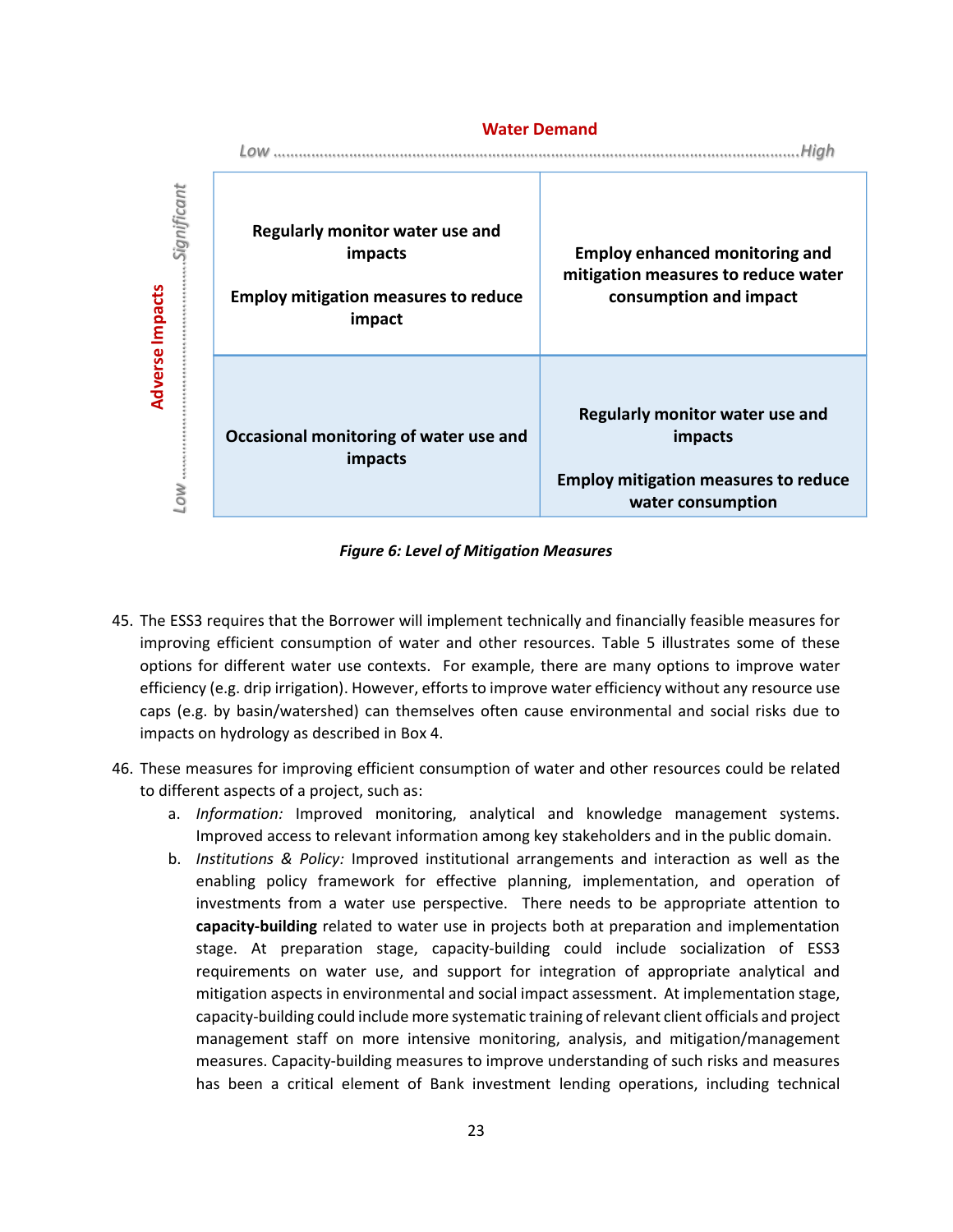assistance projects. The ESF provides even further impetus for such inclusion of technical advice to Borrowers

c. *Investments:* Utilizing appropriate efficiency improvement along with appropriate use caps; use of new technologies and processes to reduce overall water use and impacts to other users in the system.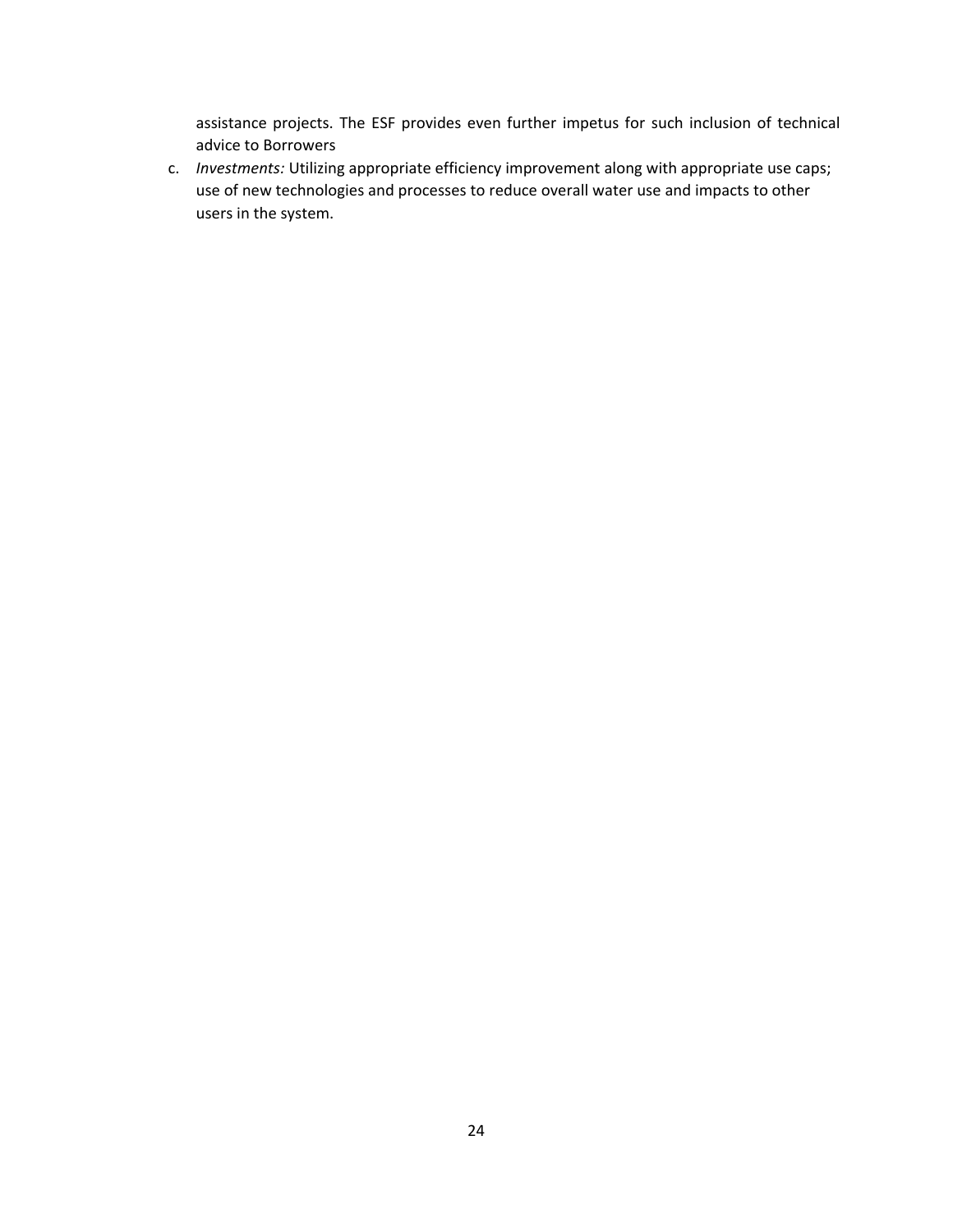| <b>Type</b>                          | <b>Mitigation/</b><br><b>Management Measure</b>                                             | <b>Comments</b>                                                                                                                                                                                                                                                                                                                                                                                                                                                          |
|--------------------------------------|---------------------------------------------------------------------------------------------|--------------------------------------------------------------------------------------------------------------------------------------------------------------------------------------------------------------------------------------------------------------------------------------------------------------------------------------------------------------------------------------------------------------------------------------------------------------------------|
| <b>Institutional</b>                 | Integrated<br>Basin/Watershed/Aquifer<br>Approaches                                         | Useful in many cases to include capacity building of relevant<br>institutions as part of the project to monitor, assess, and manage<br>water uses in a more holistic water systems context. With adequate<br>attention to analytical and stakeholder engagement measures, this<br>could help set the longer-term context to better manage cumulative<br>impacts. This could also include appropriate consideration of grey<br>water from wastewater treatment and reuse. |
|                                      | Water Use Cap (e.g. by<br>system)                                                           | Useful when water efficiency measures are required/incentivized                                                                                                                                                                                                                                                                                                                                                                                                          |
|                                      | Payment for Ecosystem<br><b>Services</b>                                                    | Useful to incentivize upstream measures for measurable downstream<br>impacts (e.g. related to water quality or quantity)                                                                                                                                                                                                                                                                                                                                                 |
| <b>Policy</b>                        | Offsets                                                                                     | Policies to enable new consumers to pay other users in the system to<br>reduce equivalent water consumption                                                                                                                                                                                                                                                                                                                                                              |
|                                      | <b>Mandated E-Flows</b>                                                                     | To ensure minimum adherence to environmental flow regimes (see<br>Box 3)                                                                                                                                                                                                                                                                                                                                                                                                 |
|                                      | <b>Operating Rules</b>                                                                      | Managing project operations (e.g. reducing withdrawal during<br>extreme drought to reduce impact on other existing uses)                                                                                                                                                                                                                                                                                                                                                 |
| <b>Enhanced</b><br><b>Monitoring</b> | In-Situ Monitoring<br>systems (e.g. for water<br>quantity, water quality,<br>soil moisture) | Monitoring, telemetry, and data management systems (including<br>provisions for data access, analysis, and use). Illustrative systems at<br>this link.                                                                                                                                                                                                                                                                                                                   |
|                                      | Earth Observation<br>Monitoring systems                                                     | A range of increasingly powerful systems based on satellites, aircraft,<br>and UAVs (drones) can now be used to assess some relevant water<br>use and impact related parameters.                                                                                                                                                                                                                                                                                         |
| <b>Analysis</b>                      | Detailed Analysis during<br>Implementation                                                  | More detailed modeling and other analyses to develop and report on<br>detailed water balances                                                                                                                                                                                                                                                                                                                                                                            |
| <b>Technical</b>                     | Drip Irrigation                                                                             | Good for water saving but can reduce return flows to surface and<br>ground waters that can have other impacts on those that depend on<br>those resources (see Box 4). Useful with a system water use cap<br>policy                                                                                                                                                                                                                                                       |
|                                      | <b>Canal Lining</b>                                                                         | Useful for surface irrigation systems with appropriate lining (concrete,<br>earthen, stone, geotextiles, etc.) for either keeping channel shape or<br>reducing infiltration. Could also result in reduced infiltration and<br>return flows. Also useful with a system water use cap policy.                                                                                                                                                                              |
|                                      | Floating/Canal Solar                                                                        | "Flotovoltaics" on reservoirs or canal solar covering to reduce<br>evaporation from these systems.                                                                                                                                                                                                                                                                                                                                                                       |
|                                      | <b>System Storage</b>                                                                       | Surface or groundwater storage could be useful to buffer downstream<br>users from changes in water demand or supply                                                                                                                                                                                                                                                                                                                                                      |

## **Table 5: Illustrative Mitigation/Management Measures**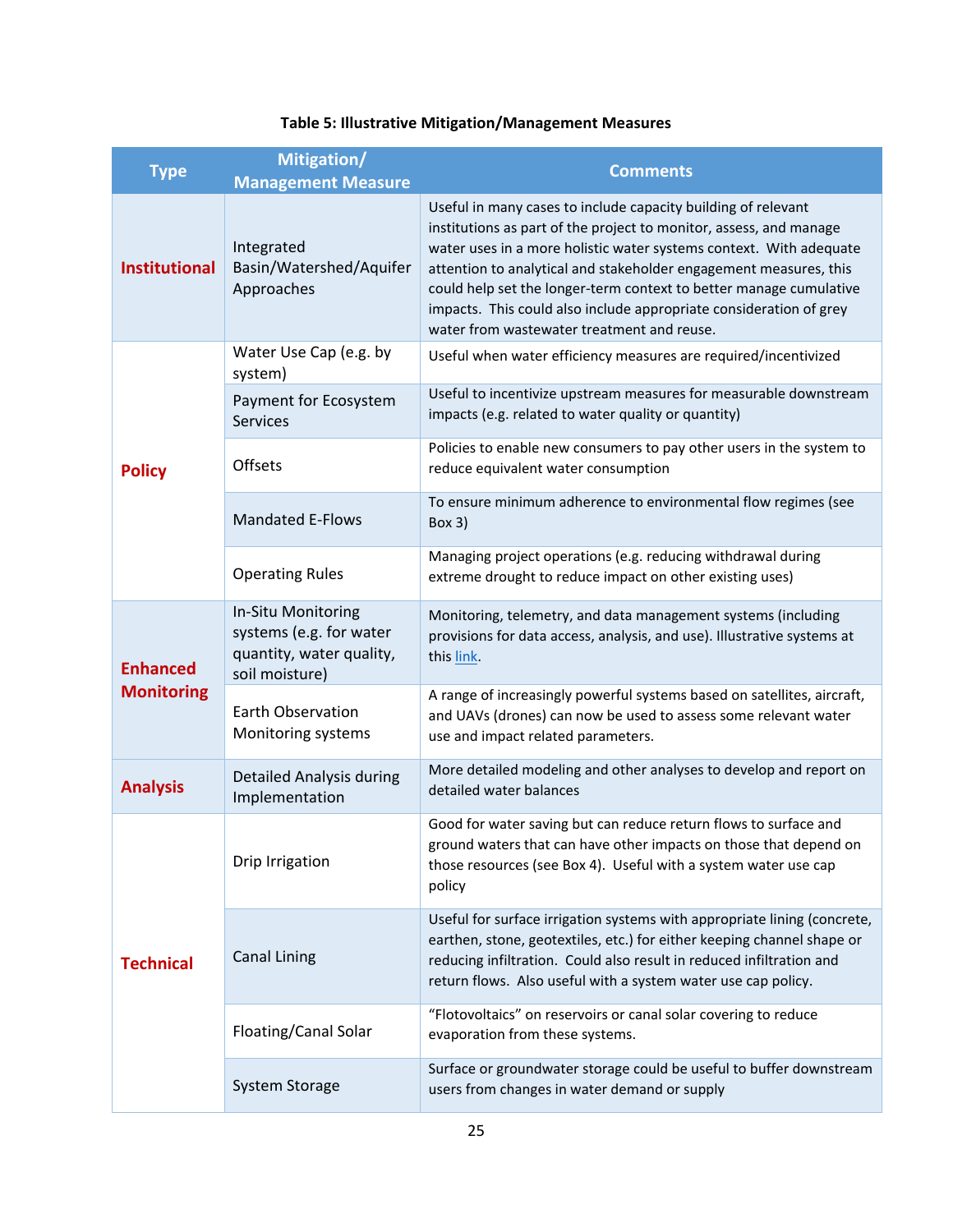# **Box 3**  $Environmental Flow (EF)<sup>8</sup>$

Sustainable project development needs to consider the potential impact of the use of water resources in the area, including areas downstream from the project intervention. A development project should seek to minimize the negative impacts on natural ecosystems and ecosystem services. Regular variations in the flow of a river provide a certain level of predictability for the ecosystems and communities that depend on the water resources. This dynamic regularity of flow is referred to as the flow regime. The flow regime necessary for maintaining the ecosystems



is referred to as the Environmental Flow (EF), and defined as *the quality, quantity and timing of water flows required to maintain the components, functions, processes, and resilience of aquatic ecosystems that provide goods and services to people quantity, timing and quality of freshwater flows and levels necessary to sustain aquatic ecosystems which, in turn, support human cultures, economies, sustainable livelihoods,*  and well-being (Brisbane Declaration<sup>9</sup>).

**Environmental Flow Assessments (EFAs) provide information on how the physical characteristics of the river could change with planned developments, how ecosystem services and biodiversity could be impacted, and how all these changes could affect people and local and wider economies.** In many cases, the EFA also assesses mitigation measures according to the mitigation hierarchy and proposes an Environmental Flow Requirement (EFR), which may then be imposed on the operation scheduling of the water infrastructure. The information provided by the EFA can underpin decision making in a variety of ways, such as i) informing discussions on the trade-offs between resource protection and resource development; ii) identifying the degree to which the river's natural ecosystem services should be maintained and thus the desired future condition of the river; iii) identifying additional alternative benefits that the river could also provide through development; and iv) defining important monitoring targets. EFAs generally are conducted in collaboration with, or included in, the ESIA development and should be commenced early in the project development process.

It is also important to adopt an adaptive approach to the management of EF based on adequate monitoring during project implementation and operational phases. Capacity-building for considering cumulative flows as part of basin planning with appropriate tools and mechanisms at a systems level would also be useful, especially as the consideration of e-flows is becoming a more established practice (e.g. in large hydropower).

<sup>8</sup> World Bank's Good Practice handbook 'Environmental Flows for Hydropower Projects – Guidance for the Private Sector in Emerging Markets' (2018).

<sup>9</sup> Arthington, A. H., Bhaduri, A., Bunn, S. E., Jackson, S. E., Tharme, R. E., Tickner, D., … Ward, S. (2018). The Brisbane Declaration and Global Action Agenda on Environmental Flows (2018). Frontiers in Environmental Science.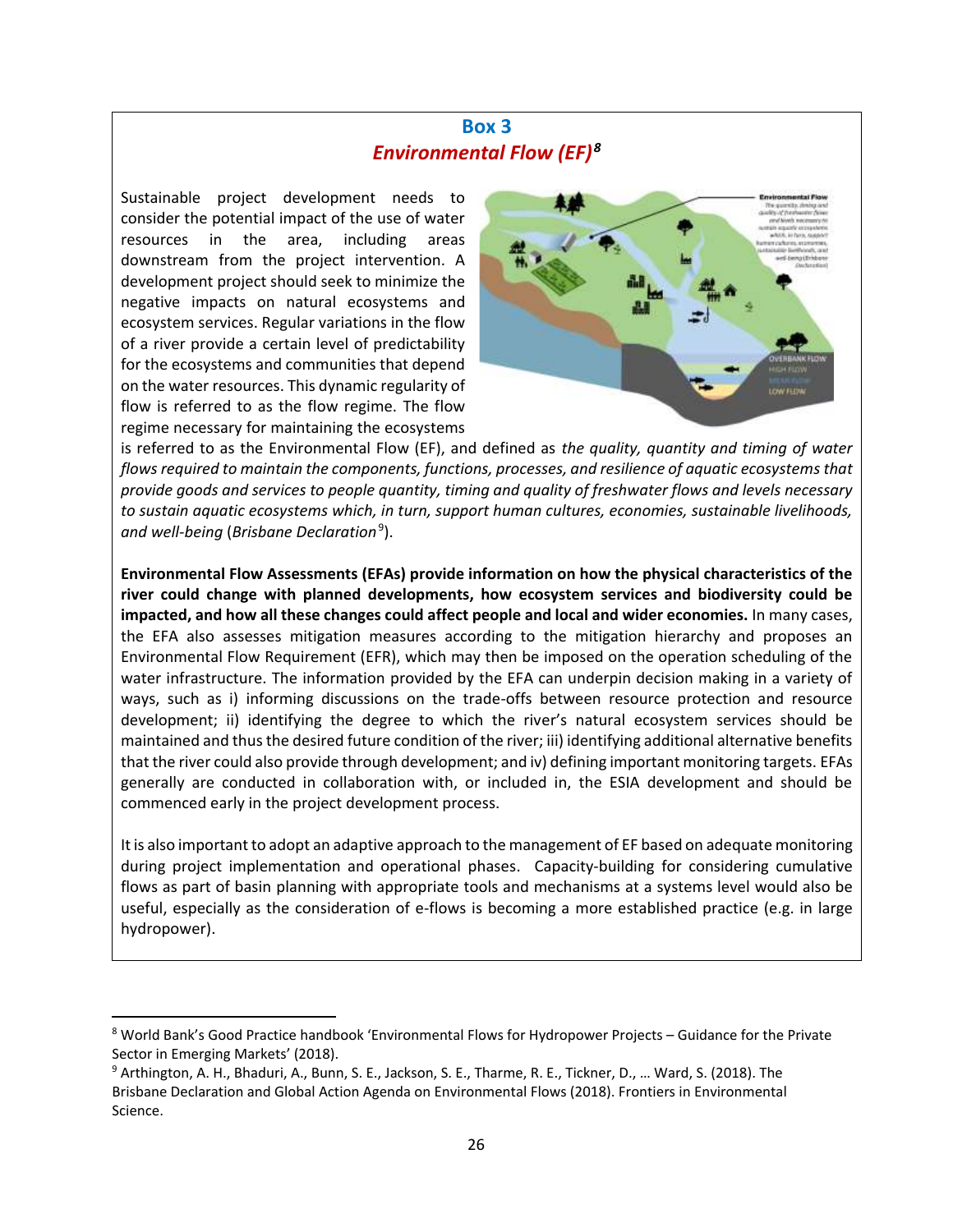## **Box 4 The paradox of "water saving"**

Improving water use efficiency is usually considered as an opportunity for water saving, particularly in the agricultural sector. Given that irrigation accounts for around 70% of global water extraction, governments often promote modern irrigation technologies to improve irrigation efficiency for getting more "crop per drop." A common consideration for promoting modern irrigation technologies is the view that more efficient irrigation will "save" water and make it available for other users, such as environmental, domestic and industrial water users. However, substantial scientific evidence identified the paradox



that an increase in irrigation efficiency at the farmland scale fails to increase the water availability at the basin scale, which may ultimately defeat the original purpose of "water saving".

The figure (adopted from Grafton et al. 2018) visualizes the paradox in watersheds with three types of irrigation technologies, including drip, sprinkler and flood irrigation. Modern irrigation technology (such as drip or sprinkler) is often seen as a water-saving strategy due to its ability to increase yield while reducing water use in a single plot. However, scale matters and efficiency gains at plot level cannot be extrapolated at farm, system and basin level. Empirically, efficiency gains at plot level typically lead to higher consumptive water demand (i.e. crop evapotranspiration) because the improved irrigation service enables intensification, area expansion, and shifts to higher water consuming crops. Water savings at plot or system levels recaptured for use within the same plot, farm, or system often result in a higher consumptive use and subsequent net reduction of downstream water flows or other return flowsto groundwater, and therefore translate into a water reallocation rather than a net saving of water. From a basin optimization perspective, system water saving could be a sound policy as it is likely to improve water productivity, optimize farm resource utilization (e.g. labor, land), improve service delivery and improve water quality. In terms of the ESS3, however, such paradox points to the need to understand each of the fluxes in the water balance: where is the "saved" water going after the investment, and where is it no longer going and implications to the former beneficial uses of that water (for people or ecosystems). If in a specific context water conservation technologies are indeed to bring about basin water savings, they will have to be accompanied with measures that monitor and cap system use, or measures that transfer the saved water use to downstream users.

Therefore, contrary to the policy intent, the investments of irrigation efficiency improvement could sometimes translate into the increasing of water consumption, rather than the increasing of water availability at the basin level – a concept called the "Jevons Paradox" in economics.

Robust water balance estimation and scenario analysis helps understand the impacts of irrigation efficiency improvement on basin-scale water availability. Such impacts vary by river basins with different climate, topography, soil and vegetation characteristics, hydrogeology, and social and economic conditions. Water accounting beyond the farmland scale to the basin scale is necessary to support decision-making in the interventions of irrigation efficiency improvement, such as irrigation modernization. Similar to the case of irrigation efficiency improvement, basin level water balance is needed for the other activities with significant increases in water consumption, such as plantation.

*Partial Source: R. Q. Grafton, J. Williams, C. J. Perry, F. Molle, C. Ringler, P. Steduto, B. Udall, S. A. Wheeler, Y. Wang, D. Garrick, R. G. Alle (2018), Science: Vol. 361, Issue 6404, pp. 748-750, DOI: 10.1126/science.aat9314*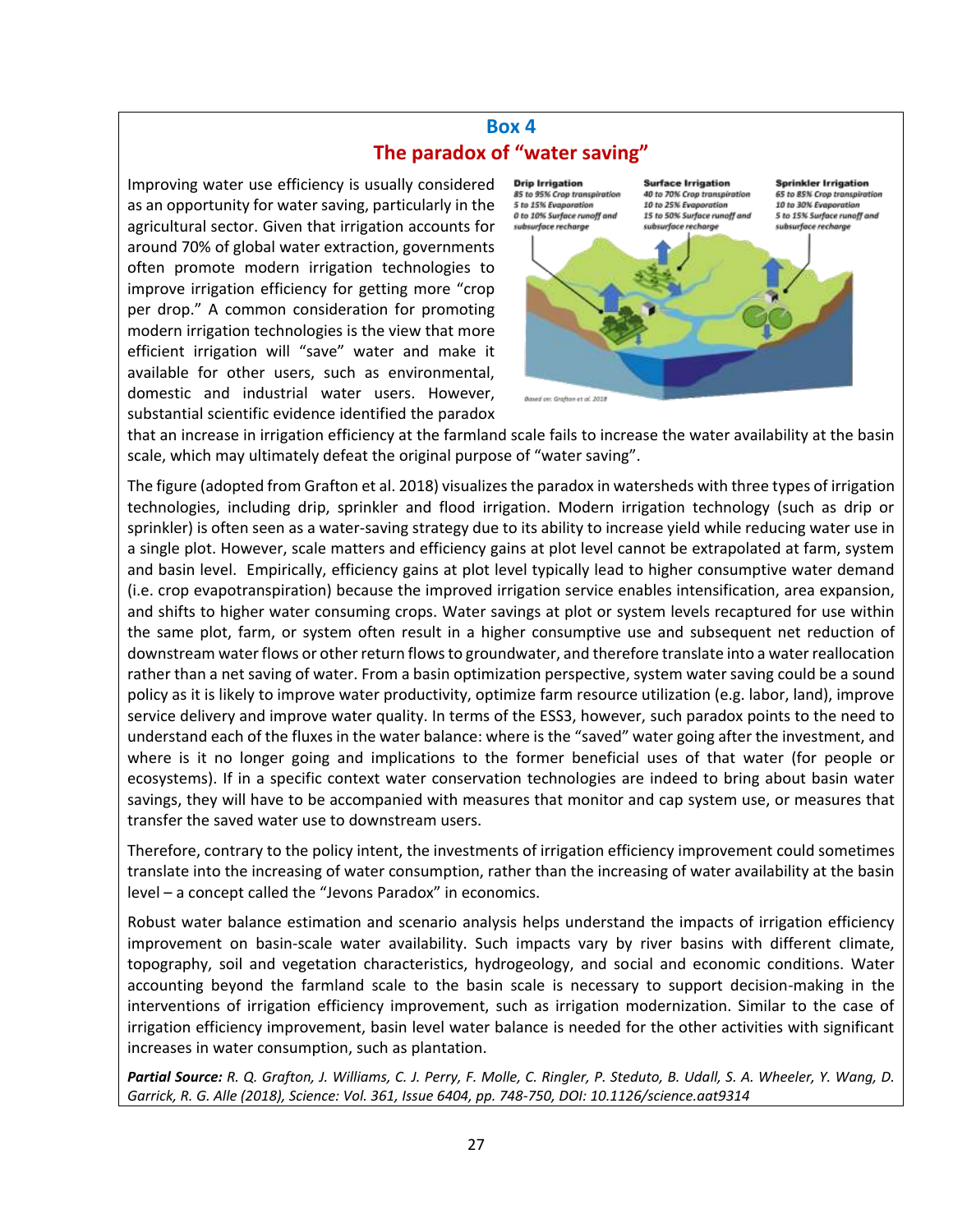47. **Relation to other parts of the ESF** (e.g. inputs to cumulative impacts of projects with respect to water implications or on Transboundary Waters)

| <b>Aspect of the ESF</b>                                                                                                        | <b>Link to Water Use</b>                                                                                                                                                                                                                                                                                                                                                                                                     |
|---------------------------------------------------------------------------------------------------------------------------------|------------------------------------------------------------------------------------------------------------------------------------------------------------------------------------------------------------------------------------------------------------------------------------------------------------------------------------------------------------------------------------------------------------------------------|
| <b>ESS 1: Assessment and</b><br><b>Management of</b><br><b>Environmental and Social</b><br><b>Risks and Impacts</b>             | ESS1 recognizes the environmental and social assessment, informed by the scoping of<br>the issues, will consider all relevant environmental and social risks and impacts of the<br>project, including those related to transboundary and global risks such as impacts from<br>increased use or contamination of international waterways; cumulative impacts;<br>additional expert advisors/panel                             |
| <b>ESS 3: Resource Efficiency</b><br>and Pollution Prevention and<br><b>Management</b>                                          | ESS3 recognizes that economic activity and urbanization often generate pollution to air,<br>water, and land, and consume finite resources that may threaten people, water<br>resources and the environment at the local, regional, and global levels. The current and<br>projected atmospheric concentration of greenhouse gases (GHG) threatens the welfare<br>of current and future generations.                           |
| <b>ESS4: Community Health and</b><br><b>Safety</b>                                                                              | Safety of Dams. Where appropriate and feasible, the Borrower will identify the<br>project's potential risks and impacts on water use that may be exacerbated by climate<br>change, and any adverse health and safety risks to and impacts on affected<br>communities.                                                                                                                                                        |
| <b>ESS6: Biodiversity and</b><br><b>Conservation and</b><br><b>Sustainable Management of</b><br><b>Living Natural Resources</b> | ESS6 recognizes that protecting and conserving biodiversity and sustainably managing<br>living natural resources including freshwater, marine and other aquatic ecosystems are<br>fundamental to sustainable development. People benefit from regulation of ecosystem<br>services which may include surface water purification. Impacts on water can therefore<br>often adversely affect the delivery of ecosystem services. |
| ESS10 - Stakeholder<br><b>Engagement and Information</b><br><b>Disclosure</b>                                                   | ESS10 enhances transparency and timely stakeholder engagement in terms of project-<br>related impacts on and from water use.                                                                                                                                                                                                                                                                                                 |

#### Table 6: Environmental and Social Framework/ESSs and Water Use<sup>10</sup>

**ESS1 and ESS4 linkage to water implications including transboundary impacts**: Water quality and its use are affected by economic growth and intensive non-sustainable use of natural resources. Water use management should consider environmental and social risks in addition to other aspects such as geopolitical aspects(including on international waterways as described below). Water sources and natural hydrologic regimes are being changed by increased water use, water pollution, alteration of natural flow patterns and disruption of fisheries due to hydropower dams and transport infrastructure, and droughts and floods exacerbated by climate change. Mitigation measures, including setting operational requirements to reduce downstream impacts of dams, designating protected areas along key river stretches where dams cannot be installed, and installing terrestrial protected-area networks, are practical solutions to reduce irreversible impacts on water flows. Also, it is important that countries have appropriate institutional and regulatory systems in place to reduce adverse transboundary impacts and prevent conflicts by facilitating informed decision-making for transboundary water management and development decisions. Where appropriate, these elements could be included as part of project design.

**Efficient cumulative impact assessments (CIA)**: For example, when developing mechanisms to maintain the integrity and quality of the aquatic ecosystems, it is important to consider the combined impacts several dams in a cascade or multiple intakes for urban and agricultural supplies. Models that feed into the CIA should allow the flexibility to invoke transboundary environmental mechanisms, aligned with international laws and the relevant national laws to ensure water equity and eco-security.

<sup>&</sup>lt;sup>10</sup> Based on ESF, 2018.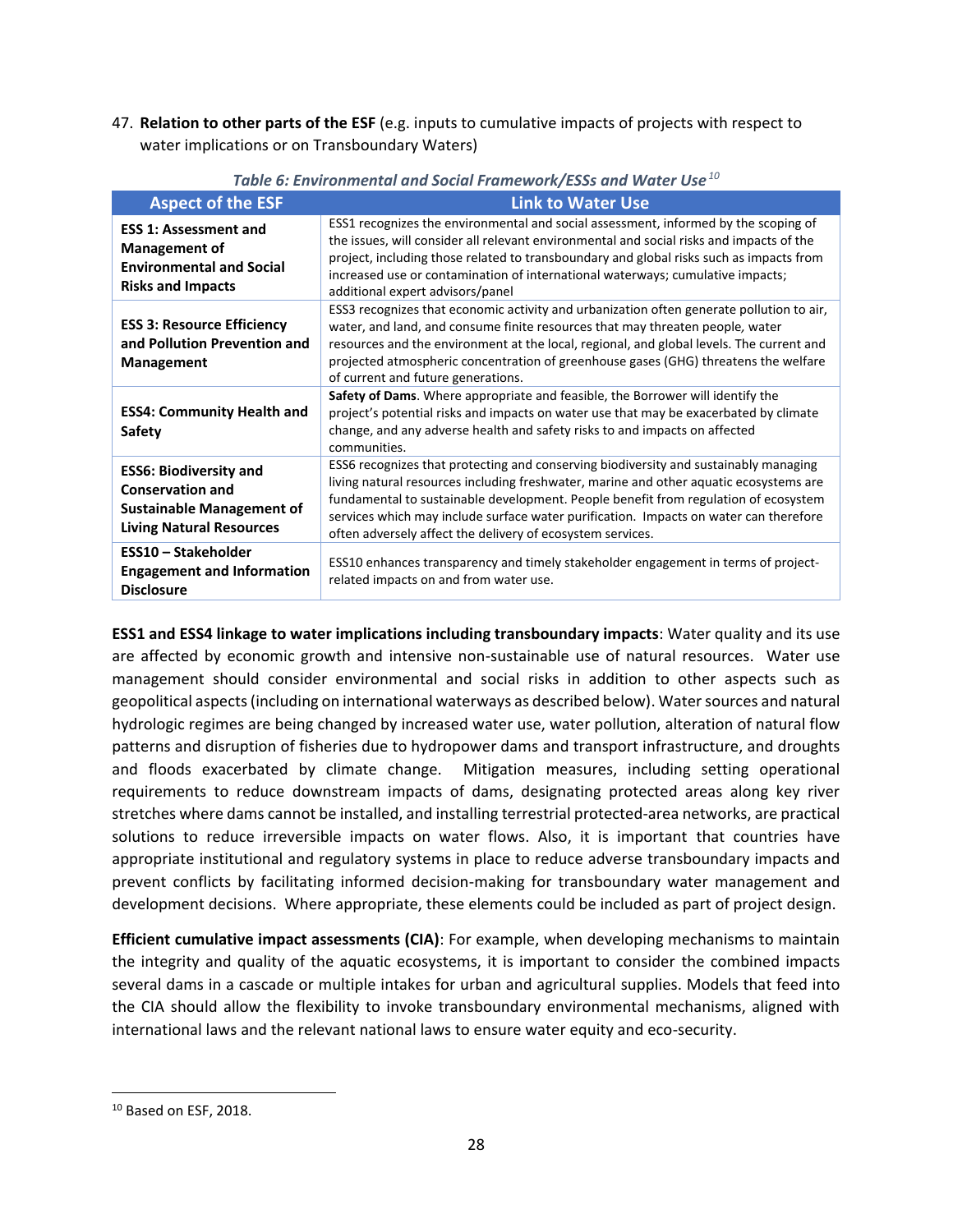**Linkages with other Operational Policies (OP): Projects on International Waterways – OP 7.50:** In instances where project activities use or risk polluting water of international waterways, the Bank's [Operational Policy concerning Projects on International Waterways \(OP 7.50\)](https://spappscsec.worldbank.org/sites/ppf3/PPFDocuments/Forms/DispPage.aspx?docid=2660) is triggered and relevant procedures need to be followed. The Policy requires riparian notification of planned projects, unless exceptions apply (see paragraph 7 of the Policy). International waterways are defined as rivers, canals, lakes, their tributaries and alluvial aquifers as well as confined aquifers, or similar bodies of water that form a boundary between or flow through, two or more countries. The definition also includes bays, gulfs, straits, or channels bounded by two or more states or, if within one state, recognized as a necessary channel of communication between the open sea and other states. The requirements for water use under ESS3 and OP7.50 address quite different issues and hence follow different processes.

#### **Other:**

Water Use aspects could also be reflected in climate screening considerations for projects. Special considerations may also be required for emergency projects, and for COVID-19 related procedures.

This GPN is informed by, and will help inform, many other ESF related documents, including:

- *[Dam Safety Good Practice Note:](https://openknowledge.worldbank.org/handle/10986/35484)* especially on technical modeling approaches
- *[Gender Good Practice Note:](http://pubdocs.worldbank.org/en/158041571230608289/Good-Practice-Note-Gender.pdf)* which recognizes that poor resource management can disproportionately affect female stakeholders where women have a differentiated role in water collection or subsistent production.
- *[Disadvantaged or Vulnerable Individuals or Groups:](https://ppfdocuments.azureedge.net/e5562765-a553-4ea0-b787-7e1e775f29d5.pdf)* potential impacts on disadvantaged or vulnerable individuals or groups.
- *[Stakeholder Consultation:](http://documents1.worldbank.org/curated/en/476161530217390609/ESF-Guidance-Note-10-Stakeholder-Engagement-and-Information-Disclosure-English.pdf)* which provides guidance on identifying and meaningfully consulting relevant stakeholders.
- *ESF Technical Note:* [Screening and Risk Classification,](https://wbdocs.worldbank.org/wbdocs/drl/objectId/090224b087eb09bb) and
- *[World Bank Group EHS Guidelines:](https://www.ifc.org/wps/wcm/connect/Topics_Ext_Content/IFC_External_Corporate_Site/Sustainability-At-IFC/Policies-Standards/EHS-Guidelines/)* Industry benchmarks for [water conservation](https://www.ifc.org/wps/wcm/connect/8e307e4e-7668-4049-b163-f8d00f0cdef7/1-4%2BWater%2BConservation.pdf?MOD=AJPERES&CVID=ls4XhtY)

These linkages to relevant environmental and social issues are expected to be explored as part of the environmental and social assessment of a project during preparation.

This ESF Good Practice Note is supplemented with an interactive e-book resource for staff. This will be updated from time to time based on the experience of implementation and evolving technology.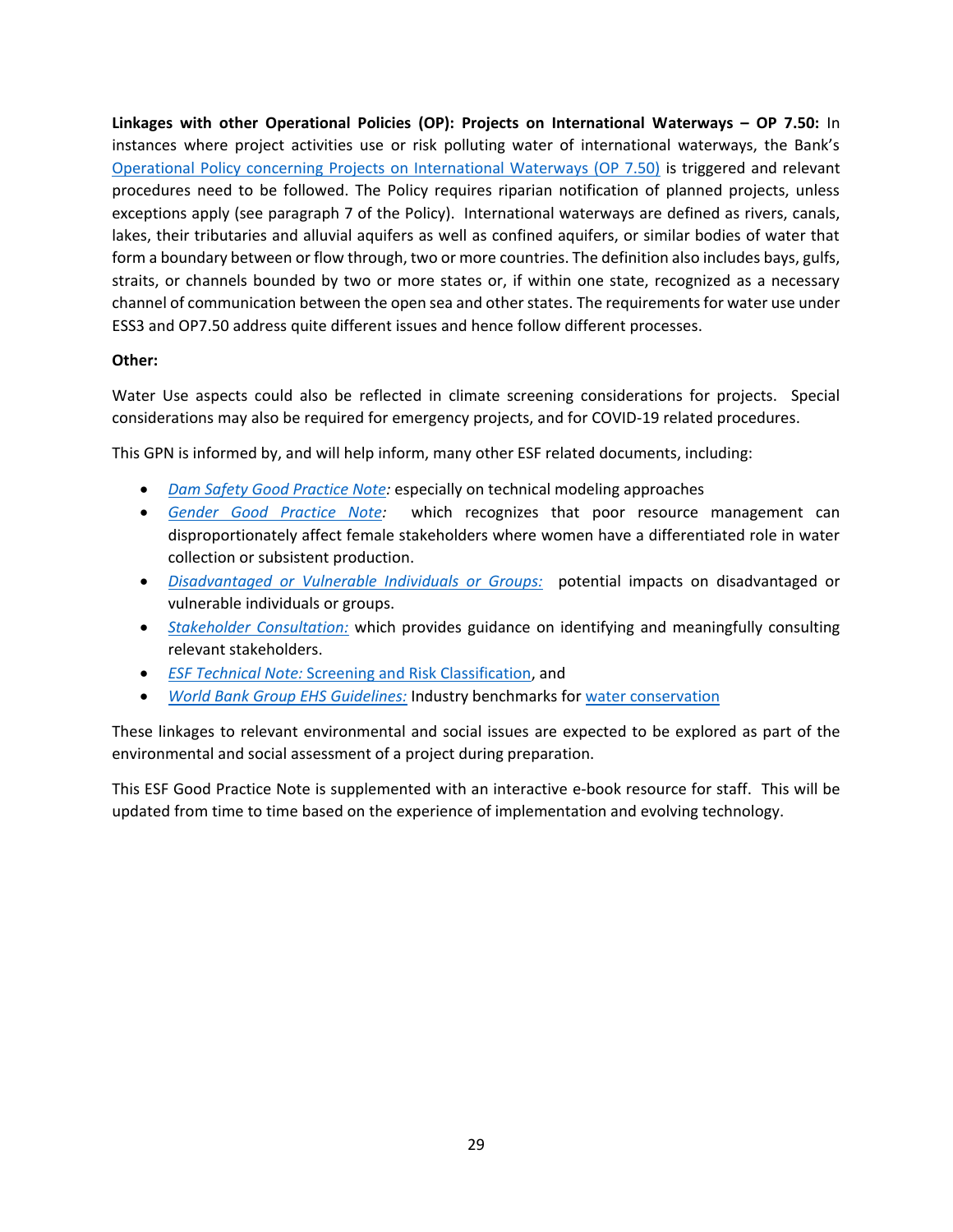<span id="page-35-0"></span>

| <b>Water Use Category and</b><br><b>Working Definition</b> <sup>11</sup>                                                                                                                                                                                                   | <b>Example Requirements</b>                                                                                                                                                                                                                                                                                                                                                                                                                                                                                                                                                                                                                                                                                                                                                                                                                                             | <b>ESS3 Implications for Analysis</b>                                                                                                                                                                                                                                                                                                                                                                                                                                                                             | <b>Implications for</b><br><b>Mitigation and</b><br><b>Management</b>                                                                                                                                                                                                                                                                                      |
|----------------------------------------------------------------------------------------------------------------------------------------------------------------------------------------------------------------------------------------------------------------------------|-------------------------------------------------------------------------------------------------------------------------------------------------------------------------------------------------------------------------------------------------------------------------------------------------------------------------------------------------------------------------------------------------------------------------------------------------------------------------------------------------------------------------------------------------------------------------------------------------------------------------------------------------------------------------------------------------------------------------------------------------------------------------------------------------------------------------------------------------------------------------|-------------------------------------------------------------------------------------------------------------------------------------------------------------------------------------------------------------------------------------------------------------------------------------------------------------------------------------------------------------------------------------------------------------------------------------------------------------------------------------------------------------------|------------------------------------------------------------------------------------------------------------------------------------------------------------------------------------------------------------------------------------------------------------------------------------------------------------------------------------------------------------|
| "Non-significant" water use<br>Projected withdrawal of<br>water under the project<br>which does not rate as<br>"significant", "potentially<br>significant", or comprises<br>"high water demand" under<br>ESS3                                                              | ESIA <sup>12</sup> shows that projected water use poses either no<br>$\blacksquare$<br>or inconsequential impact on water availability and<br>quality.<br>Specialized study attests to non-significance of use.<br>٠<br>Project or envisaged sub-projects do not require<br>$\blacksquare$<br>national or sub-national water permit or approval.<br>Project or envisaged sub-projects requires national or<br>٠<br>sub-national water permit: (i) without conditionality<br>based on projected impact, or (ii) with sufficient<br>conditionality and supervision to minimize potential<br>impacts.                                                                                                                                                                                                                                                                      | No need for further modeling and water balance<br>calculations.                                                                                                                                                                                                                                                                                                                                                                                                                                                   | No additional requirements                                                                                                                                                                                                                                                                                                                                 |
| "Potentially significant"<br>water use<br>Projected withdrawal of<br>water which contributes to<br>the depletion of water<br>resources to the extent that<br>third parties' ability to access<br>water is adversely affected.<br>Implied to include ecosystem<br>services. | ESIA shows potential water use falls above some<br>٠<br>national or regional threshold (set in law or guidance)<br>that is functionally equivalent to "significant". For<br>example: (i) some % reduction in Mean Annual Runoff<br>or base flow during dry conditions, or (ii) where a<br>proposed irrigation system or bulk water supply<br>project requires full mandatory environmental impact<br>assessment under appliable law <sup>13</sup> .<br>EA or simplified calculations suggest that project<br>$\blacksquare$<br>water use could reduce instream flow below<br>thresholds formally set or informally used to guide<br>maintenance of minimum ecological flows.<br>Documented/anecdotal evidence of water stress in<br>л.<br>affected river segments, sub-basins, local aquifers, etc.<br>Project location in basins or sub-basins where<br>$\blacksquare$ | Further analysis is needed to determine potential<br>impacts. At PCN this could mean the Bank<br>providing estimates from simplified calculations or<br>desktop modeling and agreement on follow-up<br>studies as appropriate.<br>By Appraisal, the Borrower should provide an<br>assessment of factors outlined in GN7.1 based on<br>further desktop to more advanced analysis and<br>modeling as appropriate.<br>Water balance calculations are not required by<br>ESS3.<br>Some analyses may be deferred until | If deemed "significant" the<br>Borrower is instructed (EES3<br>para 7 and GN7.2) to adopt<br>technically and financially<br>feasible measures aimed at,<br>for example: conserving<br>water, reducing demand,<br>switching to alternative<br>water supplies, and/or<br>shifting project locations.<br>The above will likely be<br>reflected in the project |
|                                                                                                                                                                                                                                                                            | screening methods suggest elevated overall water risk;<br>and/or threatened or actual water stress, etc. 14                                                                                                                                                                                                                                                                                                                                                                                                                                                                                                                                                                                                                                                                                                                                                             | implementation if site locations not yet<br>determined and/or baseline date needs collection.                                                                                                                                                                                                                                                                                                                                                                                                                     | ESCP <sup>15</sup>                                                                                                                                                                                                                                                                                                                                         |

<sup>&</sup>lt;sup>11</sup> "Working definition" as interpreted largely from ESS3 language and related Guidance to Borrowers

<sup>&</sup>lt;sup>12</sup> Referring broadly to environmental and social assessment screening and/or documentation processes

<sup>&</sup>lt;sup>13</sup> For example, the EIA Directive of the European Union requires mandatory EA for groundwater extraction, wastewater treatment and water reservoir projects that exceed certain limits, and some countries (e.g. Zambia) require mandatory EA for irrigation, forestry and reservoir projects exceeding certain hectare thresholds.

<sup>&</sup>lt;sup>14</sup> In lieu of characterizations by a Borrower or River Basin organization, global maps and tools might be consulted in this regard (e.g. WRI Aqueduct Water Risk Atlas).

<sup>&</sup>lt;sup>15</sup> Environmental and Social Commitment Plan (ESCP) as outlined in ESS1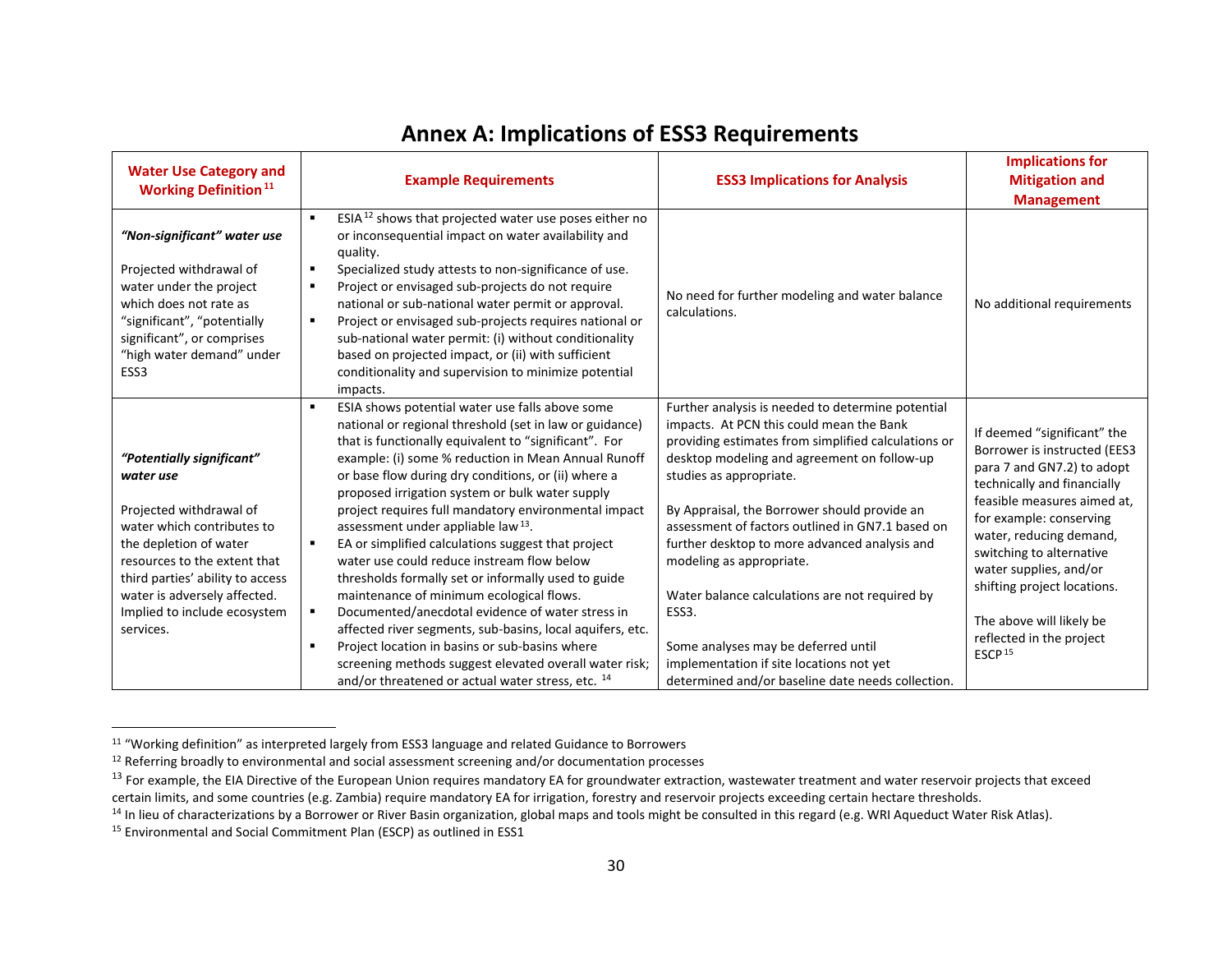| <b>Water Use Category and</b><br><b>Working Definition</b> <sup>11</sup>                                                                                                                                                                                                                                           | <b>Example Requirements</b>                                                                                                                                                                                                                                                                                                                                                                                                                                                                                                                                                                                                                                                                                                                                 | <b>ESS3 Implications for Analysis</b>                                                                                                                                                                                                                                                                                                                                                                                                                                                                                                                                                                                                                               | <b>Implications for</b><br><b>Mitigation and</b><br><b>Management</b>                                                                                                                                                                                                                                                                                                                                                                                                       |
|--------------------------------------------------------------------------------------------------------------------------------------------------------------------------------------------------------------------------------------------------------------------------------------------------------------------|-------------------------------------------------------------------------------------------------------------------------------------------------------------------------------------------------------------------------------------------------------------------------------------------------------------------------------------------------------------------------------------------------------------------------------------------------------------------------------------------------------------------------------------------------------------------------------------------------------------------------------------------------------------------------------------------------------------------------------------------------------------|---------------------------------------------------------------------------------------------------------------------------------------------------------------------------------------------------------------------------------------------------------------------------------------------------------------------------------------------------------------------------------------------------------------------------------------------------------------------------------------------------------------------------------------------------------------------------------------------------------------------------------------------------------------------|-----------------------------------------------------------------------------------------------------------------------------------------------------------------------------------------------------------------------------------------------------------------------------------------------------------------------------------------------------------------------------------------------------------------------------------------------------------------------------|
| "Potentially significant"<br>impact on water quality<br>Projected release of<br>contaminated wastewater,<br>pollutants, or other actions<br>contributes to an adverse<br>reduction in viability and type<br>of use (human needs and<br>ecosystems)                                                                 | ESIA and project design suggest that construction<br>$\blacksquare$<br>related non-point pollution could elevate surface<br>water suspended solid concentrations to a point<br>where ecosystems might be negatively impacted.<br>A new discharge of treated municipal or industrial<br>٠<br>wastewater effluent (replacing on-site septic systems)<br>poses potential positive and negative impacts on<br>ground and surface water resources.<br>$\blacksquare$<br>Project type/size requires full Environmental Impact<br>Assessment, permitting with major stakeholder<br>engagement, etc.<br>Changes in water flow poses unknown but potentially<br>٠<br>complex implications on water quality which needs to<br>be examined as part of the ESA process. | Further analysis is needed to determine potential<br>impacts. At PCN this could mean the Bank<br>providing estimates from simplified calculations or<br>desktop modeling, and agreement on follow-up<br>studies as appropriate.<br>By Appraisal, the Borrower should provide further<br>analysis on quality impacts.<br>Borrower and Bank also covered under Pollution<br>Prevention and Management ESS3 paras 11-14                                                                                                                                                                                                                                                | While ESS3 on Water Use<br>mentions mitigating<br>measures such as nonpoint<br>controls for runoff and<br>wastewater treatment, a<br>more complete presentation<br>of measures is included in<br>ESS3 paras. 11-14.                                                                                                                                                                                                                                                         |
| "High water demand"<br>Projects which require or<br>affect relatively high amounts<br>of water use considering<br>sectoral and locational<br>context compared to<br>availability. Such use may or<br>may not be significant.<br>Further analysis and<br>management considerations<br>may apply to ascertain risks. | ESIA shows potential water use falls above some<br>٠<br>national or regional threshold of highest risk.<br>ESIA or simplified calculations suggest project water<br>٠<br>use would eliminate most/all of the current<br>"unallocated" annual flows.<br>River segments, sub-basins, or aquifers are clearly<br>٠<br>identified from global screening tools as under water<br>stress.                                                                                                                                                                                                                                                                                                                                                                         | Further analysis is needed to determine potential<br>impacts. At PCN this will likely mean the Bank<br>assist the Borrower to calculate estimates from<br>simplified calculations or desktop modeling, and if<br>impacts could be significant, advise the Borrower<br>to carry-out further analyses which could include<br>water balance calculations <sup>16</sup> .<br>By Appraisal the Borrower would be required to<br>provide water balance calculations and supporting<br>studies of a quality acceptable to the Bank<br>Some analyses may be deferred until<br>implementation if site locations not yet<br>determined and/or baseline date needs collection. | Similar to that described<br>above for "potentially<br>significant water use", but<br>with even further emphasis<br>required to assess<br>significance and document<br>and adopt higher levels of<br>water efficiency (as per ESS3<br>GN8.3).<br>If significant, benchmarking<br>of project technologies and<br>operations must be provided<br>as part of design.<br>Basin management<br>(including formalized water<br>allocation) factors will be<br>especially relevant. |

<sup>&</sup>lt;sup>16</sup> Methodologies for conducting water balance calculations are described in the Methodology section and elucidated further in the supporting e-book; some characteristics are discussed in ESS3 GN8.1 through 8.3.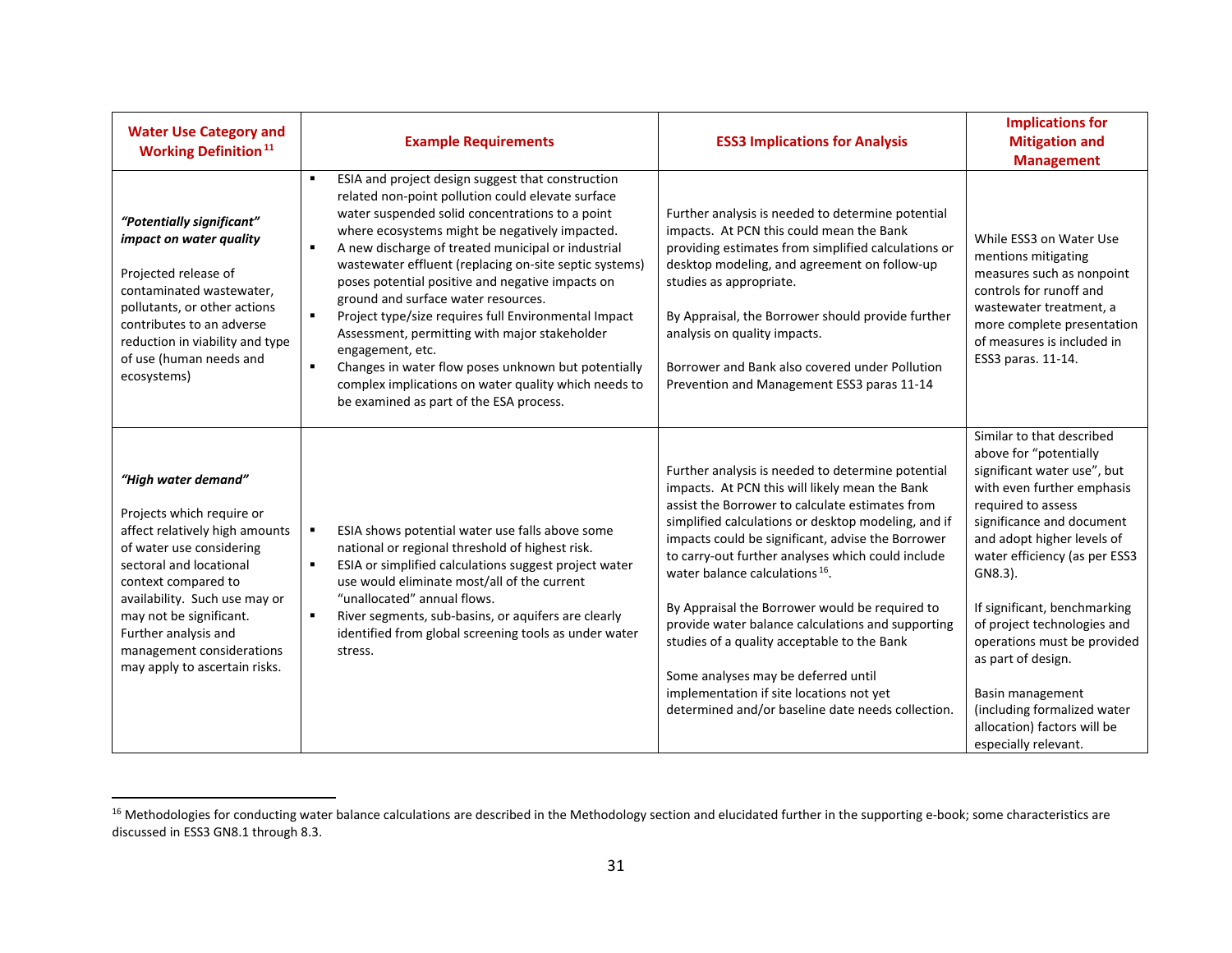# Annex B: Water Use Considerations by Type of Investment

**for illustration only<sup>17</sup>** 

<span id="page-37-0"></span>

| <b>Example investment</b>                                                                    | <b>Typical project water use</b>                                                                       | Likelihood that use would be<br>"significant"                                                                                                                                           | Likelihood of "high-<br>water demand"                                                                                                                  | <b>Example scope of water use analysis by</b><br>project phase <sup>18</sup>                                                                                                                                            |
|----------------------------------------------------------------------------------------------|--------------------------------------------------------------------------------------------------------|-----------------------------------------------------------------------------------------------------------------------------------------------------------------------------------------|--------------------------------------------------------------------------------------------------------------------------------------------------------|-------------------------------------------------------------------------------------------------------------------------------------------------------------------------------------------------------------------------|
| Education<br>build 12+ small primary<br>schools                                              | Drinking water; toilets;<br>garden                                                                     | Uncommon; some risk of impacts<br>to domestic water supplies if<br>drawing from small streams or<br>shallow aquifers                                                                    | Uncommon                                                                                                                                               | Screening by PCN<br>Further analysis only as required through ESIA<br>process                                                                                                                                           |
| Education<br>build a major university<br>campus                                              | Laboratories; housing; toilets;<br>drinking water; communal<br>dining; maintenance                     | Possible if: reduction in local<br>domestic and communal supplies;<br>construction could pollute<br>streams or aquifers if nonpoint<br>runoff not controlled and/or poor<br>sanitation. | Possible; for example, if<br>relying on small watershed<br>or aquifer. Uncommon if<br>supplied with safe piped<br>water and with proper<br>sanitation. | Screening by PCN<br>As part of ESIA in some smaller/critical basins,<br>borrower might utilize desktop modeling<br>augmented as needed with field monitoring.                                                           |
| Energy<br>new 60-kilometer<br>transmission line                                              | Water newly seeded area;<br>possible stream crossings<br>need protection.                              | Uncommon for quantity; some<br>possibility for quality as<br>construction could pollute stream<br>if crossing is inadequately<br>protective                                             | Uncommon unless project<br>does not comply with E&S<br><b>Commitment Plan</b>                                                                          | Screening by PCN to consider alignment (if<br>known) and potentially impacted water courses.<br>Further hydrologic analysis normally not<br>required; focus instead on ESMP                                             |
| Energy<br>New 50 MW+<br>concentrated solar<br>power station                                  | Depending on technology,<br>may require water for steam<br>generation, cooling and<br>cleaning mirrors | Possible if water needs are<br>relatively high compared to<br>availability.                                                                                                             | Possible if water needs are<br>relatively high compared to<br>availability.                                                                            | Screening and possibly desktop simplified<br>analysis by PCN<br>Desktop or modeling prior to QER might be<br>carried out by Borrower depending on initial EA;<br>in some cases, including water balance<br>calculations |
| Energy<br>new 100-Megawatt run-<br>of-river hydropower<br>station (without small<br>storage) | Construction will require river<br>diversion; operating regime<br>can impact ecosystem<br>services.    | Possible-probable depending on<br>basin scale and current uses.                                                                                                                         | Possible-probable<br>depending on tradeoffs in<br>specific water uses (e.g.<br>irrigation)                                                             | Screening and possibly desktop simplified<br>analysis by PCN<br>Desktop or modeling prior to QER might be<br>carried out by Borrower depending on initial EA;<br>in some cases, including water balance<br>calculations |

<sup>&</sup>lt;sup>17</sup> Notional examples for illustrative and training purposes only; not meant as reference or guideline to any particular investment decision. "Likelihood" in 3<sup>rd</sup> and 4<sup>th</sup> column is relative; in ascending order from uncommon to possible to probable.

<sup>&</sup>lt;sup>18</sup> Illustrative examples only; further details on simple to more advanced models in e-book.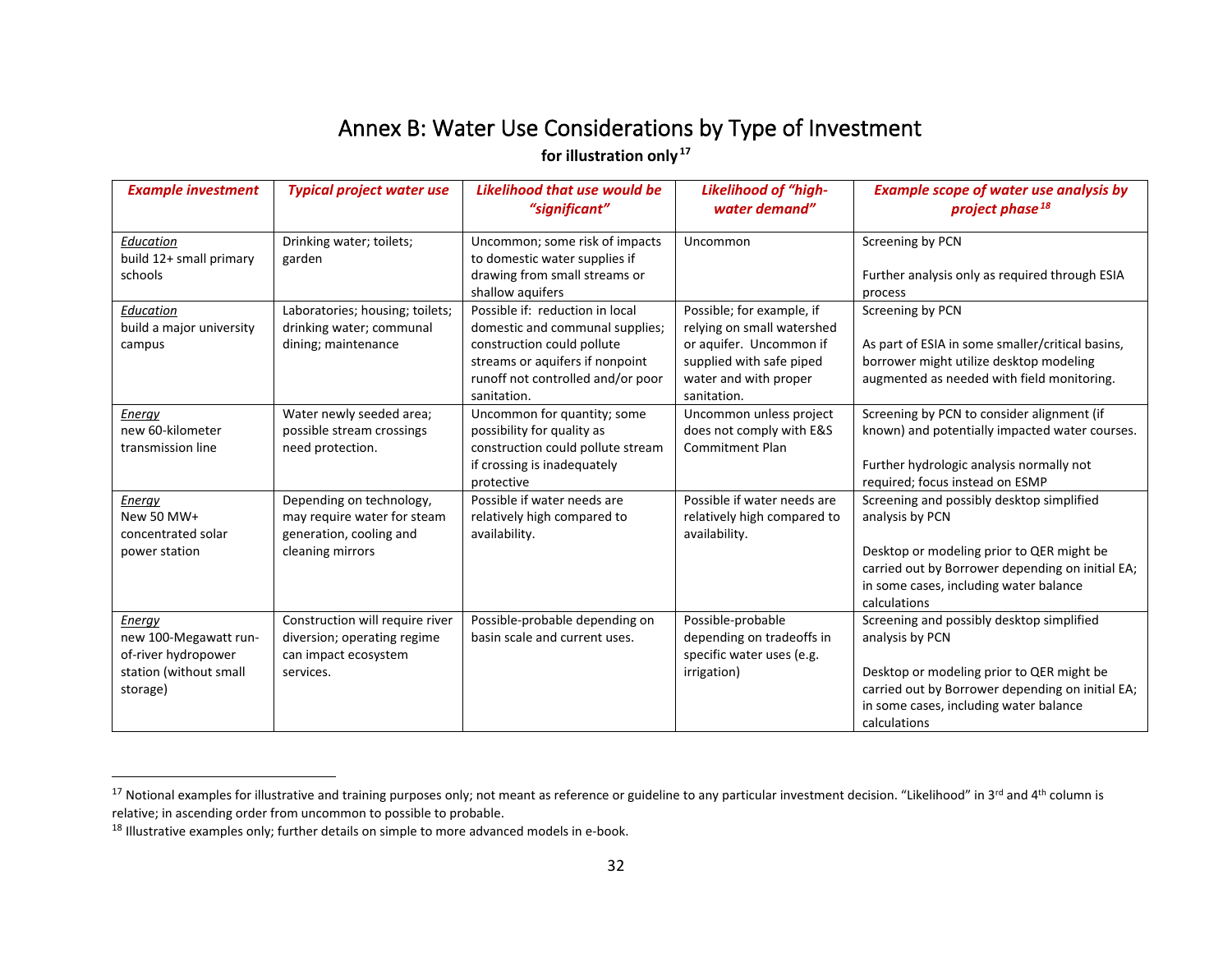| <b>Example investment</b>                                                                                  | <b>Typical project water use</b>                                                                                                                                                                    | <b>Likelihood that use would be</b><br>"significant"                                                                                                                                                                                                                                                | Likelihood of "high-<br>water demand"                                                                                                                                                     | <b>Example scope of water use analysis by</b><br>project phase <sup>18</sup>                                                                                                                                                                                                                                                                                                                                                                                                                                          |
|------------------------------------------------------------------------------------------------------------|-----------------------------------------------------------------------------------------------------------------------------------------------------------------------------------------------------|-----------------------------------------------------------------------------------------------------------------------------------------------------------------------------------------------------------------------------------------------------------------------------------------------------|-------------------------------------------------------------------------------------------------------------------------------------------------------------------------------------------|-----------------------------------------------------------------------------------------------------------------------------------------------------------------------------------------------------------------------------------------------------------------------------------------------------------------------------------------------------------------------------------------------------------------------------------------------------------------------------------------------------------------------|
| Energy<br>new 300-Megawatt<br>hydropower station with<br>large storage reservoir                           | Dam and reservoir storage<br>and operational regime.<br>Construction and operation<br>causing river diversion and<br>possible sedimentation.<br>Introduction of new water<br>uses if multi-purpose. | Probable given size and nature of<br>such facilities, and public<br>sensitivities.                                                                                                                                                                                                                  | Probable in most instances<br>where Bank financing is<br>sought.<br>Especially a concern if basin<br>size is small and/or<br>substantially allocated, or in<br>water stressed sub-region. | Screening to consider overall potential changes<br>in water balance; literature review considers<br>basin risk and stress; by PCN.<br>Bank can provide TORs and other technical<br>guidance to Borrowers to frame ESIA and any<br>supplemental studies; likely to include water<br>balance calculations, climate and ecosystem<br>services.<br>Quality assurance review by Bank specialists on<br>results by Appraisal; continuing support to<br>clients as required during implementation (e.g.<br>operating rules). |
| Agriculture<br>new series of multiple<br>small dams (some<br>reservoirs) for village<br>crop irrigation    | Change in natural flow based<br>on operational regime.<br>Construction causing<br>diversions; possible localized<br>sedimentation.                                                                  | Possible; depending on basin size<br>versus demand, current and<br>projected water stress, and sub-<br>project density.                                                                                                                                                                             | Uncommon-Possible in<br>some cases but less likely<br>than with larger schemes.                                                                                                           | Screening by PCN<br>As part of ESIA by Borrower, field review and<br>further screening might be required to clarify<br>impact; perhaps identifying sub-basins which<br>require further analysis.<br>Possibly more advanced or targeted modeling if<br>sub-projects concentrated in a sub-basin.                                                                                                                                                                                                                       |
| <b>Agriculture</b><br>Expand and upgrade 100<br>km network of irrigation<br>canals for high value<br>crops | Restore and expand water<br>use for irrigated agriculture<br>with changes reflecting new<br>cropping demands.                                                                                       | Possible-probable depending in<br>part on ongoing use and scale of<br>irrigation system improvement.<br>Change in relative water use<br>could increase efficiency without<br>reducing overall consumptive use;<br>perhaps consequent reduction in<br>groundwater recharge affecting<br>local wells. | Possible-Probable; very site<br>and basin-specific -- for<br>example there could be no<br>net change if efficiency<br>gains make up for higher<br>crop demands.                           | Screening at PCN to consider overall potential<br>changes in water balance; literature review<br>considers basin risk and stress.<br>Bank can provide TORs and other technical<br>guidance to Borrowers to frame ESIA and any<br>supplemental studies; likely to include water<br>balance calculations, climate and ecosystem<br>services.<br>Quality assurance review by Bank specialists on<br>results. Some analyses could be deferred to<br>implementation. Bank to provide guidance as<br>required.              |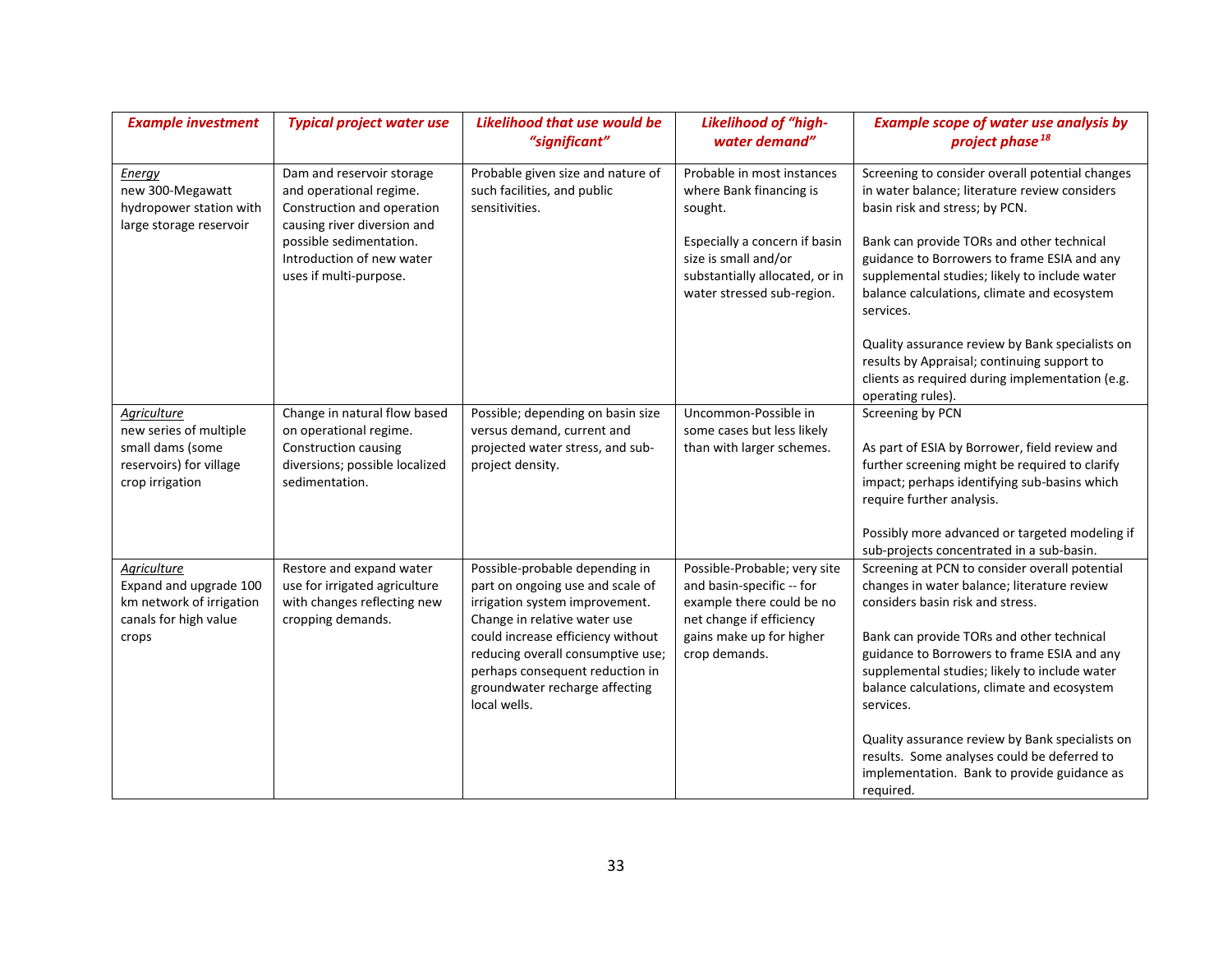| <b>Example investment</b>                                                                                                          | <b>Typical project water use</b>                                                                                                                     | Likelihood that use would be<br>"significant"                                                                                                                                                                                    | Likelihood of "high-<br>water demand"                                                                                              | <b>Example scope of water use analysis by</b><br>project phase <sup>18</sup>                                                                                                                                                                                                                                                                                                                                                                         |
|------------------------------------------------------------------------------------------------------------------------------------|------------------------------------------------------------------------------------------------------------------------------------------------------|----------------------------------------------------------------------------------------------------------------------------------------------------------------------------------------------------------------------------------|------------------------------------------------------------------------------------------------------------------------------------|------------------------------------------------------------------------------------------------------------------------------------------------------------------------------------------------------------------------------------------------------------------------------------------------------------------------------------------------------------------------------------------------------------------------------------------------------|
| Urban<br>upgrade wastewater<br>treatment from primary<br>to secondary; extend<br>collection network                                | Receiving water flow and<br>quality will change from<br>effluent volumes and quality.                                                                | Possible; even with higher levels<br>of treatment, receiving water<br>dilution will remain a factor.<br>Sewage collection could reduce<br>groundwater recharge; possibly<br>lowering levels but also improving<br>water quality. | Not typical with upgraded<br>treatment at an existing<br>facility                                                                  | Screening at PCN to consider overall potential<br>changes in water balance; literature review<br>considers basin risk and stress.<br>Monitoring of groundwater in zones with new<br>sewage collectors.                                                                                                                                                                                                                                               |
| Urban<br>new major bulk water<br>supply on surface water<br>source.                                                                | Multi-sector change in<br>volumes and patterns of use<br>within basin.                                                                               | Probable but impact would<br>depend on current and projected<br>water use and stress.                                                                                                                                            | Possible to probable;<br>depending on scope of<br>water demand and<br>current/projected uses<br>(including ecosystem<br>services). | At a minimum, desktop simplified analysis and<br>literature review at Concept Stage.<br>More advanced modeling prior to QER might be<br>needed and should include water balance<br>calculations at watershed scale (including<br>ecological flows)                                                                                                                                                                                                   |
| Environment<br>establish new National<br>Park for wetland<br>restoration and<br>protection                                         | Potentially complex changes<br>in water flow (possibly quality<br>as well) and availability to<br>basin users, other sector<br>needs, and ecosystems | Probable by definition such<br>projects typically pose risks at a<br>local to watershed scale.                                                                                                                                   | Possible-Probable, but<br>uncertain without<br>appropriate analysis and<br>monitoring regimes.                                     | At a minimum, simplified screening and<br>literature review regarding ecosystem services<br>by PCN.<br>Bank can provide TORs and other technical<br>guidance to Borrowers to frame ESIA and any<br>supplemental studies; likely to include water<br>balance calculations.<br>Quality assurance review by Bank specialists on<br>results by Appraisal. Some analyses could be<br>deferred to implementation. Bank to provide<br>guidance as required. |
| Transport<br>100 km secondary road<br>rehabilitation and<br>upgrade                                                                | Watering for dust control;<br>rehabilitating bridges and<br>culverts                                                                                 | Uncommon-Possible; work on<br>bridges and culverts could pollute<br>local stream if inadequate<br>nonpoint controls are put in<br>place.                                                                                         | Uncommon unless project<br>completely ignores E&S<br>management.                                                                   | Screening by PCN to consider alignments (if<br>known) and potentially impacted water courses.<br>Routinely considering possible impacts and<br>mitigating measures in ES Commitment Plan                                                                                                                                                                                                                                                             |
| Health<br>Strengthen national<br>health system through<br>renovation of clinics,<br>training and disease<br>tracking and response. | Drinking water and<br>laboratories, medical waste<br>disposal.                                                                                       | Uncommon for quantity; some<br>possibility for localized impacts<br>from erosion or improper medical<br>waste disposal.                                                                                                          | Uncommon                                                                                                                           | Screening by PCN<br>Further hydrologic analysis normally not<br>required; focus instead on ESMP                                                                                                                                                                                                                                                                                                                                                      |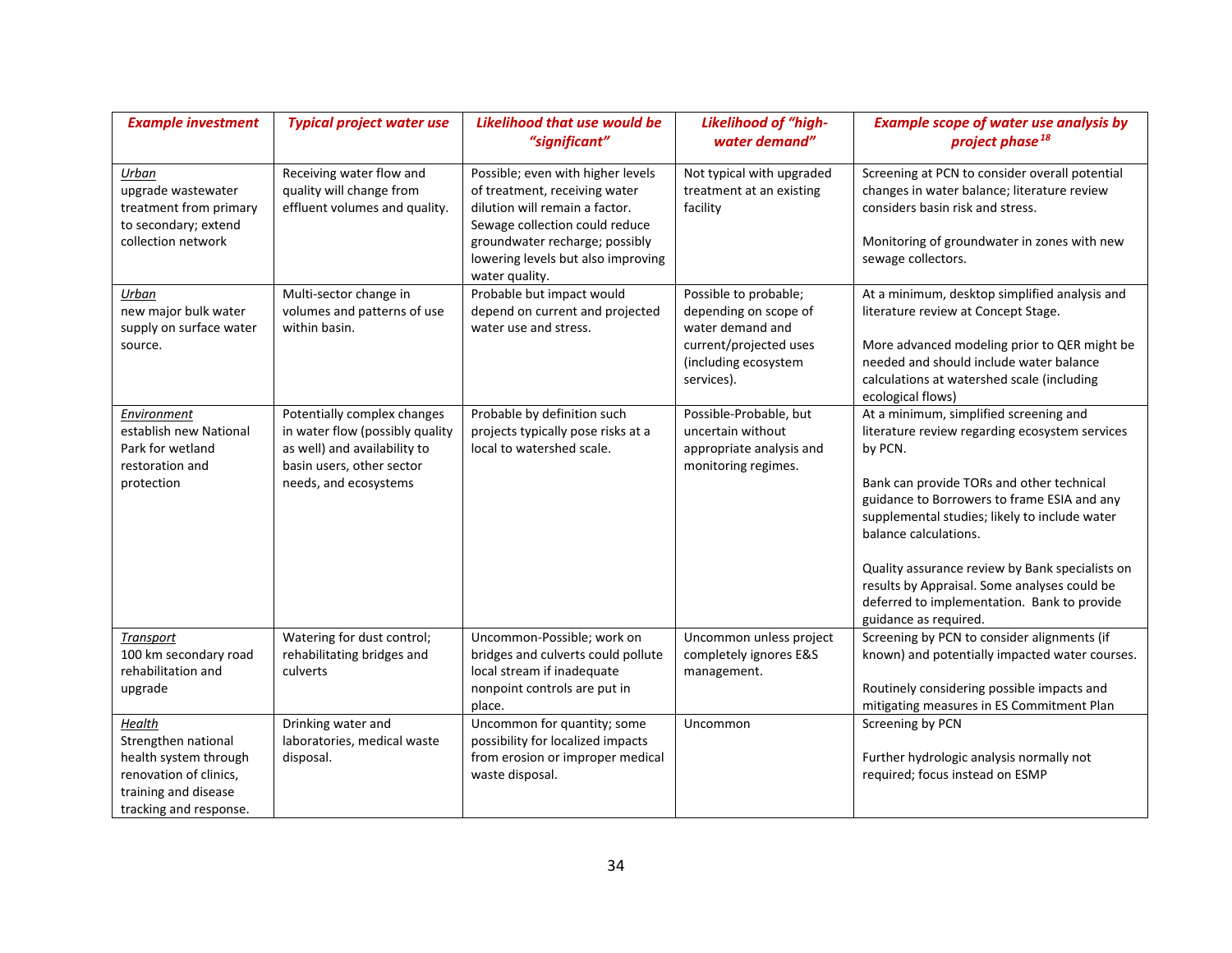<span id="page-40-0"></span>

| Type                       | <b>Water User</b>            | <b>Specific Water Use</b> | <b>Units</b>                 | <b>Source</b>                                            | <b>Sample Benchmarks</b>                                    |
|----------------------------|------------------------------|---------------------------|------------------------------|----------------------------------------------------------|-------------------------------------------------------------|
| <b>Domestic Water</b>      | Urban                        | 18-73                     | $m^3$ /person/year           | Gleick(1996), Howard (2003),<br>AfDB(2016), Morote(2016) | 48.5 (ESP); 20 (UGA)                                        |
|                            | Rural                        | $7 - 18$                  | $m^3$ /person/year           | Howard (2003), Oageng(2014), TD&H(2017)                  | 141 (USA); 20.6 (BWA)                                       |
|                            | Barley                       | 1,000-5,000               | $m^3/ha$                     | FAO(2012), Bennett(2011), Laouisset(2016)                | 4,155 (CAN); 2110 (DZA)                                     |
|                            | Cotton                       | 4,100-7,800               | $m^3/ha$                     | FAO(2012), Fisher(2012), Ibragimov(2007)                 | 5,700 (US); 6,960 (UZB)                                     |
|                            | Maize                        | 5,000-8,000               | $m^3/ha$                     | FAO(2012), Bennett(2011),<br><b>IUCN (2006)</b>          | 5,140 (CAN); 7,910 (PAK)                                    |
|                            | Rice                         | 4,000-11,000              | $m^3/ha$                     | FAO(2012), Bethune(2001), Dong(2001)                     | 9,480 (AUS); 6,130 (CHN)                                    |
| Crop                       | Sorghum                      | 4,500-7000                | $m^3/ha$                     | FAO(2012), Manaze(2013), Howell(2012)                    | 5,780 (USA); 5,000 (ETH)                                    |
|                            | Soybean                      | 3,000-8,000               | $m^3/ha$                     | FAO(2012), Singh(2013), Specht(2014)                     | 5,600 (USA); 3,540 (IND)                                    |
|                            | Sugar cane                   | 8,500-20,000              | $m^3/ha$                     | FAO(2012), Kumar(2012), SRA(2014)                        | 13,100 (AUS); 17,200 (IND)                                  |
|                            | Sunflower                    | 5,000-6500                | $m^3/ha$                     | FAO(2012), Sadras (2012), Tolk(2011)                     | 6,300 (ARG); 5,060 (USA)                                    |
|                            | Wheat                        | 2,000-5,000               | $m^3/ha$                     | FAO(2012), Bennett(2011),<br><b>IUCN (2006)</b>          | 5100 (CAN); 5160 (PAK)                                      |
|                            | <b>Beef Cattle</b>           | $8.9 - 15.6$              | m <sup>3</sup> /cattle/year  | <b>Water Footprint (2010)</b>                            | <b>NA</b>                                                   |
|                            | Dairy Cattle                 | 16.4-36.1                 | m <sup>3</sup> /cattle/year  | Water Footprint (2010)                                   | <b>NA</b>                                                   |
|                            | Poultry                      | 0.1                       | m <sup>3</sup> /chicken/year | <b>Water Footprint (2010)</b>                            | <b>NA</b>                                                   |
| Livestock                  | Pig                          | 16.4                      | $m^3$ /pig/year              | <b>Water Footprint (2010)</b>                            | <b>NA</b>                                                   |
|                            | Sheep                        | 2.9                       | $m^3$ /sheep/year            | <b>Water Footprint (2010)</b>                            | <b>NA</b>                                                   |
|                            | Goat                         | 2                         | $m^3$ /goat/year             | <b>Water Footprint (2010)</b>                            | <b>NA</b>                                                   |
|                            | <b>Brewery</b>               | 4                         | (m3/m3)                      | BIER (2018), NPR(2013)                                   | 3.35                                                        |
| <b>Beverages</b>           | <b>Carbonated Soft Drink</b> | 2.02                      | (m3/m3)                      | BIER (2018), NPR(2013)                                   | 1.84                                                        |
|                            | Distillery                   | 34.55                     | (m3/m3)                      | BIER (2018), NPR(2013)                                   | 32.68                                                       |
|                            | <b>Water Bottling</b>        | 1.47                      | (m3/m3)                      | BIER (2018), NPR(2013)                                   | 1.47                                                        |
|                            | Winerv                       | 4.74                      | (m3/m3)                      | BIER (2018), NPR(2013)                                   | 3.98                                                        |
| <b>Public Institutions</b> | Hospital                     | 164-405                   | $m^3/b$ ed/year              | García-Sanz-Calcedo et al.(2017)                         | 166 (GER); 292 (MEX)                                        |
|                            | Schools                      | $4.8 - 20.7$              | m <sup>3</sup> /student/year | <b>Nunes (2019)</b>                                      | 3.6 (US); 4.5 (BRA)                                         |
| Dams                       | Hydropower                   | $0 - 1740$                | $m^3/GJ$                     | Marence et al. (2013)                                    | 1,736 (EGY); 38-208.4 (ETH);<br>1.3-32.9 (TUR); 737.8 (GHA) |